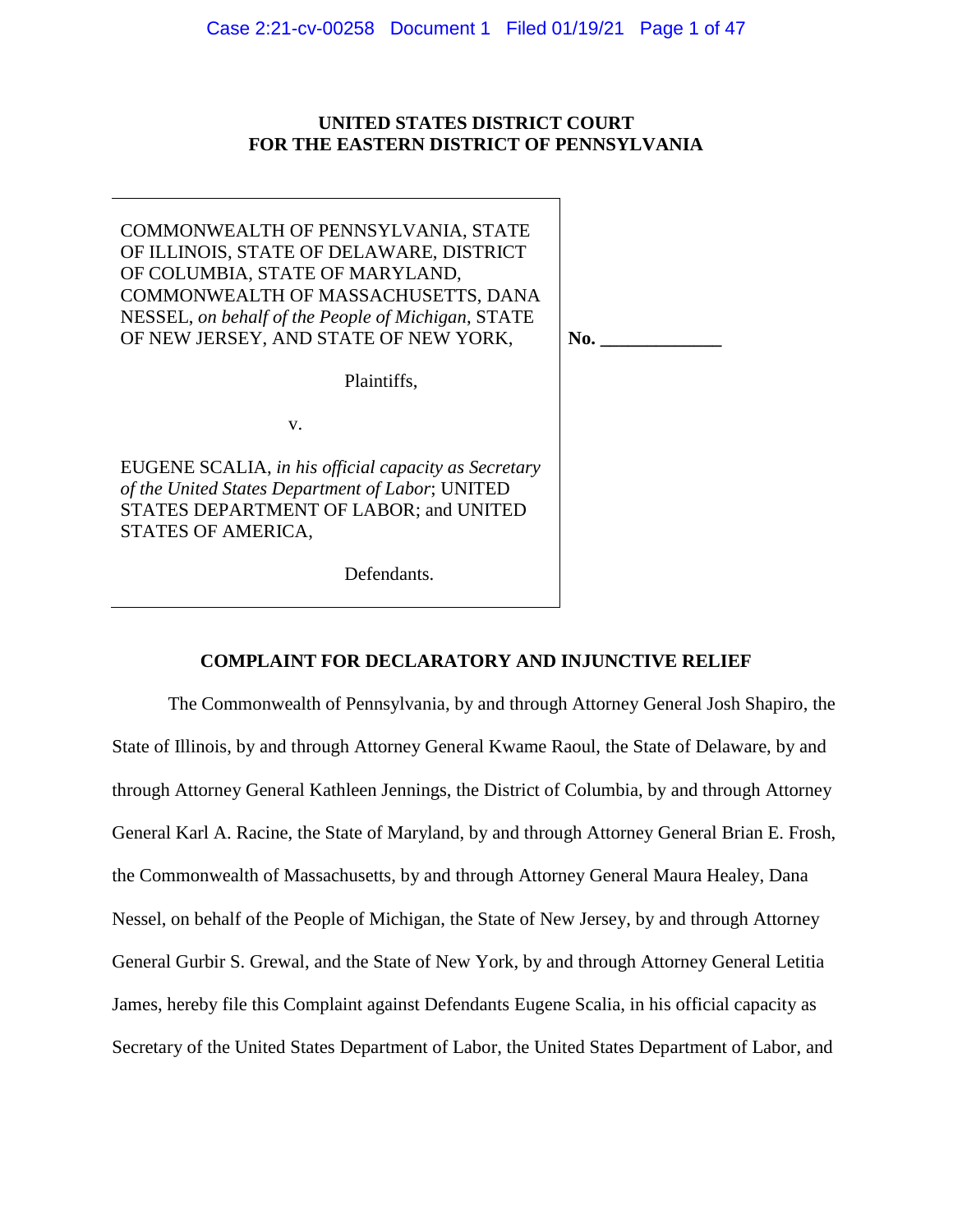## Case 2:21-cv-00258 Document 1 Filed 01/19/21 Page 2 of 47

the United States of America (collectively, "Defendants") and, in support thereof, state the following:

## **INTRODUCTION**

1. This lawsuit challenges a new U.S. Department of Labor regulation on the payment of wages to tipped employees. *Tip Regulations Under the Fair Labor Standards Act (FLSA)*, 85 Fed. Reg. 86,756 (Dec. 30, 2020) (to be codified at 29 C.F.R. §§ 10, 516, 531, 578- 80) ("Final Rule"). The Department's Final Rule unlawfully removes the cap on the amount of time a tipped worker may spend on non-tipped, related duties and still receive only the tipped, sub-minimum wage, in contravention of the Fair Labor Standards Act ("FLSA" or "Act"). The Final Rule also adopts an overbroad test to determine whether employees are managers or supervisors (who are ineligible to participate in mandatory tip pools) that will exclude certain low wage workers from access to tip pools. The Final Rule will significantly reduce tipped workers' wages, thereby exacerbating the impact the COVID-19 pandemic has had on millions of tipped workers nationwide. The Final Rule will harm Plaintiff States' economic and quasisovereign interests.

2. The FLSA was passed to ensure a fair day's pay for a fair day's work and was amended to provide a credit against the minimum wage for employers of tipped workers. To take advantage of the tip credit, employers must notify employees of their decision to take the credit and track their employees' time and tips to ensure that employees earn at least the mandated minimum wage rate for all hours worked over an individual workweek. In addition, the employee must be in an occupation that regularly produces tips. The tip credit may not be taken for work that is unrelated to a tipped occupation, such as when a server picks up a shift as a dishwasher or cook. That is, the employee must be paid the full minimum wage for all time spent washing dishes, regardless of their tip earnings that week as a server. The Department has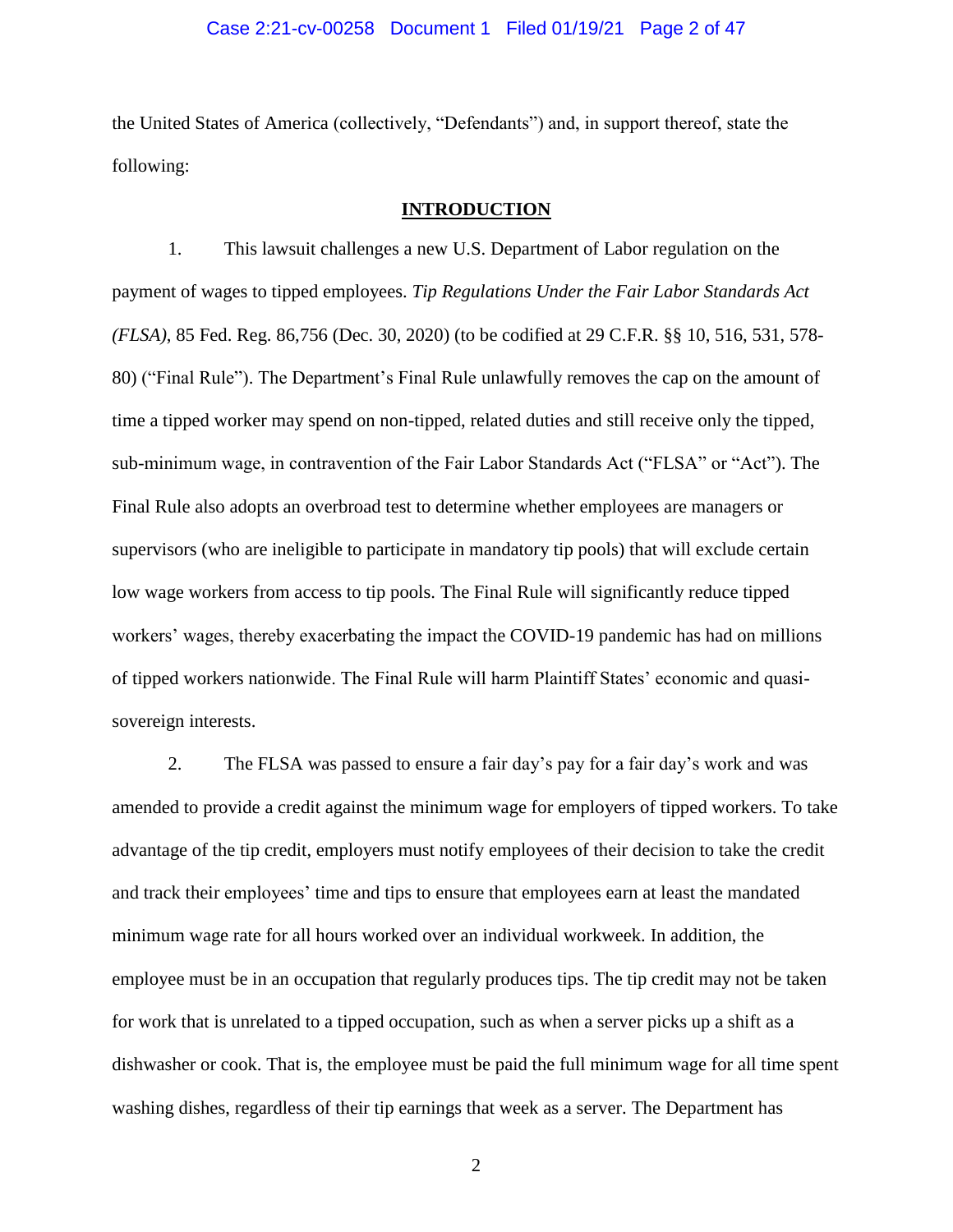### Case 2:21-cv-00258 Document 1 Filed 01/19/21 Page 3 of 47

addressed the contours of the tip credit and how it applies to dual jobs and other, non-tipped tasks through rulemaking and sub-regulatory guidance.

3. For over thirty years, the FLSA and the Department's "Dual Jobs" regulation, 29 C.F.R. § 531.56(e), have been interpreted by the Department and the courts to impose a twenty percent limit on the amount of time tipped workers may spend on duties that are related to their tipped occupation, but are not tip-producing themselves, such as a restaurant server rolling silverware into napkins before or after waiting tables. This sub-regulatory guidance is known as the "80/20 rule." The 80/20 rule ensures that an employer may only assign non-tipped duties for twenty percent or less of the tipped employee's work time in order to benefit from the tip credit against its minimum wage obligations.

4. The Department's stated impetus for its Final Rule is to address the 2018 amendments to section 3(m) of the FLSA, which were enacted in the Consolidated Appropriations Act of 2018. Pub. L. 115-141, 132 Stat. 348 (2018) ("2018 CAA"). These amendments prohibit employers, including managers and supervisors, from keeping employees' tips. The amendments also authorize employers to establish mandatory tip pools between tipped and non-tipped employees as long as the employer pays the full minimum wage to all employees without taking a tip credit. This is particularly significant in the restaurant industry where "back of the house" workers like line cooks can now participate in tip pools with "front of the house" workers like bartenders and wait staff. The Department's abandonment of the 80/20 rule, however, has nothing to do with the 2018 amendments to the FLSA.

5. The Department's Final Rule reverses decades of policy and practice by removing the twenty percent bright-line cap on non-tipped, related duties an employee may perform while receiving the sub-minimum wage. In its place, the Department imposes a vague standard that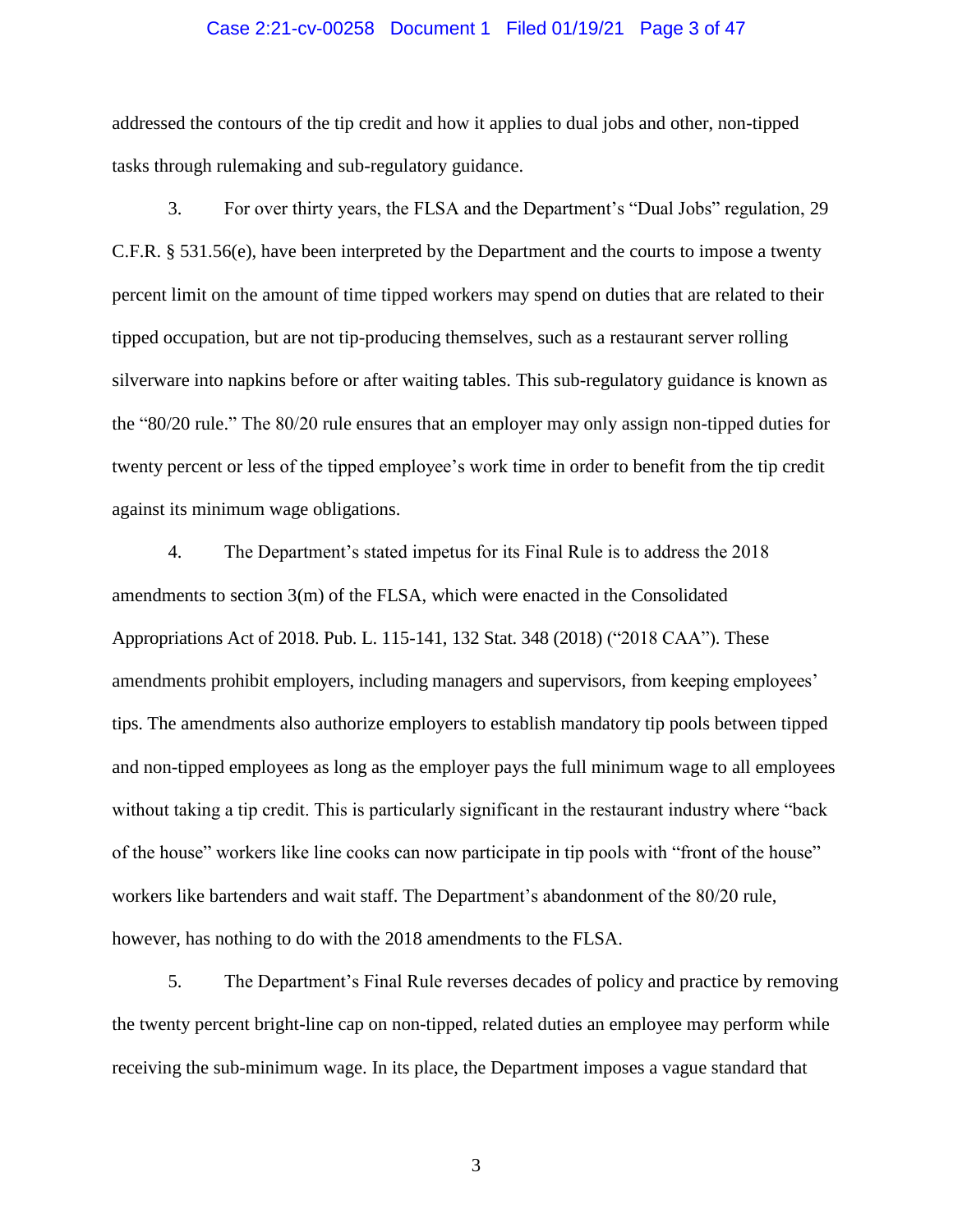## Case 2:21-cv-00258 Document 1 Filed 01/19/21 Page 4 of 47

contains no limitation on the non-tipped duties a tipped employee may be required to perform. The Final Rule states: "An employer may take a tip credit for *any hours* that an employee performs related, non-tipped duties *contemporaneously with* his or her tipped duties, or *for a reasonable time immediately before or after* performing the tipped duties." Final Rule at § 531.56(e)(2) (emphasis added). Without any analysis, the Final Rule also significantly expands the universe of duties that are considered "related, non-tipped duties." The Final Rule will require tipped workers to perform more work for less pay, transferring wages to their employer– but the Department provided no estimate of its effect on workers.

6. In the Final Rule, the Department imports the duties test from the FLSA's executive employee exemption regulation to determine which individuals are managers or supervisors who may not keep tips under section  $3(m)(2)(B)$ . 29 CFR 541.100(a)(2)–(4). However, the Department fails to incorporate the executive exemption's salary test. *Id*. Without a salary test such as that used by the Department to identify bona fide managerial employees exempt from the FLSA's overtime requirements, the Final Rule's duties test is too broad and is likely to result in non-managerial employees being excluded from tip pools, which will reduce wages for these workers.

7. And while Congress did not impose a requirement that violations of the prohibition against keeping workers' tips be "willful" in order to subject violators to civil money penalties, the Final Rule nonetheless includes a willfulness requirement. Moreover, under the guise of implementing the 2018 Consolidated Appropriations Act's amendments to the FLSA relating to tipped employees, the Department redefines its definition of willfulness to weaken the deterrent effect of civil money penalties for any type of violation, not just those relating to tipped employees. Specifically, the Final Rule redefines willfulness by eliminating provisions that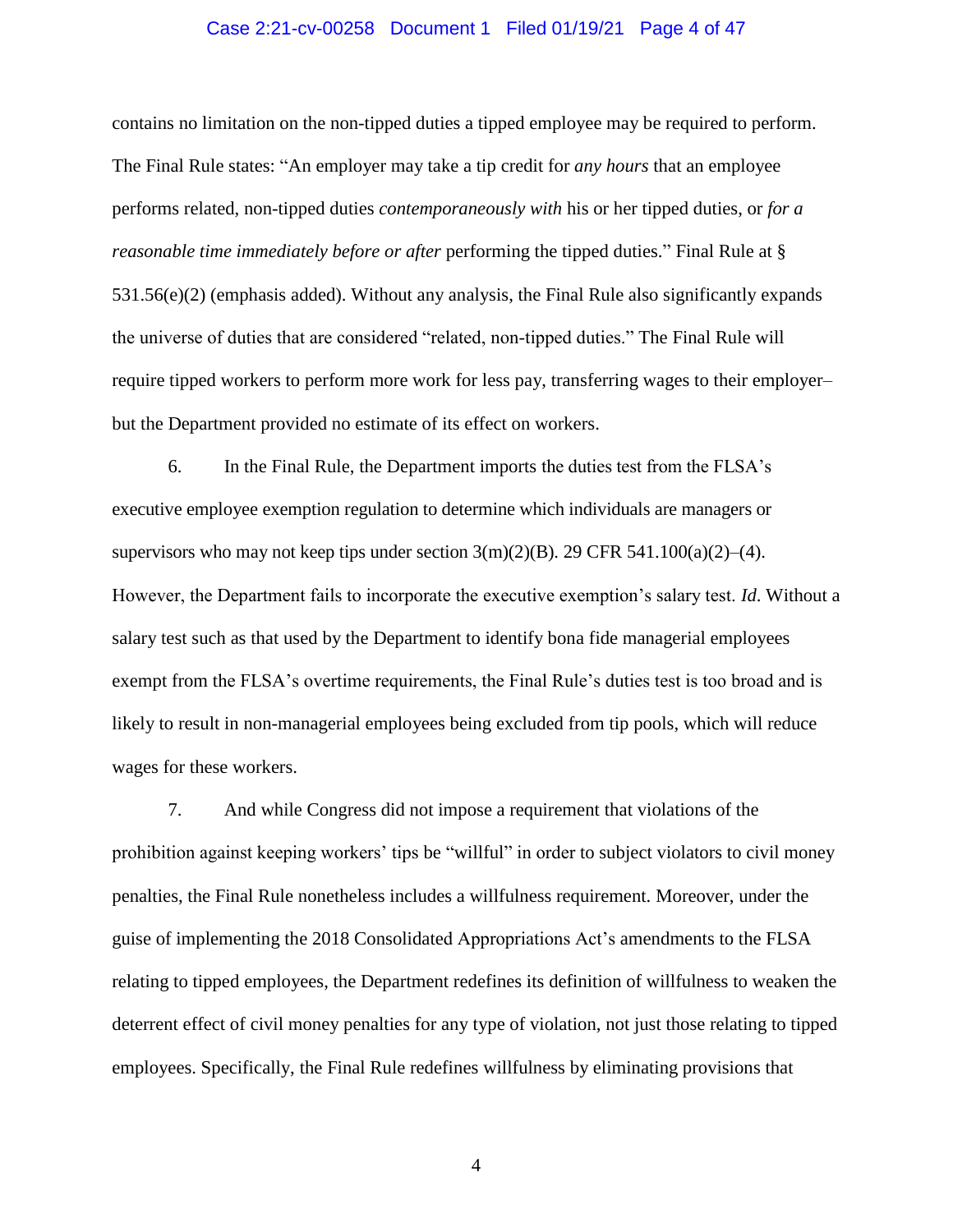#### Case 2:21-cv-00258 Document 1 Filed 01/19/21 Page 5 of 47

deemed a violation willful when the Department provides advice to an employer that it chooses not to follow and that required employers to inquire into their legal obligations in some circumstances.

8. Plaintiffs, the Commonwealth of Pennsylvania, the State of Illinois, the State of Delaware, the District of Columbia, the State of Maryland, the Commonwealth of Massachusetts, Dana Nessel, on behalf of the People of Michigan, the State of New Jersey, and the State of New York, bring this action to vacate the Final Rule and enjoin its implementation because it is contrary to Defendants' statutory jurisdiction, authority, and limitations in violation of the APA, 5 U.S.C. § 706(2)(C), and is arbitrary, capricious, an abuse of discretion, and otherwise not in accordance with law under the APA, 5 U.S.C. § 706(2)(A).

## **JURISDICTION AND VENUE**

9. This action arises under 5 U.S.C. § 702. This Court has subject matter jurisdiction under 28 U.S.C. § 1331 and 5 U.S.C. § 702.

10. In addition, this Court has the authority to issue the declaratory relief sought pursuant to 5 U.S.C. §§ 705, 706 and 28 U.S.C. §§ 2201, 2202.

11. Venue is proper in this Court because a defendant resides in this district, Plaintiff Commonwealth of Pennsylvania resides in this district, a substantial part of the events giving rise to this action occurred in this district, and no real property is involved. *See* 28 U.S.C.  $§ 1391(b)(2)$  and (e)(1).

## **THE PARTIES**

12. Plaintiff the Commonwealth of Pennsylvania is a sovereign state of the United States of America. This action is brought on behalf of the Commonwealth by Attorney General Josh Shapiro, the "chief law officer of the Commonwealth." Pa. Const. art. IV, § 4.1.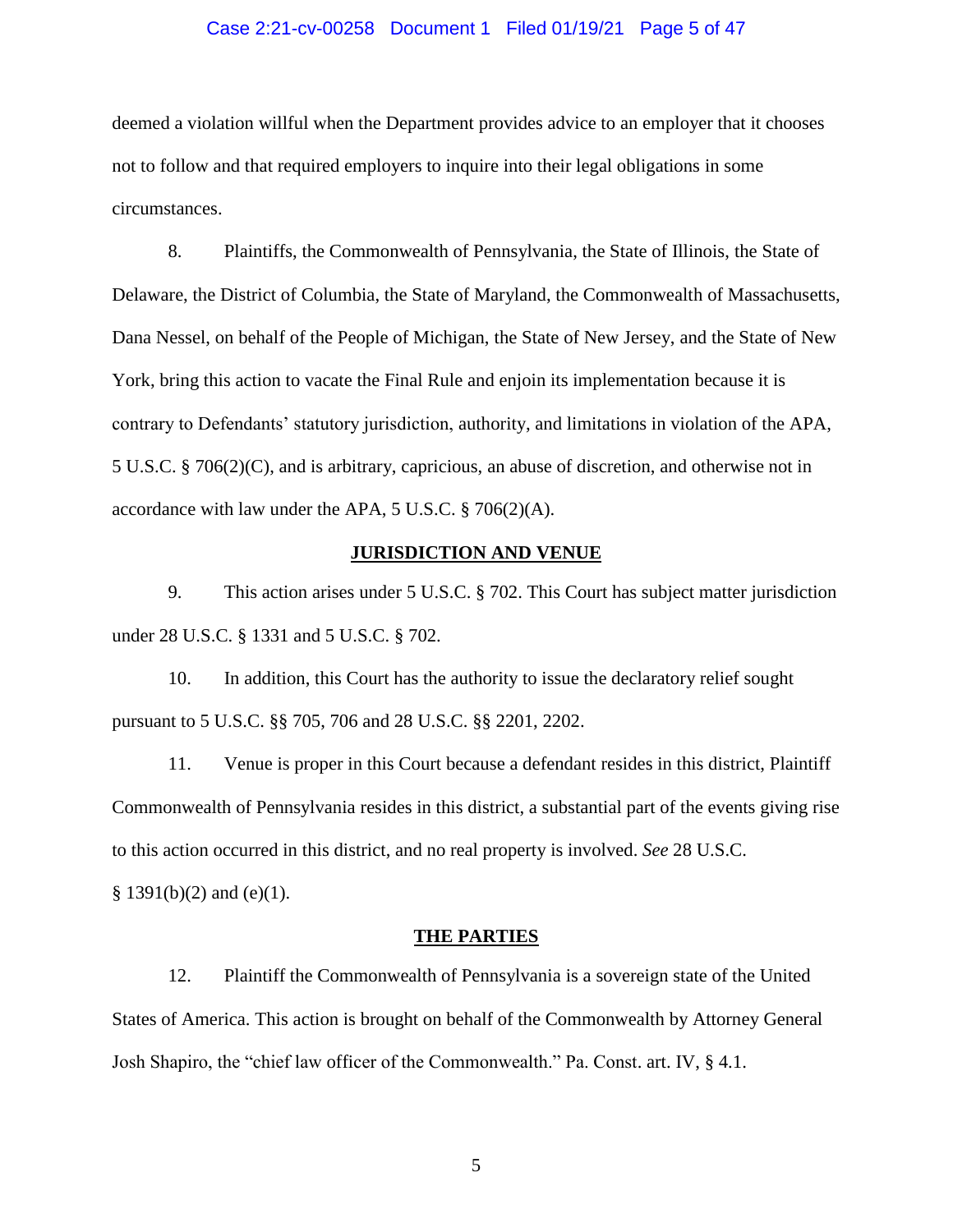## Case 2:21-cv-00258 Document 1 Filed 01/19/21 Page 6 of 47

13. Plaintiff the State of Illinois, represented by and through its Attorney General, Kwame Raoul, is a sovereign state of the United States of America. The Attorney General is the chief legal officer of the State, Ill. Const. 1970, art. V, § 15, and is authorized to pursue this action under 15 ILCS 205/4.

14. Plaintiff the State of Delaware is a sovereign state of the United States of America. This action is brought on behalf of the State of Delaware by Attorney General Kathleen Jennings, the "chief law officer of the State." *Darling Apartment Co. v. Springer*, 22 A.2d 397, 403 (Del. 1941). Attorney General Jennings also brings this action on behalf of the State of Delaware pursuant to her statutory authority. Del. Code Ann. tit. 29, § 2504.

15. Plaintiff the District of Columbia ("District") is a sovereign municipal corporation organized under the Constitution of the United States. It is empowered to sue and be sued, and it is the local government for the territory constituting the permanent seat of the federal government. The District is represented by and through its chief legal officer, the Attorney General for the District of Columbia, Karl A. Racine. The Attorney General has general charge and conduct of all legal business of the District and all suits initiated by and against the District and is responsible for upholding the public interest. D.C. Code. § 1-301.81.

16. Plaintiff the State of Maryland is a sovereign state of the United States of America. Maryland is represented by and through Attorney General Brian E. Frosh, its chief legal officer with general charge, supervision, and direction of the State's legal business. The Attorney General's powers and duties include acting on behalf of the State and the people of Maryland in the federal courts on matters of public concern. Under the Constitution of Maryland, and as directed by the Maryland General Assembly, the Attorney General has the authority to file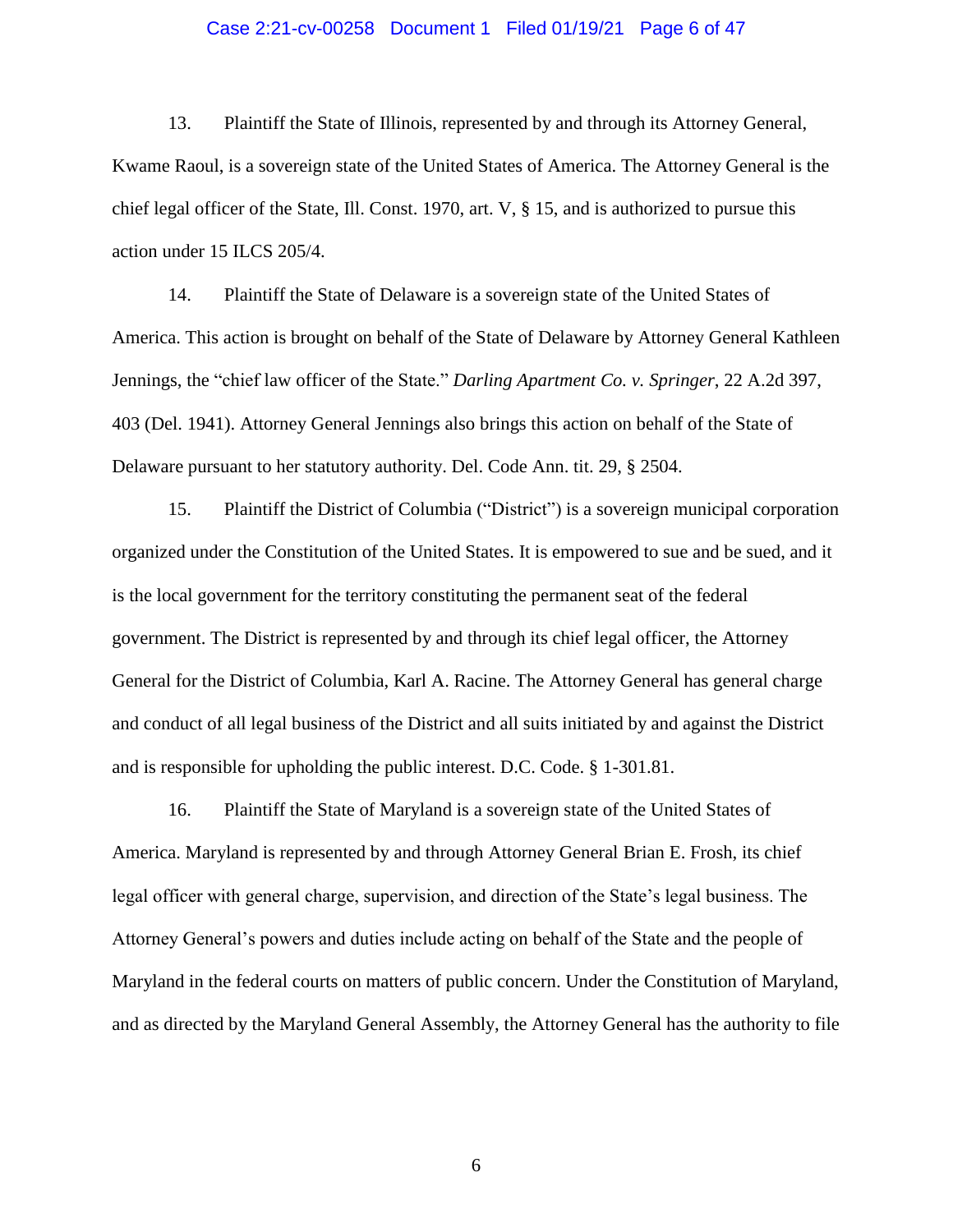#### Case 2:21-cv-00258 Document 1 Filed 01/19/21 Page 7 of 47

suit to challenge action by the federal government that threatens the public interest and the welfare of Maryland residents. Md. Const. art. V, § 3(a)(2); 2017 Md. Laws, Joint Resolution 1.

17. Plaintiff the Commonwealth of Massachusetts is represented by Attorney General Maura Healey, its chief law officer, who is granted traditional common law duties to represent the Commonwealth and broad statutory authority to act in the public interest. M.G.L. c. 12, § 3; *Feeney v. Commonwealth*, 373 Mass. 359, 366, 366 N.E. 2d 1262, 1266 (1977).

18. Plaintiff Dana Nessel, on behalf of the People of Michigan, is the Attorney General. Dana Nessel is Michigan's chief law enforcement officer and is authorized to pursue this action by Mich. Const. art. V, § 3 and Mich. Comp. Laws § 14.28.

19. Plaintiff the State of New Jersey is a sovereign state of the United States of America. This action is being brought on behalf of the State by Attorney General Gurbir S. Grewal, the State's chief legal officer. N.J. Stat. Ann. § 52:17A-4(e), (g).

20. Plaintiff the State of New York, represented by and through its Attorney General, is a sovereign state of the United States of America. The Attorney General is New York State's chief law enforcement officer and is authorized to pursue this action pursuant to N.Y. Executive Law  $\S$  63.

21. Plaintiffs are aggrieved by Defendants' actions and have standing to bring this action because the Final Rule harms their quasi-sovereign and proprietary interests and will continue to cause injury unless and until the Final Rule is vacated.

22. Defendant Eugene Scalia is the Secretary of the United States Department of Labor and is sued in his official capacity. His official address is 200 Constitution Avenue NW, Washington, D.C. 20210.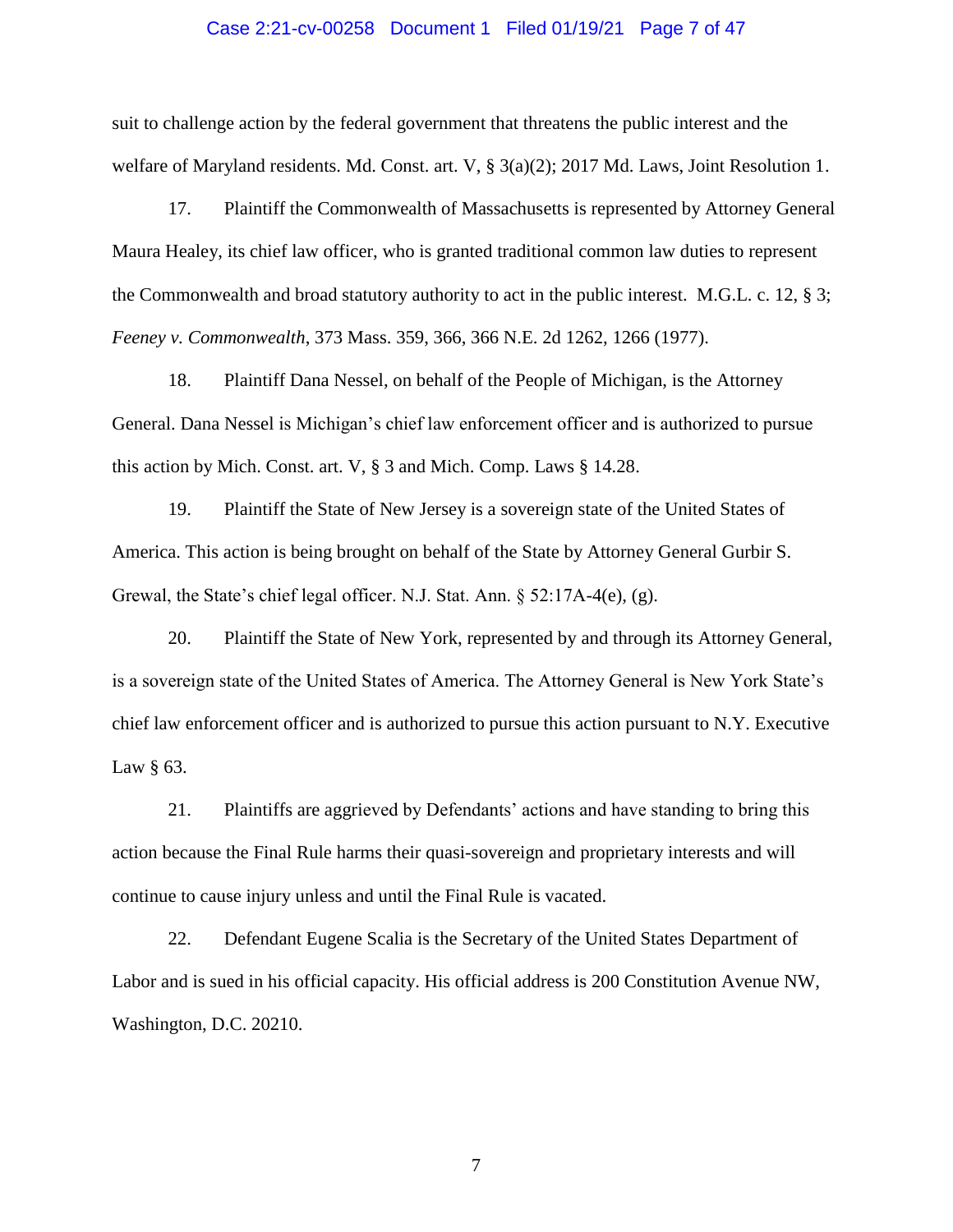## Case 2:21-cv-00258 Document 1 Filed 01/19/21 Page 8 of 47

23. Defendant United States Department of Labor ("DOL" or "Department") is a cabinet agency within the executive branch of the United States government and is an agency within the meaning of 5 U.S.C. § 552(f). The Department promulgated the Final Rule and is responsible for its enforcement. Its principal address is 200 Constitution Avenue NW, Washington, D.C. 20210.

24. Defendant the United States of America is sued as allowed by 5 U.S.C. § 702.

#### **BACKGROUND**

# **The Fair Labor Standards Act and the Tip Credit**

25. The FLSA was passed in 1938 to remedy "labor conditions detrimental to the maintenance of the minimum standard of living necessary for health, efficiency, and general well-being of workers[.]" 29 U.S.C. § 202. It requires employers to pay a minimum hourly wage, but the original Act omitted restaurant and hotel workers. 29 U.S.C. § 206(a)(1)(C).

26. Since its enactment, the FLSA has been amended several times to delineate its applicability to tipped workers. These amendments chart the history of the tip credit provision and demonstrate Congress's continued interest in protecting tipped workers while allowing employers to benefit from tips they receive. Over time, the Department has also conducted rulemakings to clarify this congressional purpose.

27. The FLSA's provisions relating to tipped workers were first amended in 1966, extending the law's protections to restaurant and hotel workers. Fair Labor Standards Amendments of 1966, Pub. L. 89-601, 80 Stat. 830. The 1966 amendments also altered the definition of the term "wage" to create a "tip credit," thus permitting employers to utilize tips collected and retained by customarily tipped workers as an offset against a portion of the employer's minimum wage obligation. *Id.*; 29 U.S.C. § 203(m). A "tipped employee" is defined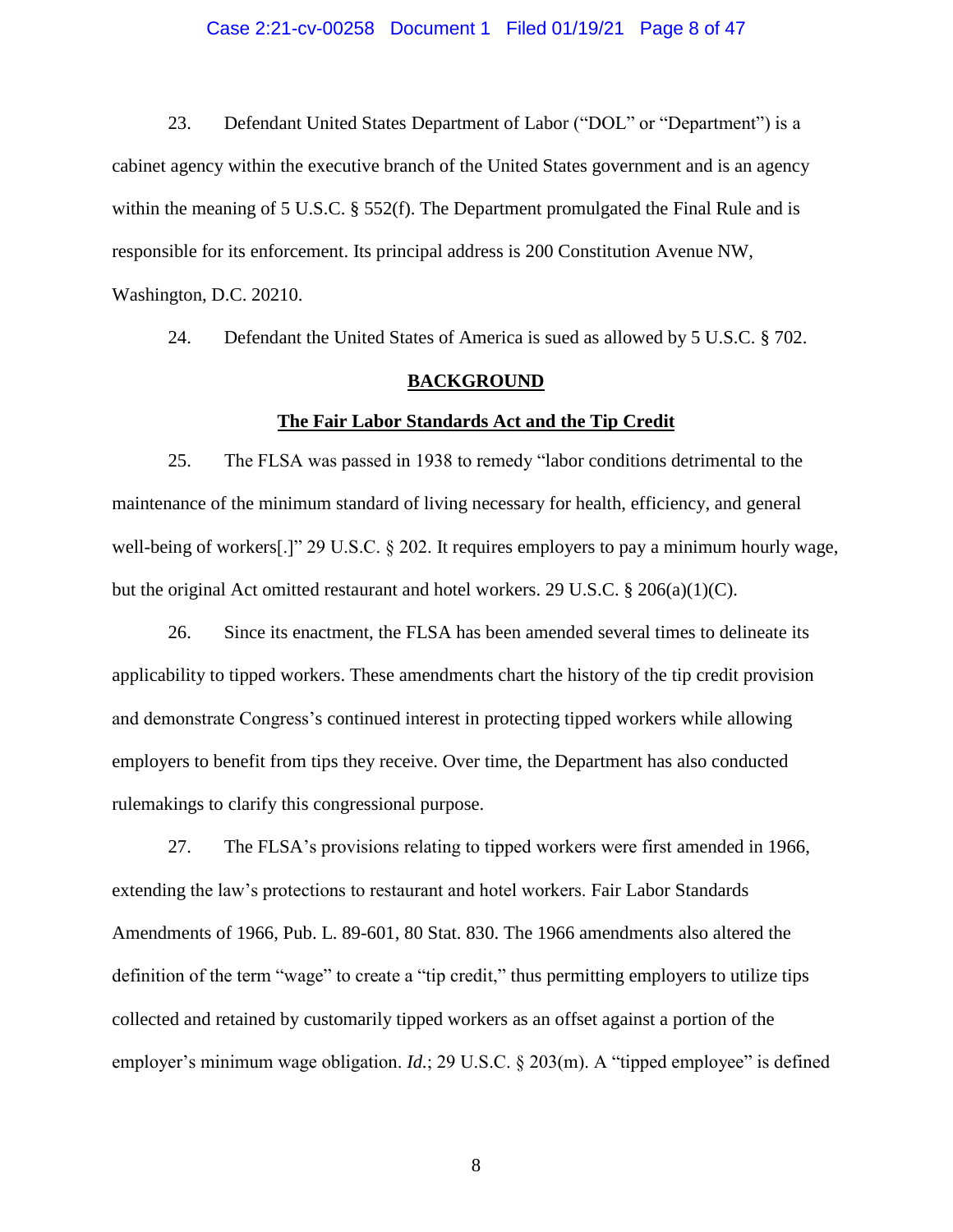#### Case 2:21-cv-00258 Document 1 Filed 01/19/21 Page 9 of 47

as "any employee engaged in an occupation in which he customarily and regularly receives more than \$30 a month in tips." *Id.*; 29 U.S.C. § 203(t).

28. The FLSA was again amended in 1974 to preserve the tip credit. Fair Labor Standards Amendments of 1974, Pub. L. 93-259, 88 Stat. 55. At that time, the Senate Committee on Labor and Public Welfare considered reducing the tip credit but "was impressed by the extent to which customer tips contributed to the earnings of some hotel and restaurant employees[.]" Staff of S. Comm. on Labor and Public Welfare, 94th Cong., Legislative History of the Fair Labor Standards Amendments of 1974, Vol. 1 at 682-83 (Comm. Print 1976).

29. After reviewing the estimates of tip earnings in a March 1970 study, "the Committee was persuaded that the tip allowance should not be reduced . . . *but that the tipped employee should have stronger protection to ensure the fair operation of [the tip credit] provision.*" *Id*. (emphasis added).

30. To accomplish its goal of ensuring the fair operation of the tip credit provision, Congress prohibited employers from utilizing the tip credit unless their employees were first informed of the provisions of section 3(m). Congress further declared all tips property of employees who received them, except that tip pools may be established among employees who "customarily and regularly receive tips." Fair Labor Standards Amendments of 1974, Pub. L. 93- 259, 88 Stat. 15.

31. Thus, the clear purpose of the 1974 amendments to the tip credit provision was to strengthen protections for tipped workers while maintaining the tip credit.

32. In 1996, Congress again amended the FLSA to streamline the calculation of the tip credit. Small Business Job Protection Act of 1996, Pub. L. 104-188, 110 Stat. 1755. Starting in August 1996, the new amendments allowed employers to take a tip credit of the difference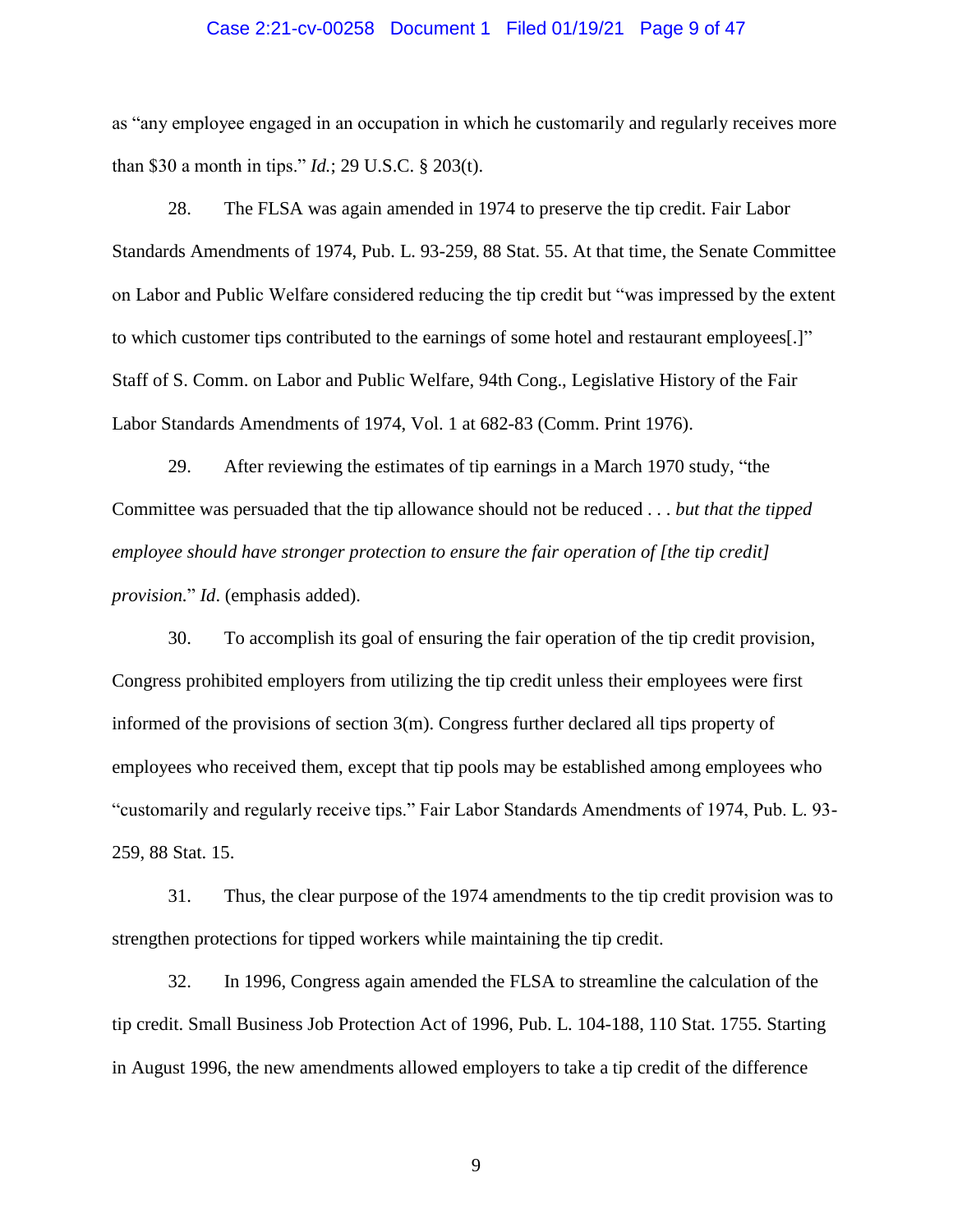## Case 2:21-cv-00258 Document 1 Filed 01/19/21 Page 10 of 47

between the current non-tipped minimum wage, now \$7.25 per hour, and the tipped minimum wage in effect as of August 20, 1996, or \$2.13 per hour, for a maximum credit of \$5.12 per hour. *Id.*

33. Following the 1996 amendments, the tip credit provision remained unchanged until 2018, when Congress amended the FLSA to prohibit employers, including managers and supervisors, from keeping employees' tips. 2018 CAA; 29 U.S.C. § 203(m)(2)(B). The amendments also authorize employers to establish mandatory tip pools between tipped and nontipped employees as long as the employer pays the full minimum wage to employees without taking a tip credit. *Id*.

34. Currently, the FLSA permits employers to pay a sub-minimum wage, now \$2.13 per hour under federal law, by taking a credit for tips employees receive "which amount is equal to the difference between" the tipped minimum wage and the non-tipped minimum wage, currently \$7.25 per hour. 29 U.S.C. § 203 $(m)(2)(A)(ii)$ . Thus, an employer may take a tip credit of up to \$5.12 per hour, so long as the worker actually earns that amount in tips. But it is a core tenet of the FLSA that workers be compensated fairly for their work and must be paid at least the full minimum wage when not engaged in tipped work.

35. While allowing employers to reduce their obligation as a result of employee tips, the FLSA "was designed to extend the frontiers of social progress by insuring to all our able[- ]bodied working men and women a fair day's pay for a fair day's work." *Belt v. P.F. Chang's China Bistro, Inc.*, 401 F. Supp. 3d 512, 538 (E.D. Pa. 2019) (quoting *A.H. Phillips, Inc. v. Walling*, 324 U.S. 490, 493 (1945)). "A 'fair day's pay for a fair day's work' can be guaranteed only if employers' ability to take the tip credit is limited to when their employees are actually 'engaged in a tipped occupation.'" *Id.* The tip credit is not without its limits.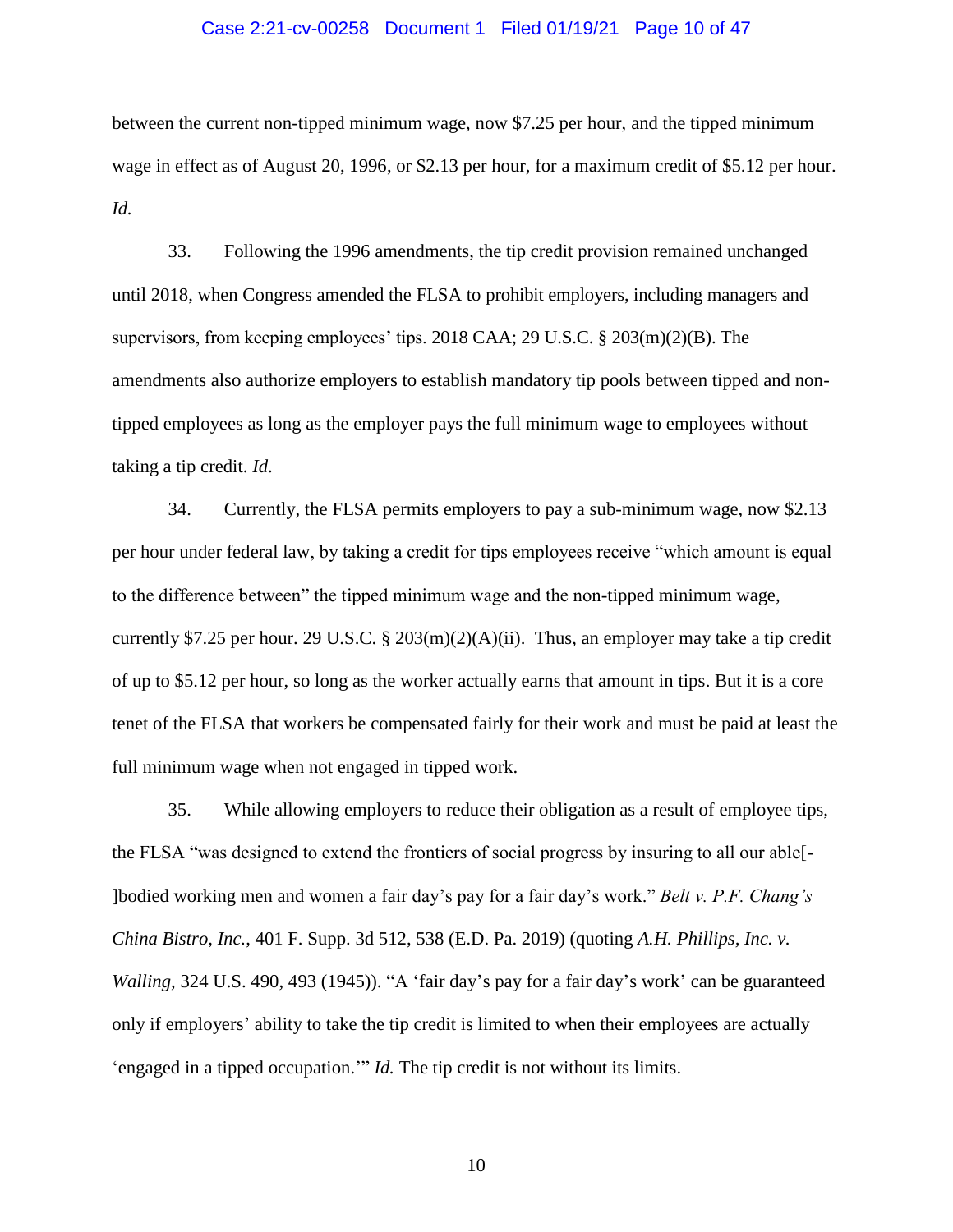## **The Dual Jobs Regulation and the 80/20 Rule**

36. To implement the tip credit provisions of the FLSA, the Department promulgated the "Dual Jobs" regulation, among others. 32 Fed. Reg. 13,575, 13,580-81 (Sept. 28, 1967) (29 C.F.R. 531.56(e)).

37. The Dual Jobs regulation explains that, when an employee works in both a tipped and non-tipped position, such as a hotel maintenance worker who also works as a server, "no tip credit can be taken for [the] hours of employment in [the] occupation of maintenance [worker]." *Id.* at 13,581. That is, the employer must pay the full minimum wage for every hour an employee works as a maintenance person but may take the tip credit for hours that employee works as a server.

38. However, with respect to an employee who "occasionally" or "part of [the] time" performs "related duties in an occupation that is a tipped occupation" but are "not by themselves . . . directed toward producing tips," the employer may take advantage of the tip credit. For example, a server who rolls silverware or refills condiments for a few minutes may still be paid the tipped minimum wage for that time.

39. Since 1988, the Department has interpreted the "occasionally" or "part of [the] time" language of the Dual Jobs regulation to cap the amount of time a worker may spend on related, non-tipped duties at twenty percent of the time in the workweek—the "80/20 rule." *See* U.S. Dep't of Labor, Field Operations Handbook, § 30d00(f)(1)-(4) (rev. Dec. 15, 2016).

40. Except for a brief period in 2009, the 80/20 rule remained the Department's position until 2018, when the Department issued an Opinion Letter, amended the Field Operations Handbook, and issued a Field Assistance Bulletin, abandoning the 80/20 rule in favor of a new rule permitting the tip credit for "any time" an employee spends on related, non-tipped duties. U.S. Dep't of Labor, Wage & Hour Div., Opinion Letter FLSA2018-27 (Nov. 8, 2018),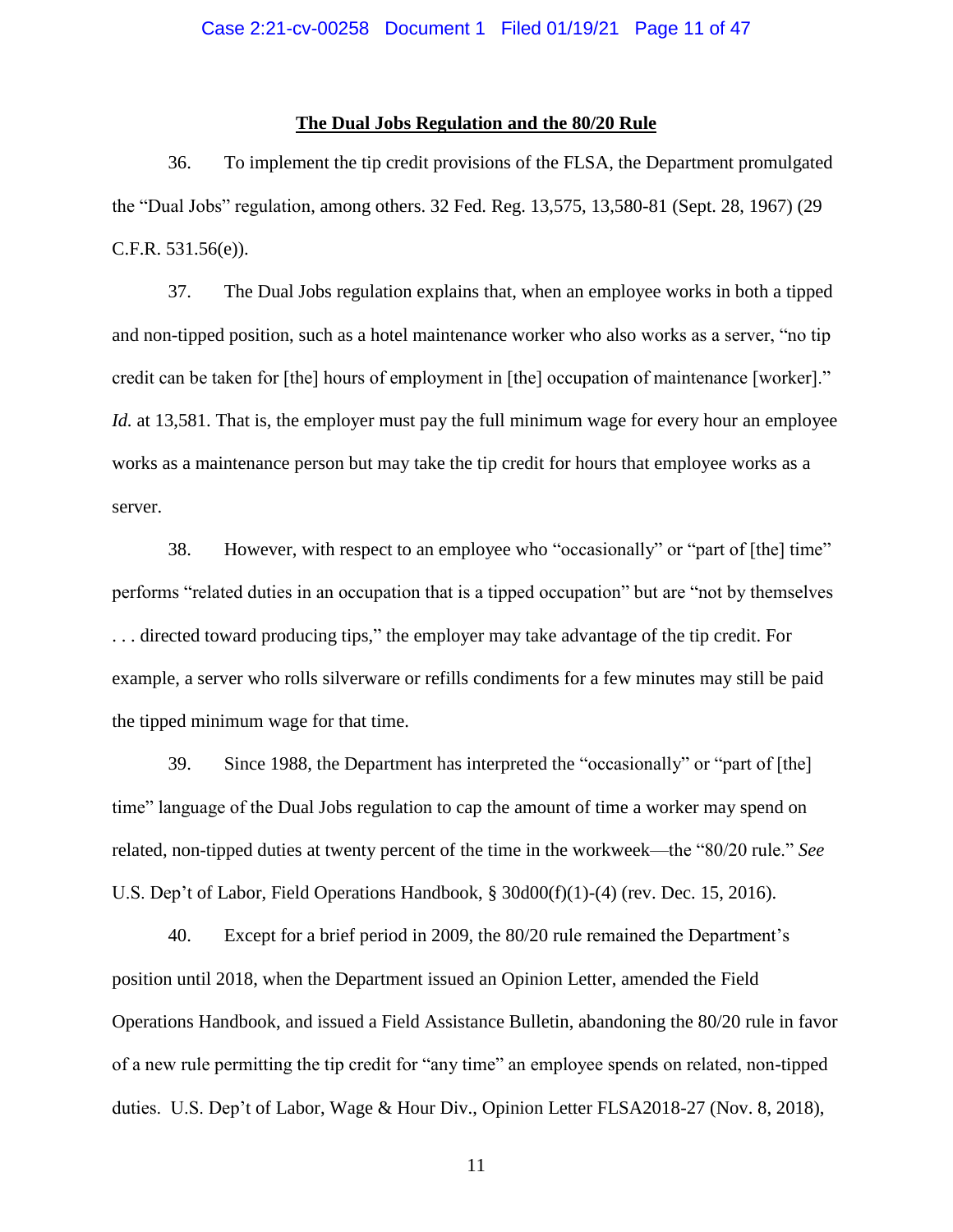#### Case 2:21-cv-00258 Document 1 Filed 01/19/21 Page 12 of 47

2018 WL 5921455; U.S. Dep't of Labor, Field Operations Handbook, § 30d00(f)(1)-(4) (rev. Feb. 15, 2019); U.S. Dep't of Labor, Wage & Hour Div., Field Assistance Bulletin No. 2019-2 (Feb. 15, 2019). The sub-regulatory guidance provides:

An employer may take a tip credit for any amount of time that an employee spends on related, non-tipped duties performed contemporaneously with the tipped duties—or for a reasonable time immediately before or after performing the tipped duties—regardless whether those duties involve direct customer service.

41. The Department's attempt to eliminate the 80/20 rule through sub-regulatory guidance failed to accomplish its aim as courts have found the interpretation unreasonable. The 80/20 rule "was consistently awarded *Auer* deference by the federal courts." *Belt v. P.F. Chang's China Bistro, Inc.*, 401 F. Supp. 3d 512, 534 (E.D. Pa. 2019) (finding the Dual Jobs regulation reasonable, the Department's attempt to eliminate the 80/20 rule "unreasonable," affording no deference to it, and listing other contexts in which the Department has drawn a line at twenty percent of time). The *Belt* court noted that the Department's interpretation is unreasonable and does not reflect fair and considered judgment. First, the regulation was internally inconsistent— "is there some limit on the amount of related and untipped work a tipped employee can perform before he or she become[s] engaged in 'dual jobs,' or is there no limit?" *Id.* at 533. Second, the "contemporaneously" limitation "leads to an absurd result," apparently envisioning "an employee who is performing tipped work, such as taking a customer's order, while at the exact same time performing untipped related work, such as filling salt shakers." *Id.* Finally, the "reasonable amount of time before or after" limitation "could be a permissible construction," if limited to twenty percent of the employee's time. *Id.* at 533, 536-37.

## **The Department's Ongoing Attempts to Transfer Tips to Employers**

42. In December 2017, the Department issued a Notice of Proposed Rule Making ("NPRM") that sought to amend its tip regulations to give employers complete freedom over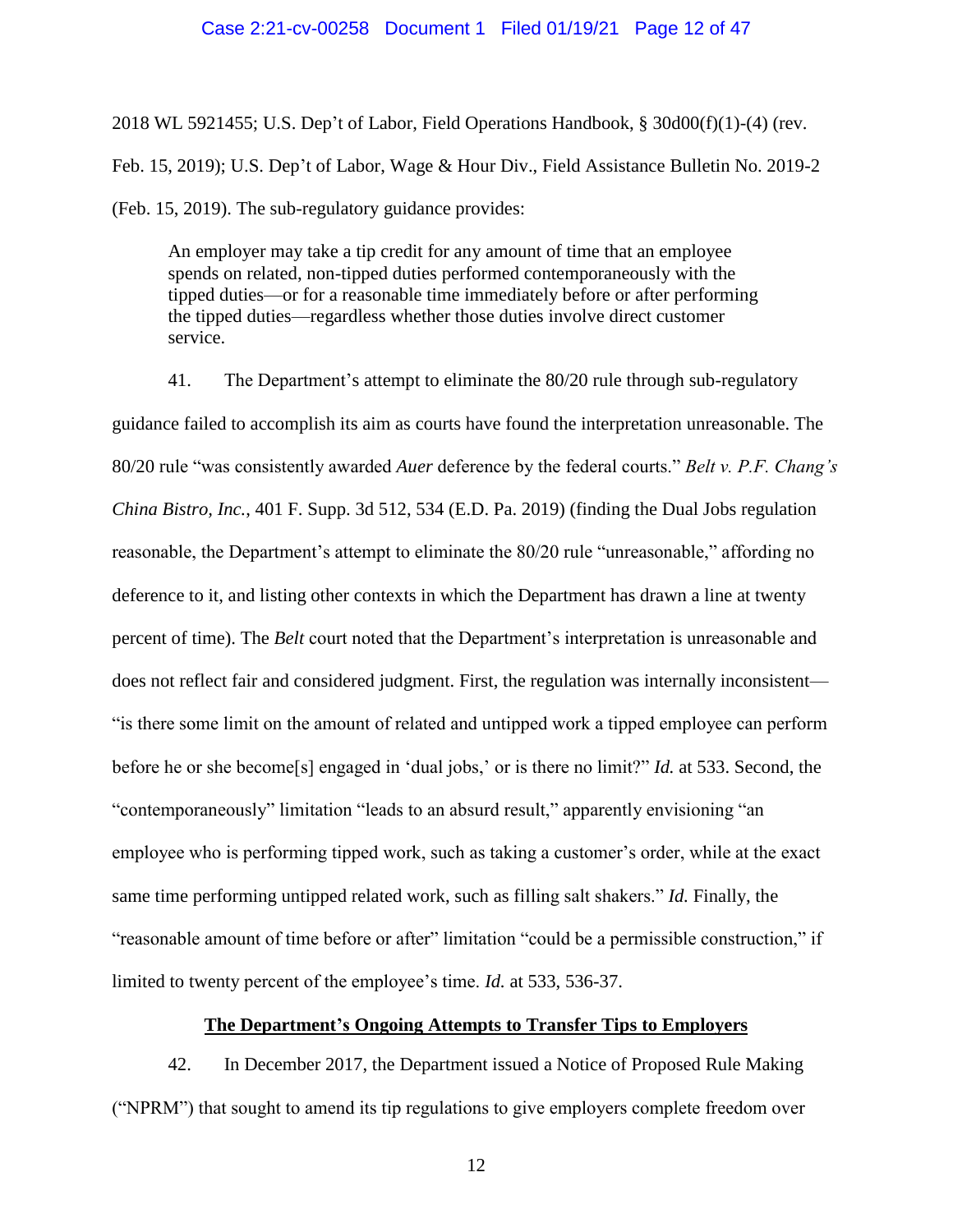#### Case 2:21-cv-00258 Document 1 Filed 01/19/21 Page 13 of 47

how tips are distributed. *Tip Regulations Under the Fair Labor Standards Act*, 82 Fed. Reg. 57,395 (Dec. 5, 2017) (withdrawn Oct. 8, 2019) ("2017 NPRM").

43. Under the 2017 NPRM, employers would not only have been free to mandate tip sharing with "back of the house employees" like line cooks, but they would have been free to mandate tip sharing with managers and supervisors. As part of its 2017 Proposed Rule, the Department proposed rescinding 29 C.F.R. § 531 Part D, the provisions governing employers of tipped employees, to the extent that they apply to employers that do not avail themselves of the tip credit. *Id.* at 57,401. In contravention of the FLSA, the 2017 Proposed Rule would have permitted employers to keep employee tips in order to "make capital improvements" or "lower menu prices" if they so desired, so long as they paid tipped employees the full minimum wage. *Id.* at 57,407-08.

44. The Department's 2017 Proposed Rule provoked congressional action to amend the FLSA to prevent employers, including managers and supervisors, from taking employees' tips. 2018 CAA. Rather than abandon the rulemaking, the Department pressed on, issuing the 2019 Proposed Rule which withdrew the 2017 proposal. Now, the Department has finalized its proposal just weeks after the Office of Inspector General determined it followed an unsound process in the 2017 proposal, which served as the genesis of the Final Rule.

### **The Unsound 2017 Rulemaking Process**

45. On December 11, 2020, the Department's Office of Inspector General ("OIG") published a report finding that the Department did not conduct a sound rulemaking process in issuing the 2017 proposed rule. The OIG was particularly concerned with the Department's efforts to bury data quantifying the cost of the 2017 Proposed Rule on tipped workers while claiming in the NPRM that it lacked the data to quantify such costs.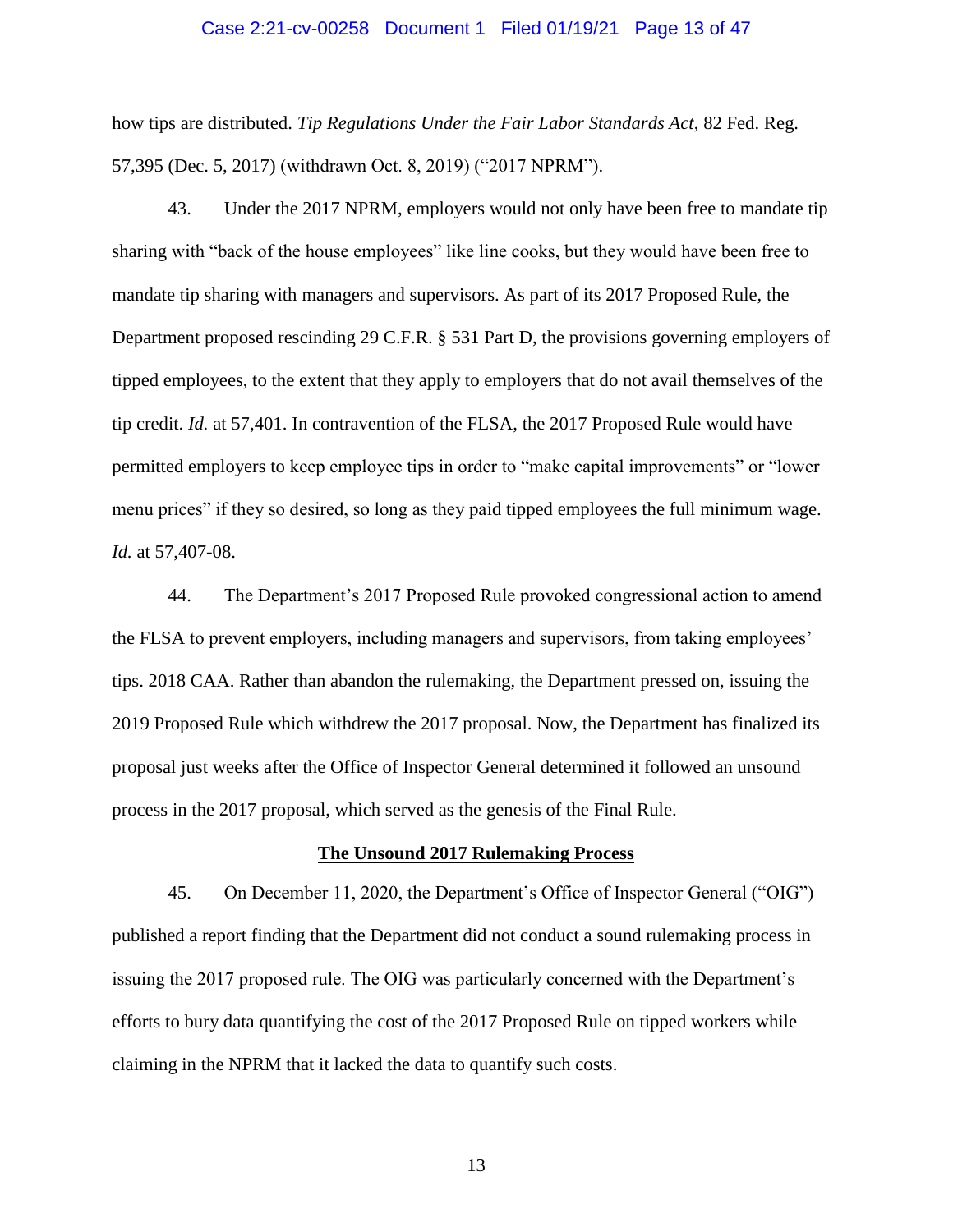## Case 2:21-cv-00258 Document 1 Filed 01/19/21 Page 14 of 47

46. The Department did not release any estimate of the 2017 Proposed Rule's impact on workers, claiming that it lacked the necessary data to determine the 2017 Proposed Rule's impact on employee earnings. *Id.* at 57,396; 57,408.

47. Following news reports that the Department did, in fact, conduct an analysis of the 2017 Proposed Rule's impact on employee earnings, OIG opened an investigation into the Department's rulemaking process in issuing the 2017 Proposed Rule. U.S. Dep't of Labor, Office of Inspector Gen., Office of Audit, Report No. 17-21-001-15-001, *DOL Did Not Demonstrate It Followed A Sound Process In Promulgating the 2017 Tip Rule Notice of Proposed Rulemaking* (Dec. 11, 2020) ("OIG Report").<sup>1</sup>

48. The OIG Report found that the Department did not follow a sound rulemaking process; instead, among other things, it found that the Department did not adequately support its decision to exclude an economic impact analysis in the 2017 Proposed Rule and that the Department of Justice, Office of Solicitor General ("DOJ-OSG") influenced the rulemaking process. *Id.* at 5-9.

49. OIG confirmed that the Department was aware of the requirement that agencies conduct economic impact analyses for all regulatory actions deemed economically significant and conducted an analysis to determine the potential transfers from tipped workers to non-tipped workers and employers that could result from the 2017 Proposed Rule. *Id*. at 11.

50. However, the Department ultimately did not release the results of its economic impact analysis after "pressure" from DOJ-OSG and, instead, stated falsely that it "lack[ed] data to quantify possible reallocations of tips through newly expanded tip pools." *Id.* at 12; 2017 NPRM at 57,396.

<sup>&</sup>lt;sup>1</sup> https://www.oig.dol.gov/public/reports/oa/2021/17-21-001-15-001.pdf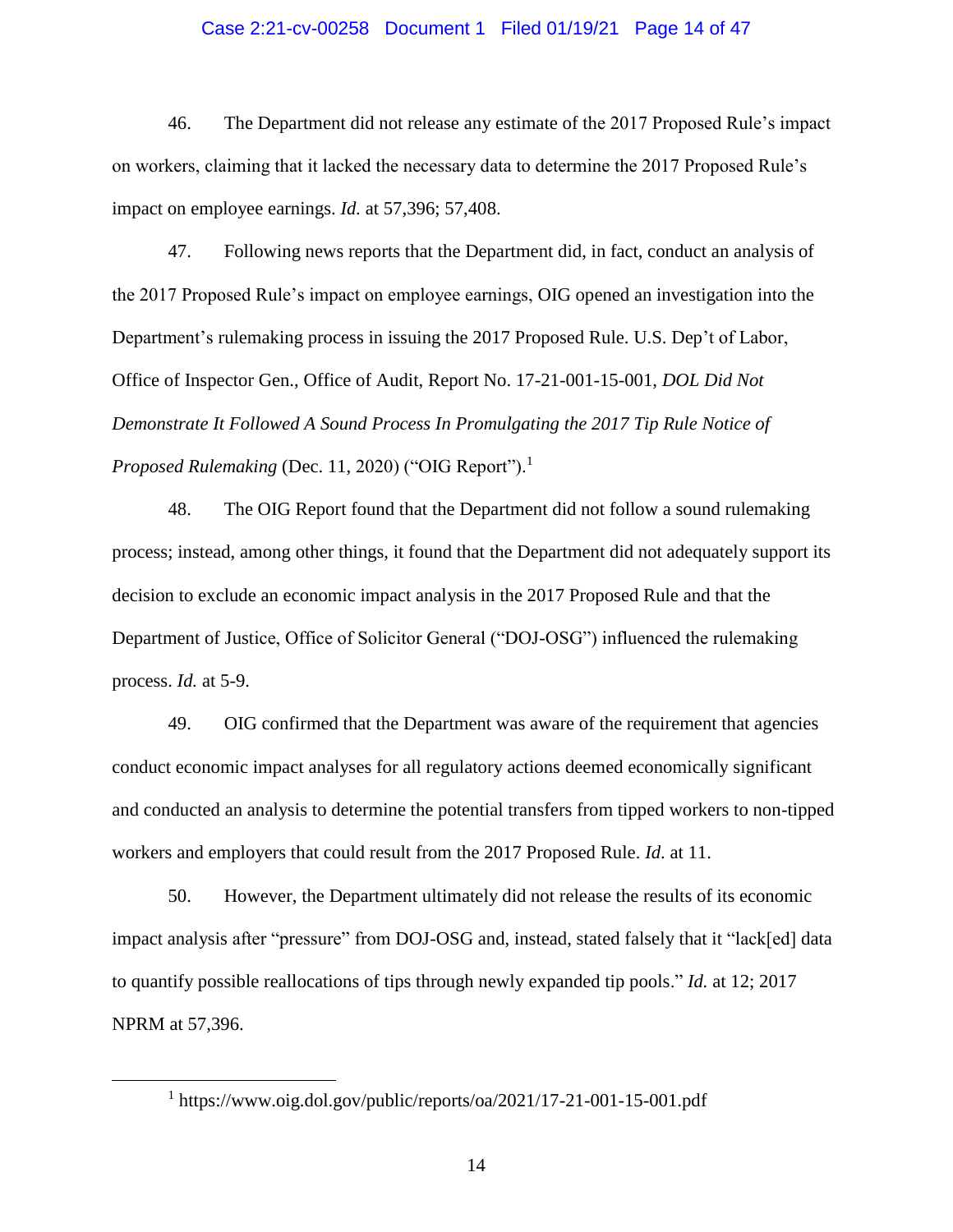## Case 2:21-cv-00258 Document 1 Filed 01/19/21 Page 15 of 47

51. The OIG Report stated that the Department was not able to identify flaws in its data sets or transfer calculations that the agency believed would render its economic impact analysis insufficient to estimate the impact of the 2017 Proposed Rule. *Id.* at 12-13.

52. The Department was also aware that agencies are required to determine whether a regulatory action will affect the disposable income or poverty of families and children, and whether the proposed benefits of the action justify the financial impact on families. *Id.* at 14-16.

53. The Department failed entirely to conduct an analysis of the impact of the 2017 Proposed Rule on families because it "decided an individual tipped employee did not meet the definition of [a] family," *id.* at 14-15, ignoring that many tipped individuals may be the primary wage-earners in households with families or contribute to household income, *id.* at 15-16.

54. The Department did not disclose this decision in the 2017 Proposed Rule but merely stated that it would not have a significant impact on families. *Id.* at 16.

55. According to news reports, the Department estimated that the 2017 Proposed Rule would have cost workers billions of dollars in lost tips. Ben Penn, *Labor Dept. Ditches Data on Worker Tips Retained by Businesses*, Bloomberg Law Daily Labor Report Feb. 1, 2018. 2

56. Instead of modifying its rulemaking process to correct the practices highlighted by the OIG Inspector's Report, the Department proceeded to issue sub-regulatory guidance, a 2019 NPRM, and the Final Rule that all bear the same deficiencies as the 2017 NPRM and will result in the transfer of millions of dollars from tipped workers to employers without any reasoned analysis.

<sup>&</sup>lt;sup>2</sup> https://bnanews.bna.com/daily-labor-report/labor-dept-ditches-data-on-worker-tipsretained-by-businesses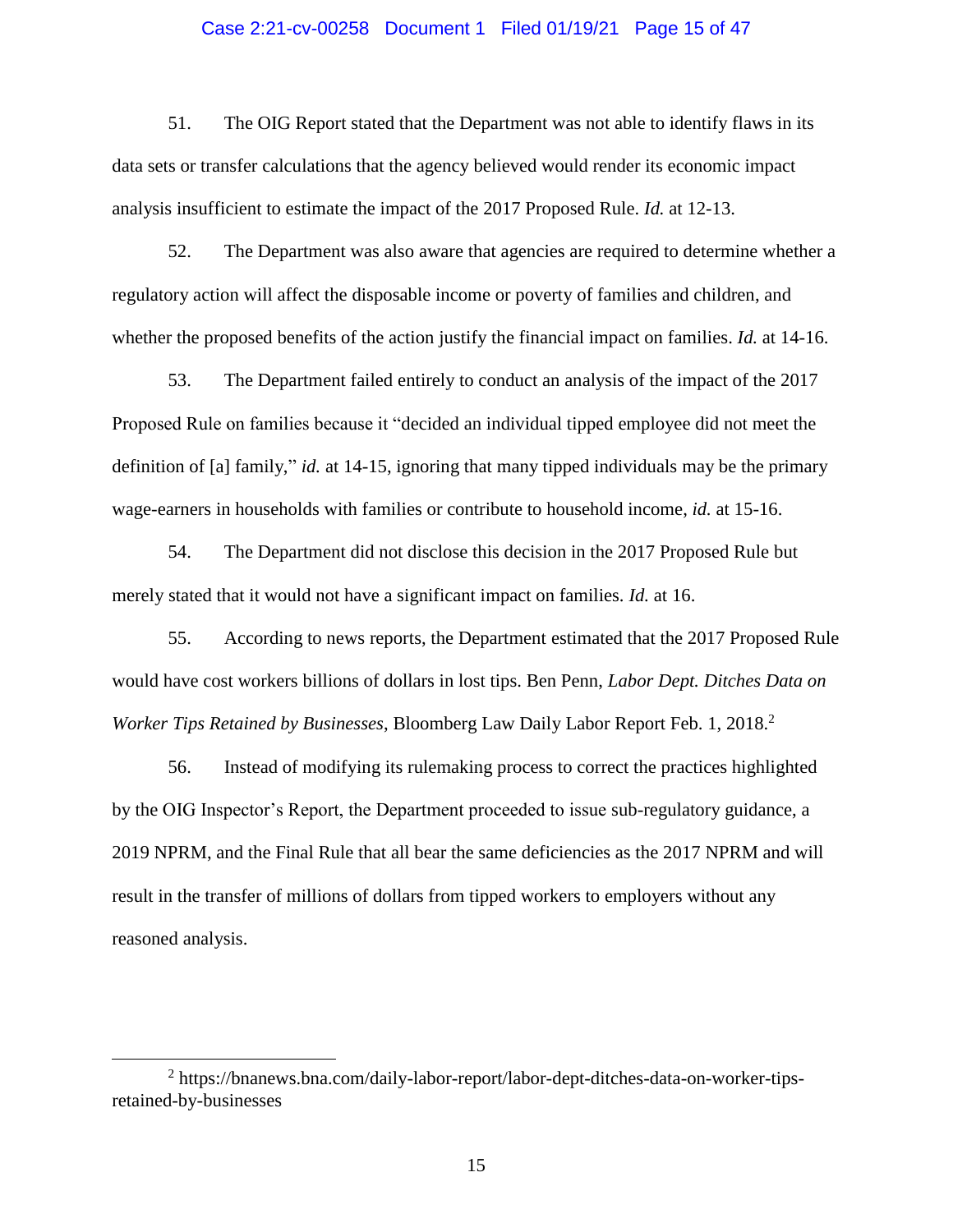## Case 2:21-cv-00258 Document 1 Filed 01/19/21 Page 16 of 47

#### **Congress Responded to the 2017 NPRM by Amending the FLSA in 2018**

57. In 2018, Congress amended the Act to make clear that employers may not keep employee tips for any purpose, rejecting the 2017 NPRM. Consolidated Appropriations Act 2018, Pub. L. 115-141, 132 Stat. 348; 29 U.S.C. § 203(m)(2)(B).

58. Congress once again signaled its support for protecting tipped workers—this time by amending the FLSA to explicitly forbid employers from keeping employees' tips "for any purposes, including allowing managers or supervisors to keep any portion of employees' tips," even if the employer does not make use of the tip credit. *Id.*

59. Congress also provided for civil money penalties for employers that illegally keep employee tips. Consolidated Appropriations Act 2018, Pub. L. 115-141, 132 Stat. 348; 29 U.S.C.  $§$  216(e)(2).

## **The 2019 Proposed Rule**

60. Prompted by Congress's 2018 amendments to the FLSA, the Department issued the proposed rule, *Tip Regulations Under the Fair Labor Standards Act (FLSA)*, 84 Fed. Reg. 53,956 (Oct. 8, 2019) ("2019 NPRM"). The 2019 NPRM ostensibly implemented Congress's mandate by clarifying when employers may impose mandatory tip pools and which employees may participate, but, in actuality, it reached far beyond the scope of the 2018 FLSA amendments and issued the provisions challenged in this suit. *See* 2019 NPRM at 53,956. The 2019 NPRM withdrew the 2017 NPRM. *Id.*

61. The Department proposed to replace the twenty percent cap on related, non-tipped duties that tipped employees can be required to perform while employers take the tip credit, with amorphous, undefined terms. The Department's proposal provided: "An employer may take a tip credit for *any amount of time* that an employee performs related, non-tipped duties *contemporaneously with* his or her tipped duties, or for a *reasonable time immediately before or*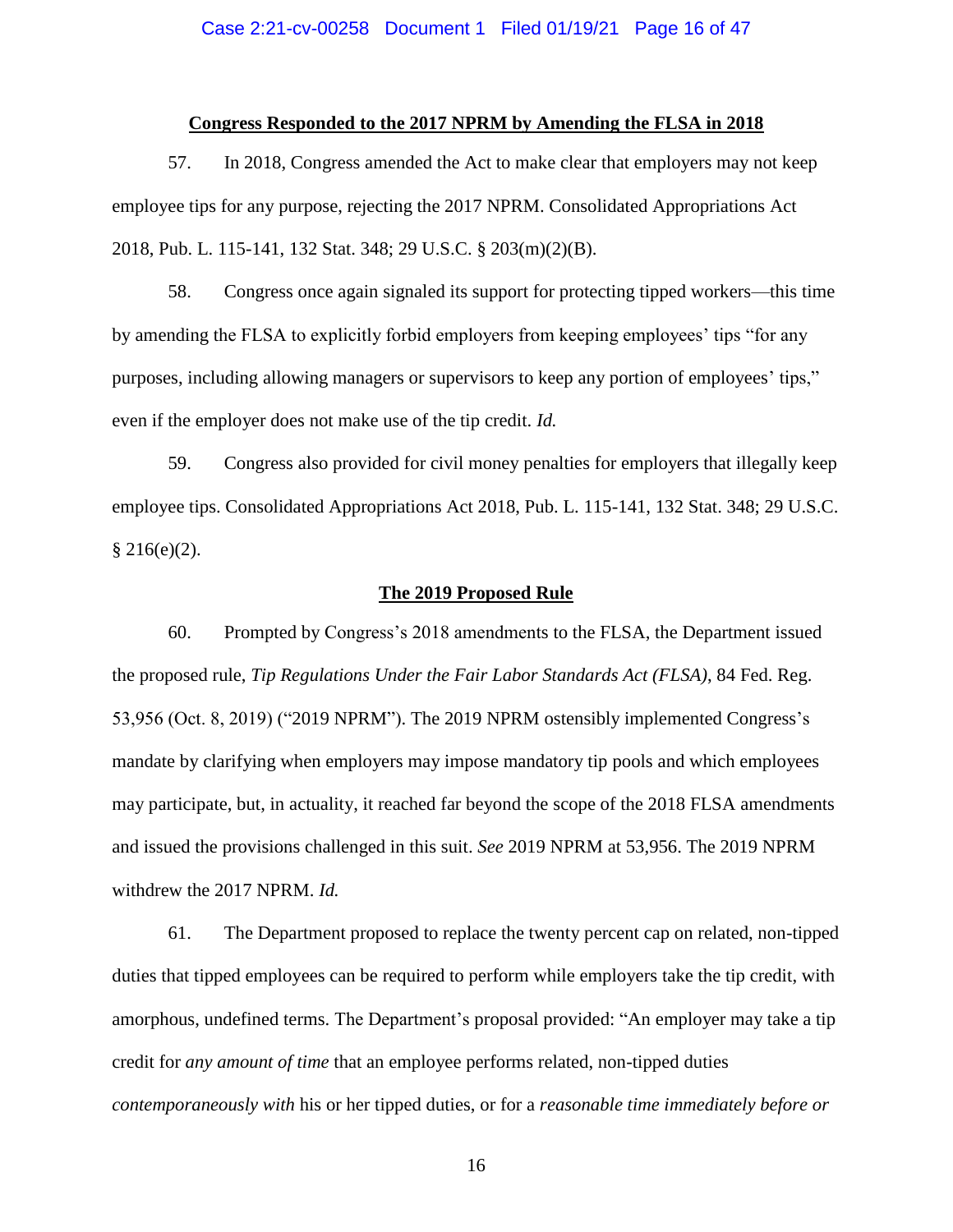#### Case 2:21-cv-00258 Document 1 Filed 01/19/21 Page 17 of 47

*after* performing the tipped duties." 2019 NPRM at § 531.56(e)(2). The Department's proposal failed to define the terms a "reasonable time" and "contemporaneous with." *See* 2019 NPRM at 53,975.

62. Relying on its own recent sub-regulatory guidance—the 2018 Opinion Letter, 2019 Field Assistance Bulletin, and 2019 Field Operations Handbook—the Department explained that "[t]he proposed regulation would *clarify* that an employer may take a tip credit for *any amount of time* that an employee performs related, non-tipped duties *contemporaneously with* his or her tipped duties, or for a *reasonable time immediately before or after* performing the tipped duties." *Id.* at 53,964 (emphasis added). "Clarify" here means changing the rule by removing the cap.

63. The 2019 NPRM also proposed to expand dramatically the universe of duties that may be considered "related, non-tipped duties" to include tasks that the Department has long deemed unrelated to the tipped occupation and requiring payment of the full minimum wage without taking the tip credit. Specifically, the 2019 NPRM also proposed using the Occupational Information Network ("O\*NET") to determine whether specific non-tipped duties are related to a tipped occupation. O\*NET is an online database containing hundreds of standardized and occupation-specific descriptors for almost 1,000 occupations. These descriptions of workers' duties are obtained through randomized surveys of employers and workers.<sup>3</sup> Therefore,  $O^*NET$ contains tasks workers and employers in service occupations—industries with a high incidence of wage violations report in certain occupations—regardless of whether those duties are related to their tipped occupation. O\*NET was not created to demonstrate whether the job duties reported by tipped workers are related or unrelated to tipped work. Nonetheless, any duties

<sup>3</sup> https://www.onetcenter.org/dataCollection.html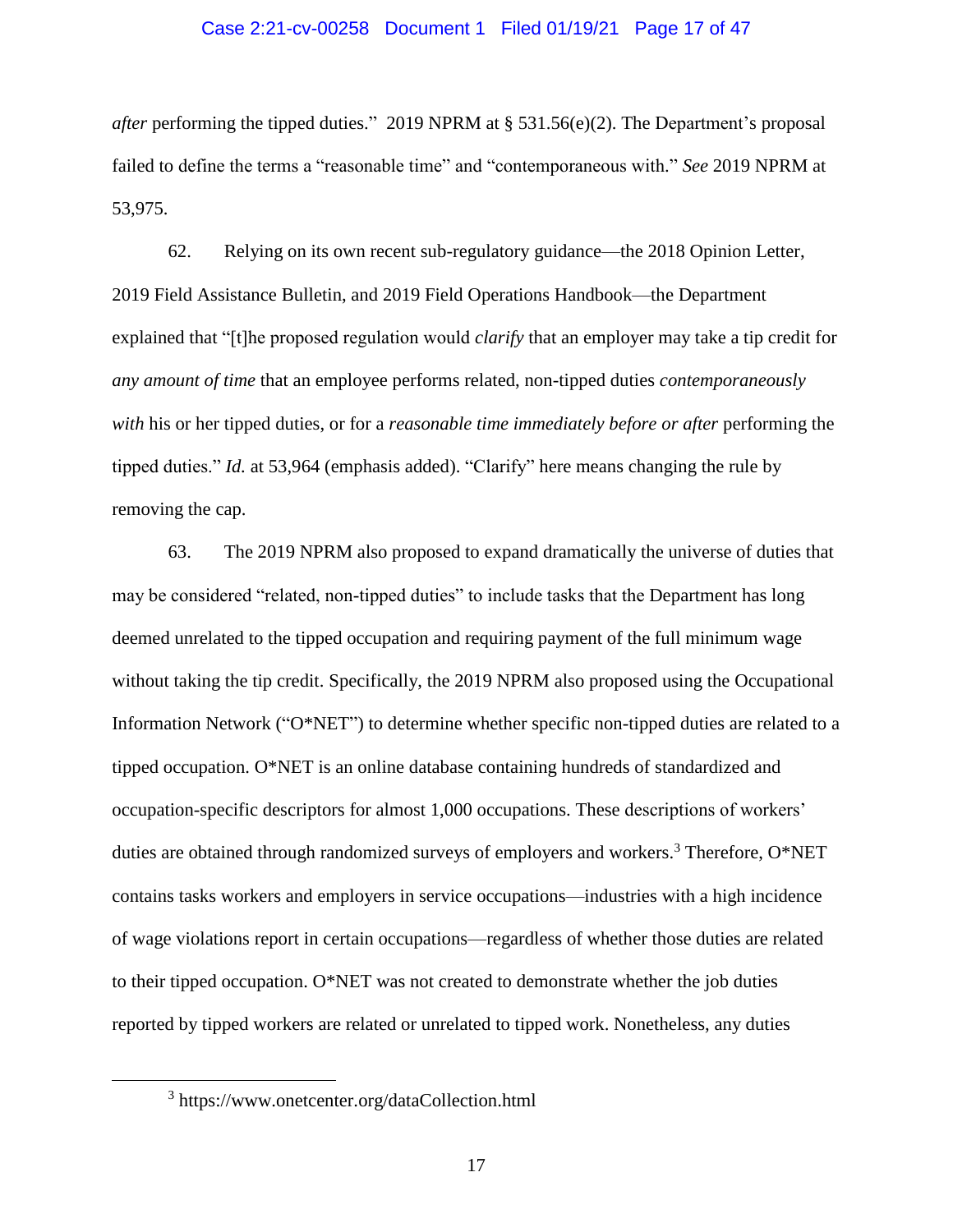## Case 2:21-cv-00258 Document 1 Filed 01/19/21 Page 18 of 47

appearing on this database now, or in the future, will be presumed related to the tipped occupation.

64. Conspicuously, the 2019 NPRM contained no estimate of the number of workers it would affect or its effect on their wages. The Department claimed it "lack[ed] data to quantify any potential costs, benefits, or transfers which may be associated with the implementation of this policy," as it did with the 2017 NPRM—despite actually having data that contradicted its position. *Id.* at 53,967.

65. The 2019 NPRM admits, however, that "employment of . . . dishwashers and cooks[] may fall" as a result of the regulation because tipped workers may perform more of those non-tipped duties. *Id.*at 53,972.

66. In addition, the 2019 NPRM admits that "tipped workers might lose tipped income by spending more of their time performing duties where they are not earning tips, while still receiving cash wages of less than minimum wage." *Id.*

67. The Department provided an example in which a worker earned \$12 per hour in tips with the twenty percent limit:

With no 20 percent limit on the performance of related, non-tipped duties, an employee might spend more than 12 minutes per hour performing related, nontipped duties, as long as they still receive enough tips to earn at least \$7.25 per hour for the shift. Thus, if an employee now spends 20 minutes performing nontipped work (i.e., 33 percent of their shift) and 40 minutes interacting with customers, *they would be expected to lose \$2 per hour in tips*, a decrease accounting for eight fewer minutes per hour spent performing tip-generating work (i.e., 8 minutes  $\times$  \$0.25 per minute).

*Id.* (emphasis added). Thus, the Department's own estimate is that the Final Rule would result in

a *fourteen percent reduction in income* for the hypothetical tipped worker.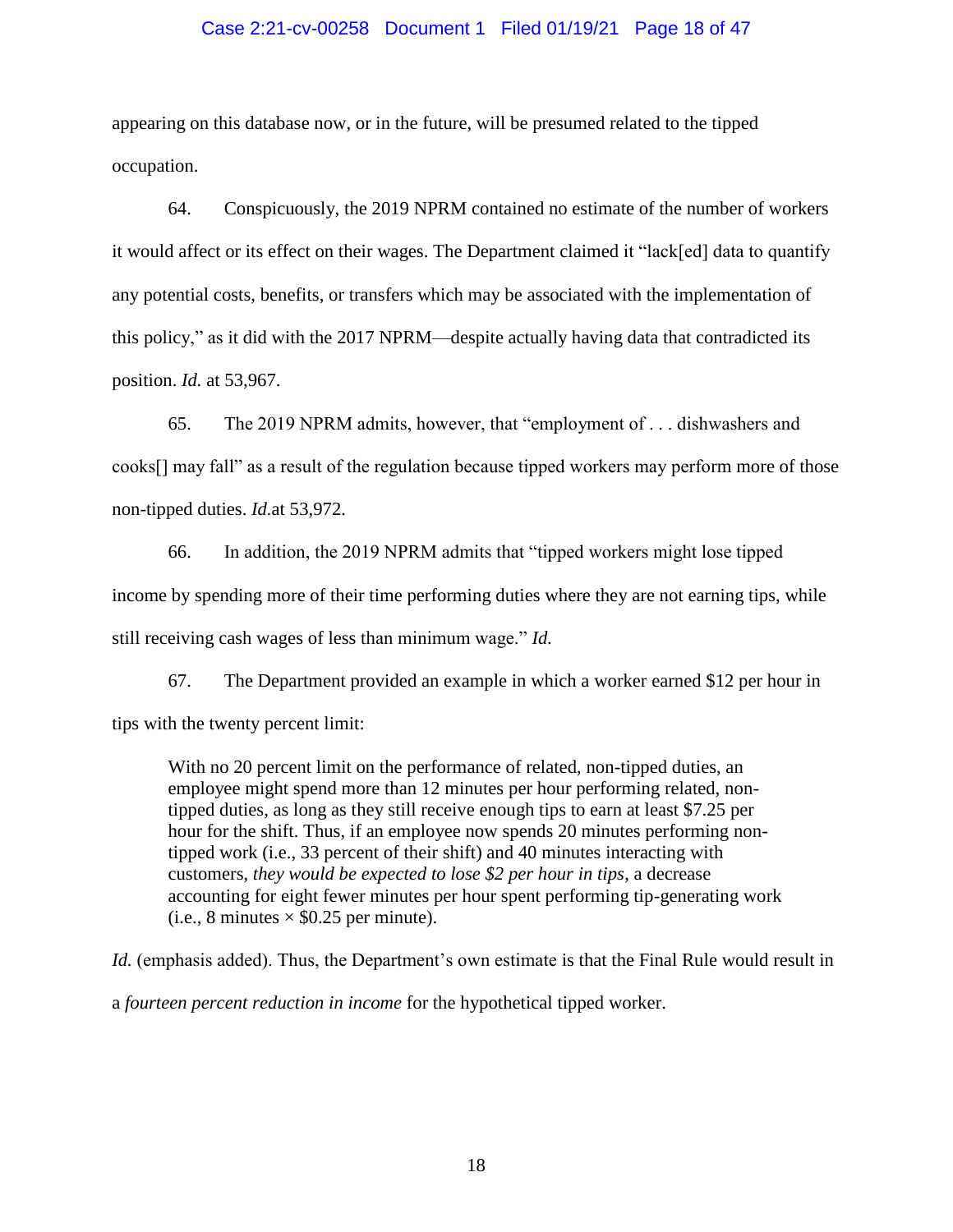## Case 2:21-cv-00258 Document 1 Filed 01/19/21 Page 19 of 47

68. The 2019 NPRM contains no analysis of a regulatory alternative to the rescission of the 80/20 rule, such as combining the "reasonable time" standard with a hard cap. *Id.* at 53,973.

69. As noted above, the Department's 2017 NPRM was criticized by the OIG Report for claiming, without analysis, that the proposed rule would not adversely impact the well-being of families. OIG Report at 15. The Department's 2019 NPRM, nonetheless, did not mention—let alone provide an analysis of—how the proposed benefits of the 2019 NPRM justified the potential financial impact on families, as required by Section 654 of the Treasury and General Government Appropriations Act, 1999.

70. Additionally, the 2019 NPRM proposed a willfulness requirement for civil money penalties for violations of  $\S 203(m)(2)(B)$  despite the absence of statutory language requiring a willful violation for the imposition of civil money penalties for violations of this section. 2019 NPRM at 53,964. The 2019 NPRM amended the Department's definition of willful violations across the board for any violations of the Act.

71. Finally, the 2019 NPRM also proposed to use a duties test but no salary threshold to determine which employees are managers or supervisors that may not participate in tip pools. 2019 NPRM at 53,961-62.

72. The Department received 466 comments in response to its 2019 NPRM. Multiple commentators raised concerns about the Department's failure to justify its departure from the thirty-year-old 80/20 rule and the Department's failure to provide any detailed analysis or consideration to the impact of its proposed rule on workers, the confusion it would create for employers, and the burdens it would impose on state enforcement efforts.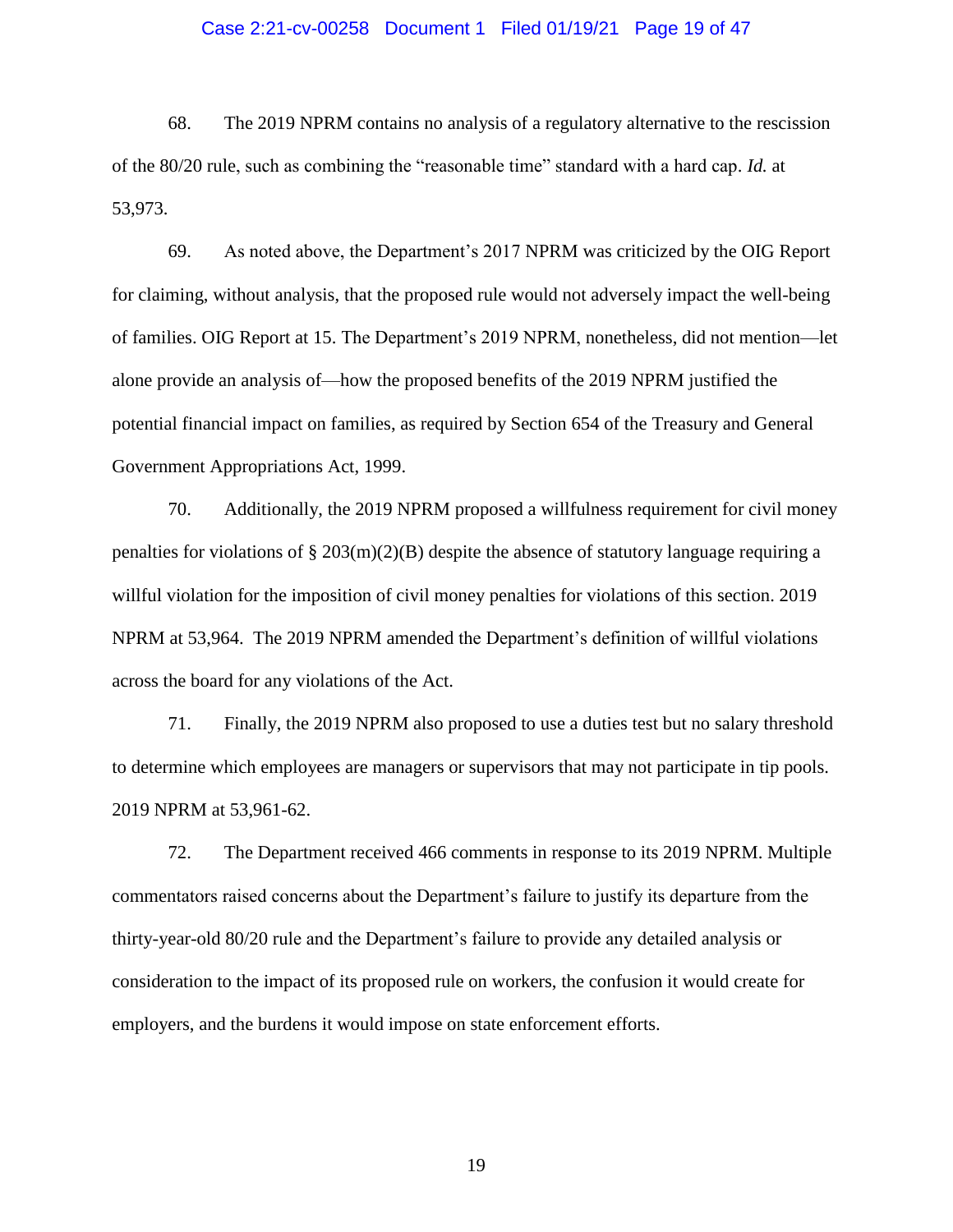## Case 2:21-cv-00258 Document 1 Filed 01/19/21 Page 20 of 47

73. Commentators also raised concerns over the Department's unjustified amendment of its definition of willfulness, weakening the effect of civil money penalties, in contravention of Supreme Court precedent as well as its decision to import into the FLSA a willfulness requirement for the imposition of civil money penalties for violations of the amended provisions of section  $203(m)(2)(B)$ .

74. Finally, commentators also expressed their concerns that the Department's failure to include a salary threshold to determine which employees are managers or supervisors that may not participate in mandatory tip pools was overbroad and would cause certain low wage workers to be excluded from the tip pool and lose out on wages.

## **The Final Rule**

75. The Department issued the Final Rule on December 30, 2020, in the midst of the global COVID-19 pandemic and just weeks after the OIG Report condemned the 2017 NPRM. 85 Fed. Reg. 86,756 (Dec. 30, 2020). Now, in this administration's final days, unable to accomplish its goal through sub-regulatory guidance, the Department has amended the Dual Jobs regulation itself to codify its deletion of the twenty percent cap and permit employers to take the tip credit for "any hours" tipped employees spend on related, non-tipped duties.

76. The Final Rule implements the 2019 NPRM with few changes. *See* Final Rule at 86,762. In responding to comments, the Department determined to maintain each challenged provision of the rule, including eliminating the 80/20 rule, imposing a willfulness requirement, redefining willfulness, failing to implement a salary threshold to identify bona fide managers or supervisors, and incorporating the O\*NET occupational definitions.

77. The Department identifies as the primary justification for rescinding the 80/20 rule that it "was difficult for employers to administer and led to confusion," and was "onerous for employers," but replaces the bright line with an undefined standard that still requires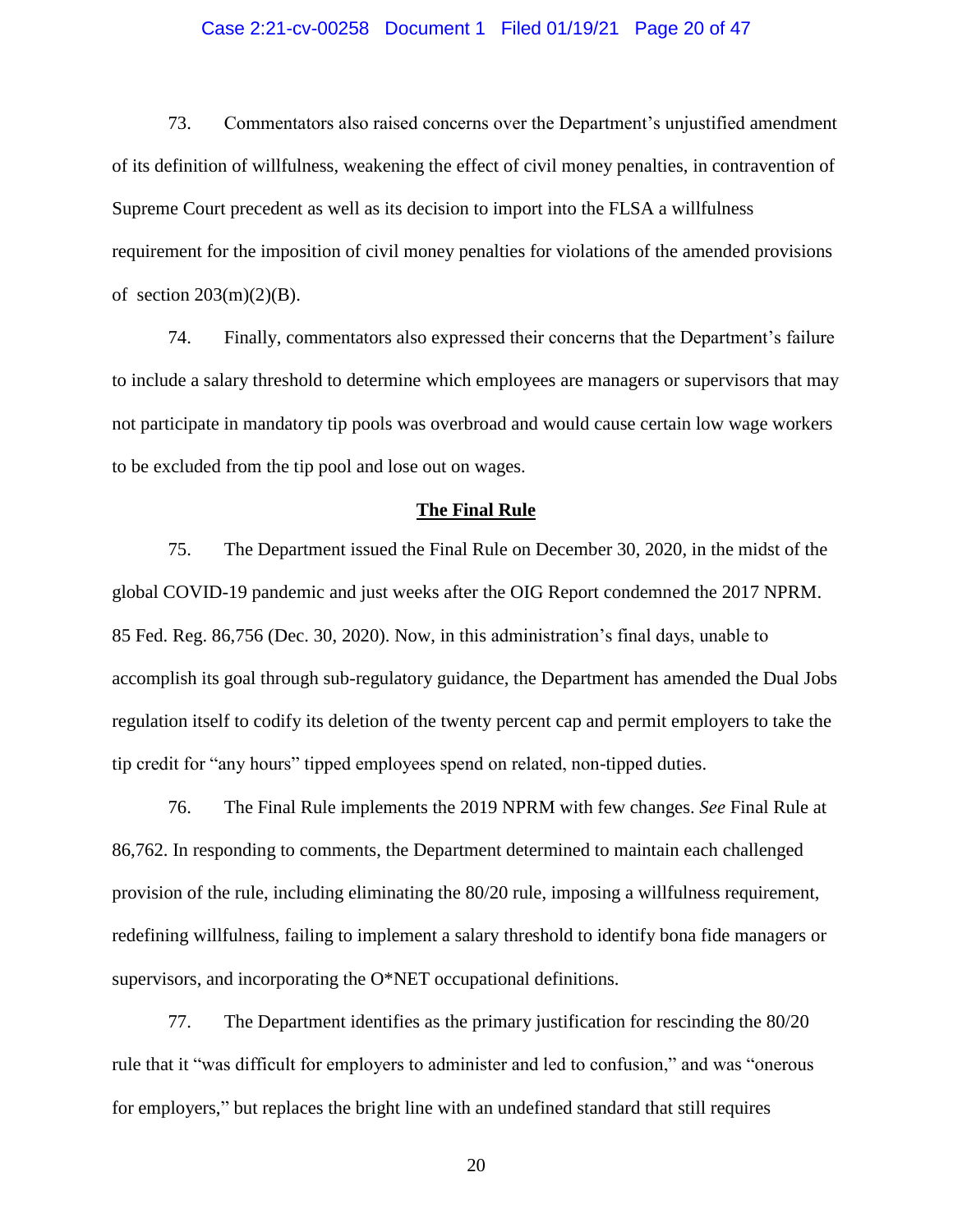## Case 2:21-cv-00258 Document 1 Filed 01/19/21 Page 21 of 47

employers to track their employees' tasks and time to ensure the non-tipped work is related and reasonable. Final Rule at 86,767.

78. The Final Rule includes the 2019 NPRM's willfulness requirement for civil money penalties—despite there being no such requirement in the statute—when an employer illegally keeps tips. *Compare* FLSA § 203(m)(2)(B) *with* 29 C.F.R. § 578.3(a).

79. The Final Rule sweepingly amends the willfulness standard across the FLSA, because it provides that "an employer's receipt of advice from WHD that its conduct is unlawful and its failure to inquire further regarding the legality of its conduct are each 'a relevant fact and circumstance' in determining willfulness," but not determinative. *Id.* at 86,773.

80. Further, the Department failed to incorporate a salary threshold for assistance in identifying bona fide "managers" or "supervisors," as commenters suggested, instead using only a duties test borrowed from the executive exemption. § 531.52(b)(2).

81. The Final Rule emphasized its reliance on O\*NET to determine whether a nontipped duty is related to the tipped occupation and provides that the O\*NET tasks for an occupation, though comprehensive, are not exhaustive. In this way, the Final Rule is even broader than the 2019 NPRM.

82. The Department applauds itself in the Final Rule for lowering employers' monitoring costs associated with the tip credit, though the Department does not provide any data establishing that monitoring costs were particularly burdensome or that they will, in fact, be lower. *See* Final Rule at 86,767.

83. The Final Rule contains an example that purports to tout its reasonability. The Department explains that a bellhop who works an eight-hour shift performing tipped duties and then two hours performing non-tipped duties must be paid the full minimum wage for the two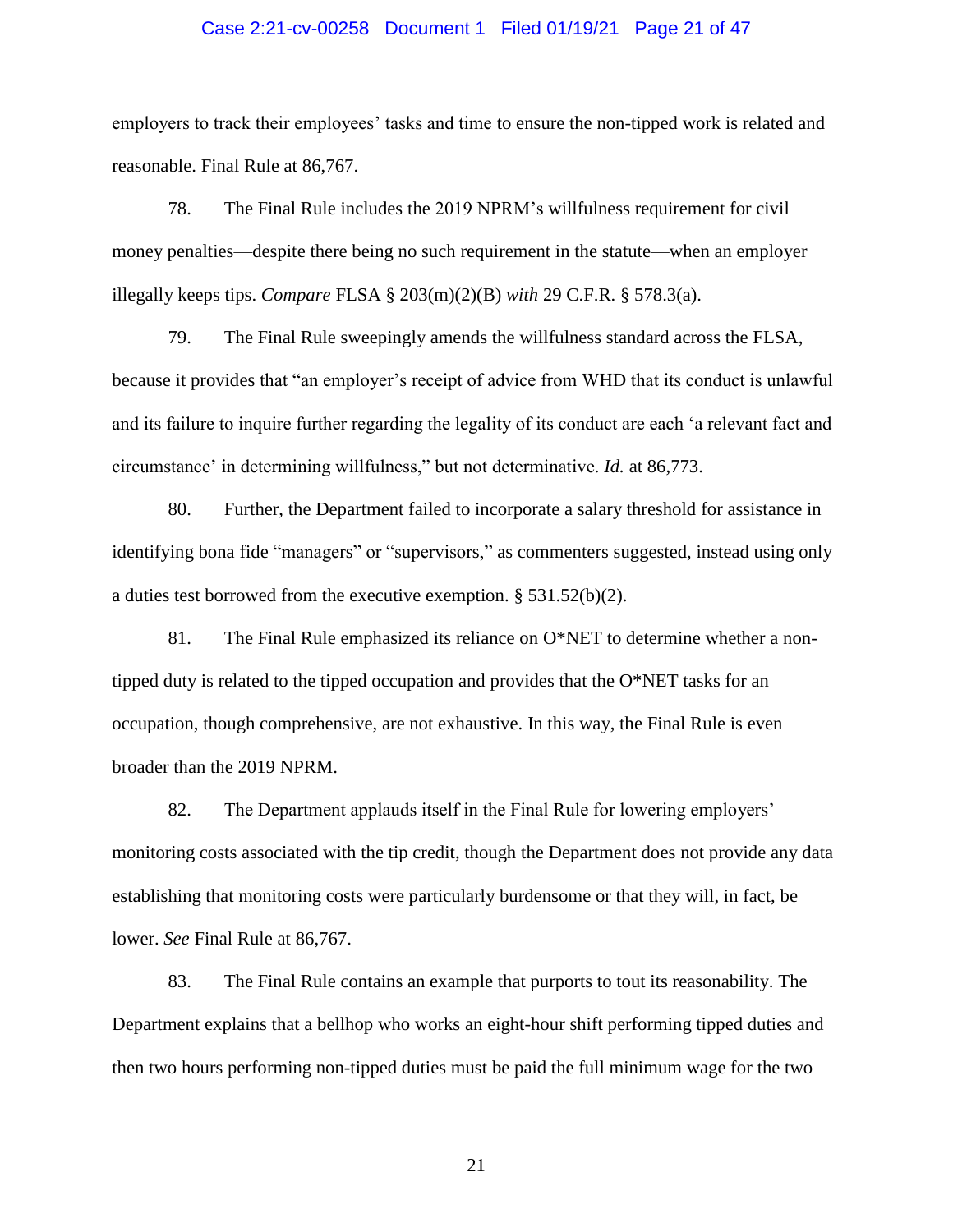## Case 2:21-cv-00258 Document 1 Filed 01/19/21 Page 22 of 47

hours of non-tipped duties because it is not a "reasonable time" after the shift. Final Rule at 86,769. But the same bellhop who works a ten hour shift and performs two hours of non-tipped duties throughout that shift (approximately twelve minutes per hour) could be paid the tipped minimum wage for all hours worked that shift. *Id.* The example seems to indicate that the "reasonability" of the non-tipped time depends on the nominal length of the shift or how busy an employee is during the shift, but provides no limit to non-tipped duties other than two hours after a shift.

84. The Final Rule also claims without explanation that the new "reasonable time" method requires less specificity in evaluating whether a particular task is tipped or non-tipped. Final Rule at 86,769.

85. Although the Department requested data in order to quantify the effect on tipped workers of rescinding the 80/20 rule, it disregarded the analysis commenters provided. *See* Final Rule at 86,784-86.

86. The Department argues in the Final Rule that the 80/20 rule actually allows greater exploitation of tipped workers than its new method but also admits that the new rule will primarily benefit employers. Final Rule at 86,786. The Final Rule provides that the "efficiencies" the rule advances may result in higher employee earnings despite acknowledging that "transfers" from employees to employers "could occur in some cases." *Id.* Specifically, the Department "believes" without basis that "employers will see a reduction in regulatory cost and be able to adopt work arrangements that better serve customers, leading to more business and greater tips." *Id.*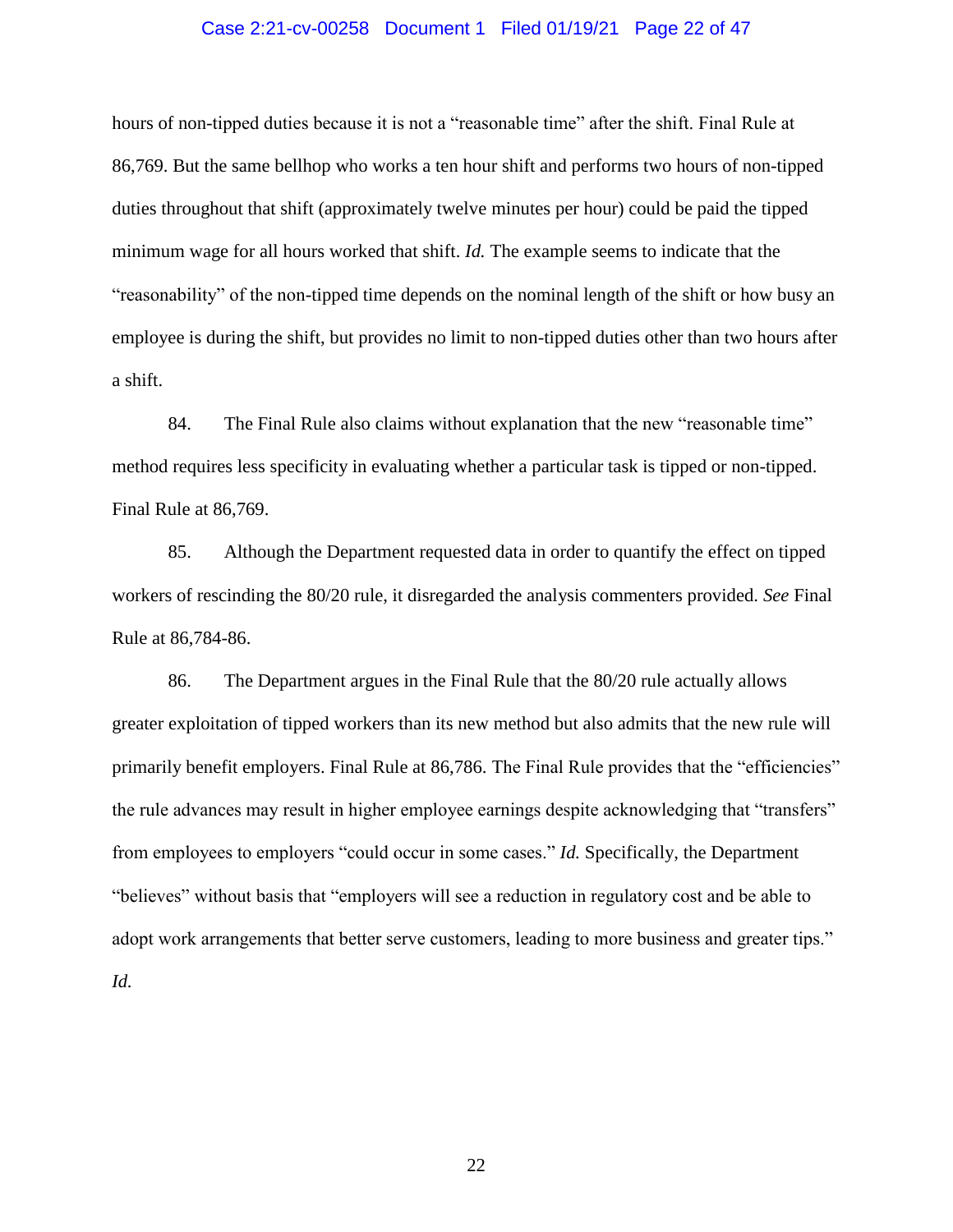## **ALLEGATIONS**

## **I. The Final Rule is Unlawful Under the Administrative Procedure Act.**

## **A. The Final Rule's Abandonment of the 80/20 Rule is Contrary to the Text and Purpose of the FLSA and to Supreme Court Precedent.**

87. The Final Rule renders meaningless the statutory definition that a tipped worker must be "engaged in an occupation" which receives tips, instead substituting a non-exhaustive list of related, untipped tasks which may be considered part of a tipped occupation. *See* 29 U.S.C. § 203(t). When employees "spend more than twenty percent of their time performing untipped related work," they are no longer "engaged in an occupation in which [they] customarily and regularly receive[] . . . tips." *Belt*, 401 F. Supp. 3d at 526.

88. The former Dual Jobs regulation, interpreting "engaged in an occupation" in which a tipped worker performs untipped duties only "occasionally" or "part of [the] time" to impose a twenty percent cap on untipped duties has been afforded *Chevron* deference by the United States Courts of Appeals for the Eighth and Ninth Circuits as well as multiple district courts. *Belt*, 401 F. Supp. 3d at 529 (collecting cases).

89. The Final Rule fails to limit the hours of non-tipped work tipped workers may be instructed to complete by their employer in direct contravention of the purposes and limitations of the tip credit crafted by Congress.

90. Defendants' decision to require a willful violation of Section 203(m)(2)(B) to impose civil money penalties is also contrary to the plain text of the statute. *Compare* Final Rule at § 578.3 *with* 29 U.S.C. § 216(e)(2).

91. The Final Rule's provisions that an employer's ignoring Department advice is a mere factor to be considered and deleting the requirement that an employer make an adequate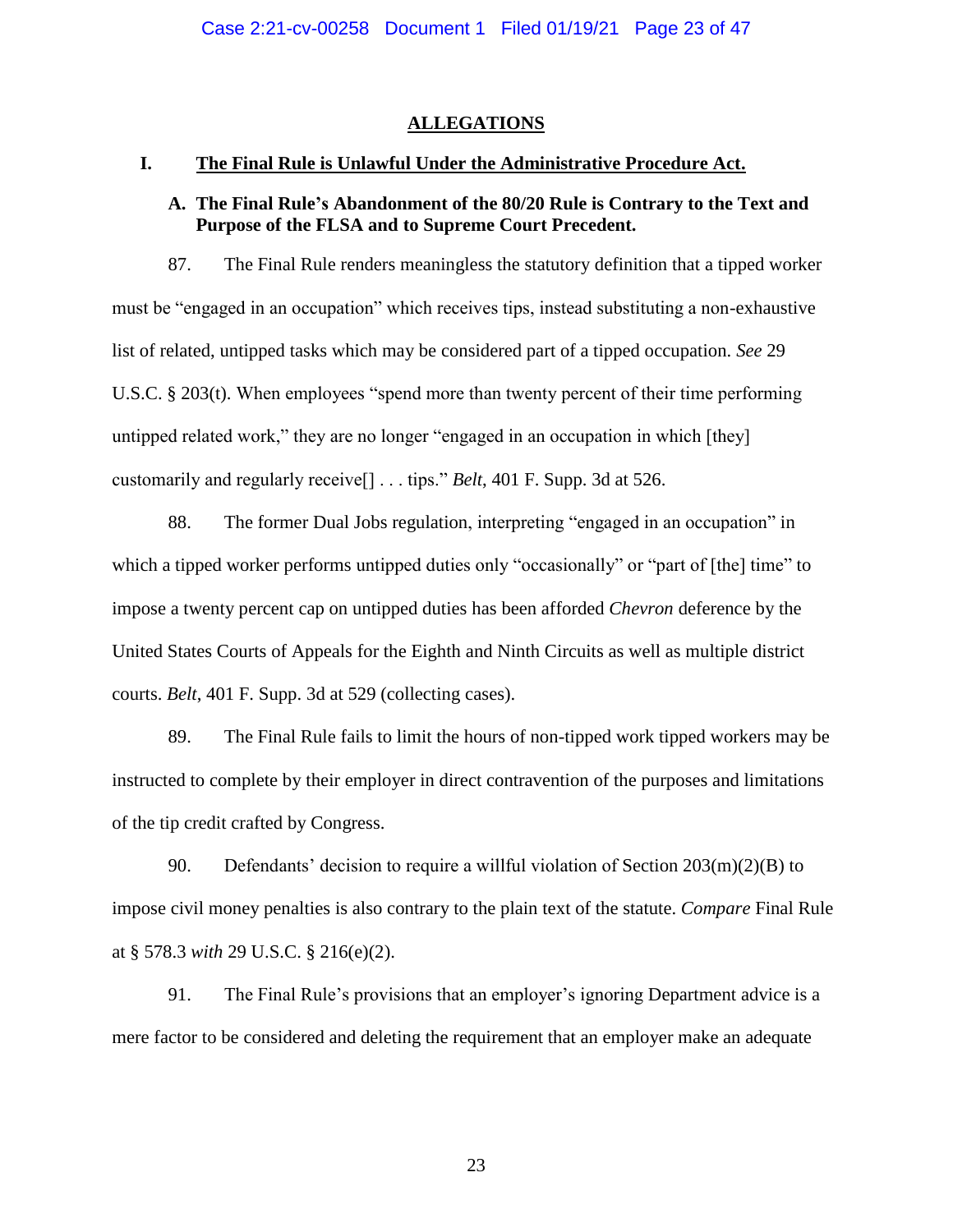#### Case 2:21-cv-00258 Document 1 Filed 01/19/21 Page 24 of 47

inquiry contradict the Supreme Court's long-established definition of willfulness. Final Rule at § 578.3(c).

# **B. The Final Rule's Willfulness Requirement and Its Definition of Willfulness Are Contrary to Law.**

92. The Supreme Court has explained that "willful" refers to "conduct that is not merely negligent"; that is, the "employer knew or showed reckless disregard for the matter of whether its conduct was prohibited by the statute." *Richland Shoe*, 486 U.S. at 133.

93. For nearly thirty years, the Department has incorporated the Supreme Court's definition into its regulations, describing a violation as "willful" where "the employer knew that its conduct was prohibited by the Act or showed reckless disregard for the requirements of the Act." 29 C.F.R. § 578.3(c) (Dec. 3, 1992). Further, the regulations provide that "[a]ll of the facts and circumstances surrounding the violation shall be taken into account in determining whether a violation was willful." *Id.*

94. The Final Rule makes the "receipt of advice from a responsible official of the Wage and Hour Division to the effect that the conduct in question is not lawful" a mere factor to be considered in determining whether conduct is willful. The Final Rule also removes an employer's failure to inquire further into whether its conduct was in compliance with the Act from the Department's description of willfulness. Final Rule at § 578.3(c). The Final Rule's description of willfulness contradicts the Supreme Court's long-established definition. The Department's Final Rule encourages employers to ignore the advice of the Department's compliance officers. This will create confusion among employers, and will create administrative and enforcement burdens for the Plaintiff states.

95. Additionally, the Final Rule imports a willfulness requirement into violations of the recently amended provisions of the FLSA in contravention of Congressional intent.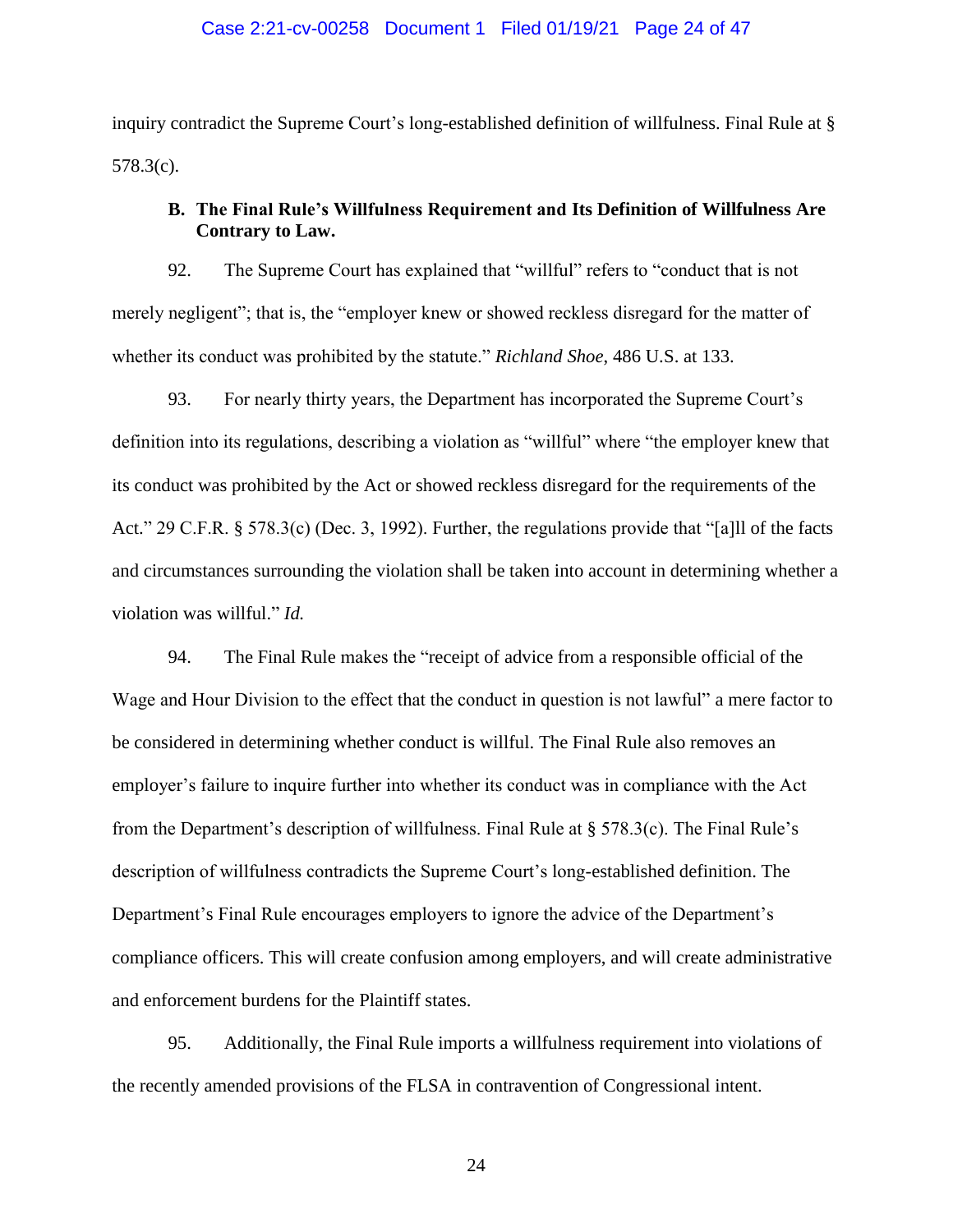### Case 2:21-cv-00258 Document 1 Filed 01/19/21 Page 25 of 47

96. Section  $16(e)(2)$  of the FLSA states that "any person who repeatedly or willfully violates sections 206 or 207 of this title, relating to wages, shall be subject to a civil penalty not exceeding \$1100 for each violation." Accordingly, the Act imposes civil money penalties on employers that repeatedly or willfully violate the Act's minimum wage and overtime requirements.

97. Section 1201(b)(3) of the 2018 Consolidated Appropriations Act amended section  $16(e)(2)$  of the FLSA to add that "[a]ny person who violates section  $3(m)(2)(B)$ ," (the prohibition on employers, including managers and supervisors from keeping employees' tips) "shall be subject to a civil penalty not to exceed \$1,100 for each such violation, as the Secretary deems appropriate."

98. Unlike Congress' imposition of civil money penalties relating to violations of the minimum wage and overtime requirements of the FLSA, Congress did not make the imposition of civil money penalties for violations of section  $3(m)(2)(B)$  of the Act contingent upon a finding of willfulness. Contrary to Congress' intent, however, the Final Rule hinges imposition of civil money penalties for violations of section  $3(m)(2)(B)$  of the Act upon a finding of willfulness.

## **C. The Final Rule Is Arbitrary and Capricious**

99. The Final Rule is arbitrary and capricious because it fails to consider and quantify the effect on tipped workers while ignoring evidence that contradicts its position. Further, the Final Rule is an unjustified break with decades of consistent application of the Dual Jobs regulation.

100. The Department has relied on factors which Congress has not intended it to consider, entirely failed to consider an important aspect of the problem, and offered an explanation for its decision that runs counter to the evidence before the agency.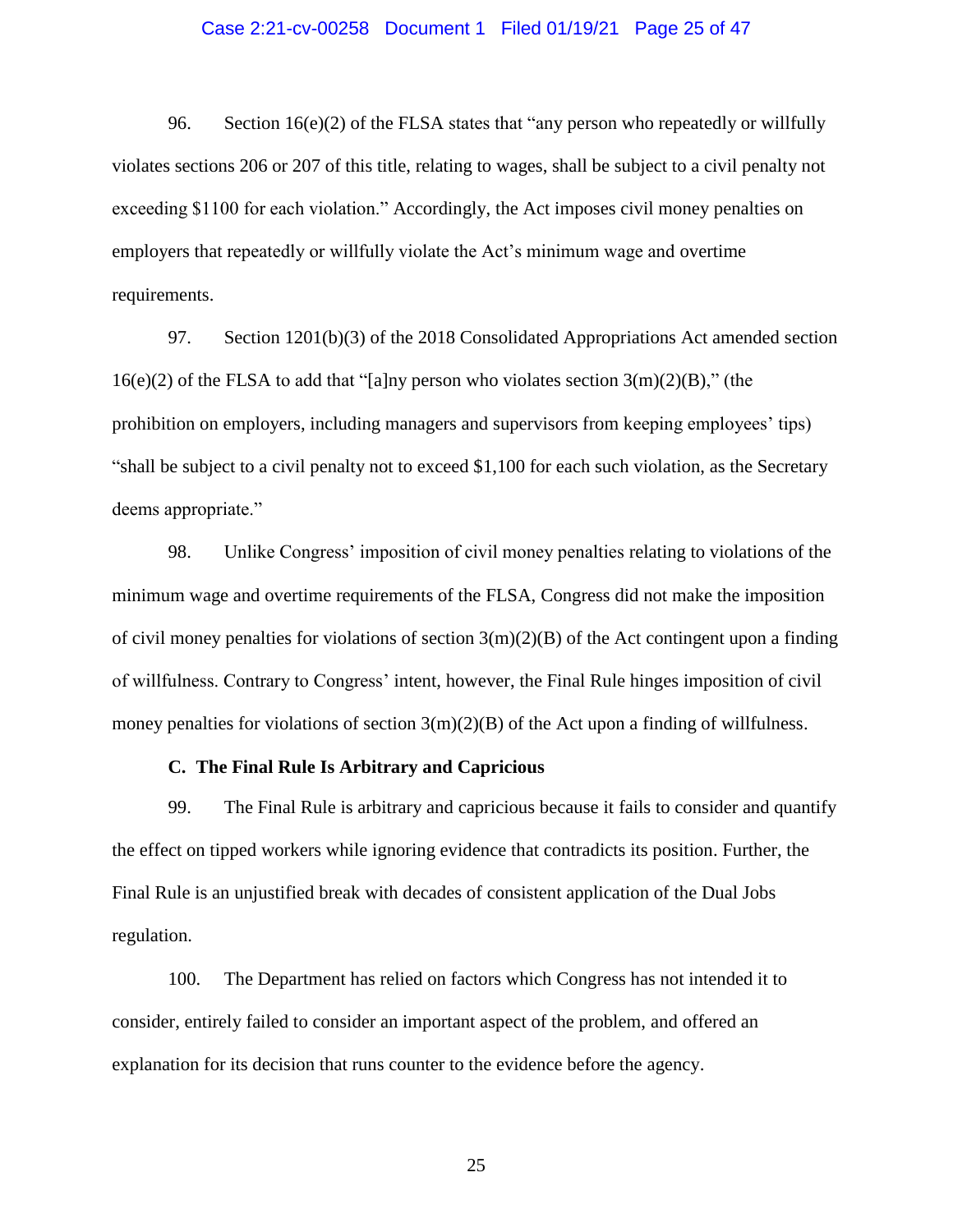## Case 2:21-cv-00258 Document 1 Filed 01/19/21 Page 26 of 47

101. The Final Rule does not examine the relevant considerations and articulate a satisfactory explanation for its action that includes a rational connection between the facts found and the choice made. It fails to reflect upon contrary evidence to the rule and treats contrary evidence in a conclusory fashion.

102. The Final Rule fails to establish good reasons for its change in position and does not consider that its longstanding policy may have engendered serious reliance interests that must be taken into account.

103. For example, many states, including some Plaintiff states, have long looked to the FLSA and to the Department's regulations for guidance when interpreting their own wage laws. The 80/20 rule has been the law for thirty years. The Department failed to consider the confusion that its rash abandonment of the 80/20 rule would cause among employers subject to state requirements that follow the 80/20 rule, or the administrative burden this departure would cause for states' enforcement efforts.

# **i. The Department failed to consider or quantify the effect the rule would have on workers and their families and ignored evidence of those effects.**

104. The Department claims that the Final Rule will lower costs related to monitoring tipped employees' time spent on various tasks but failed to demonstrate that employers actually incur any such burdensome costs. 85 Fed. Reg. at 86,767. In fact, the rule still requires employers to differentiate between tipped and non-tipped tasks and ensure that time spent on non-tipped tasks is "reasonable."

105. However, the Department's lack of reasoned decision-making is perhaps best demonstrated by its refusal to conduct any meaningful analysis of the cost of the most significant change the rule makes—eliminating the twenty percent cap on related, non-tipped duties—to the millions of tipped workers nationwide.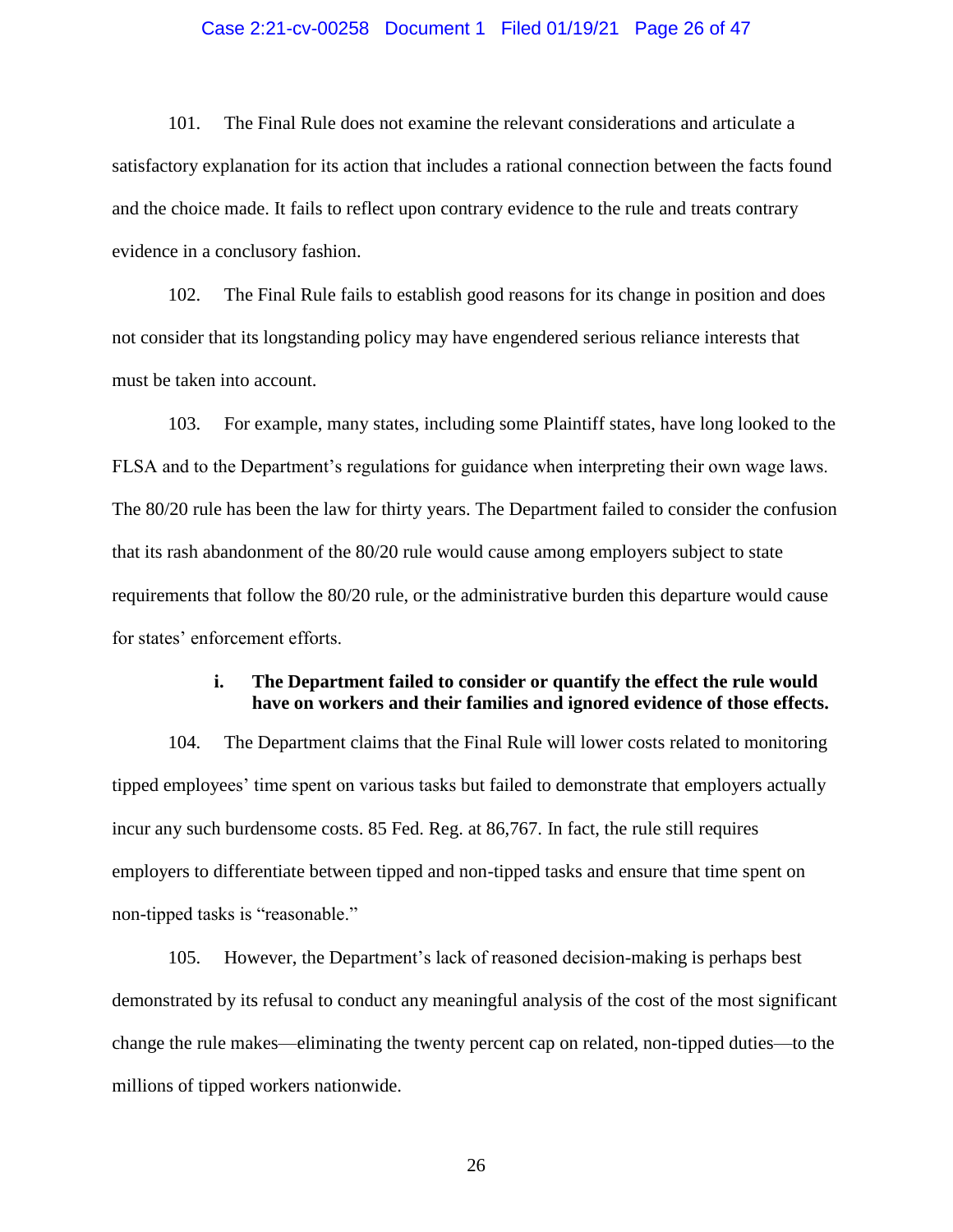### Case 2:21-cv-00258 Document 1 Filed 01/19/21 Page 27 of 47

106. In the 2019 NPRM, the Department stated that it "lacks data to quantify any potential costs, benefits, or transfers which may be associated with the implementation of" the revised Dual Jobs regulation, a claim with questionable credibility in light of the OIG's findings from its investigation into the 2017 rulemaking process. 84 Fed. Reg. at 53,967.

107. In response to the Proposed Rule, commenters raised serious concerns that replacing the 80/20 rule with a vague standard that places no limit on the amount of time tipped employees can be required to spend on non-tip-producing work would have a devastating effect on their income.

108. The Economic Policy Institute ("EPI") estimated that workers would lose more than \$700 million annually under the proposed rule. EPI Comment at 4;<sup>4</sup> see Heidi Shierholz and David Cooper, *Workers will lose more than \$700 million annually under proposed DOL rule,*  Economic Policy Institute (Nov. 30, 2019).<sup>5</sup>

109. The EPI analysis of the Rule was of the sort that the Department would normally produce but the Department disregarded it in the Final Rule, claiming it relied on flawed methods and assumptions. Final Rule at 86,784-86. The basis of the Department's conclusory dismissal may have been illuminated by the text of footnote 54, but it was omitted. Final Rule at 86,785.

110. EPI also estimated that employment in non-tipped food service occupations will decline by 5.3 percent and employment in tipped occupations will increase by 12.2 percent, resulting in 243,000 jobs shifting from being non-tipped to being tipped, while wages will decline overall. *Id.*

 $\overline{a}$ 

<sup>4</sup> https://downloads.regulations.gov/WHD-2019-0004-0423/attachment\_1.pdf

<sup>&</sup>lt;sup>5</sup> https://www.epi.org/blog/workers-will-lose-more-than-700-million-dollars-annuallyunder-proposed-dol-rule/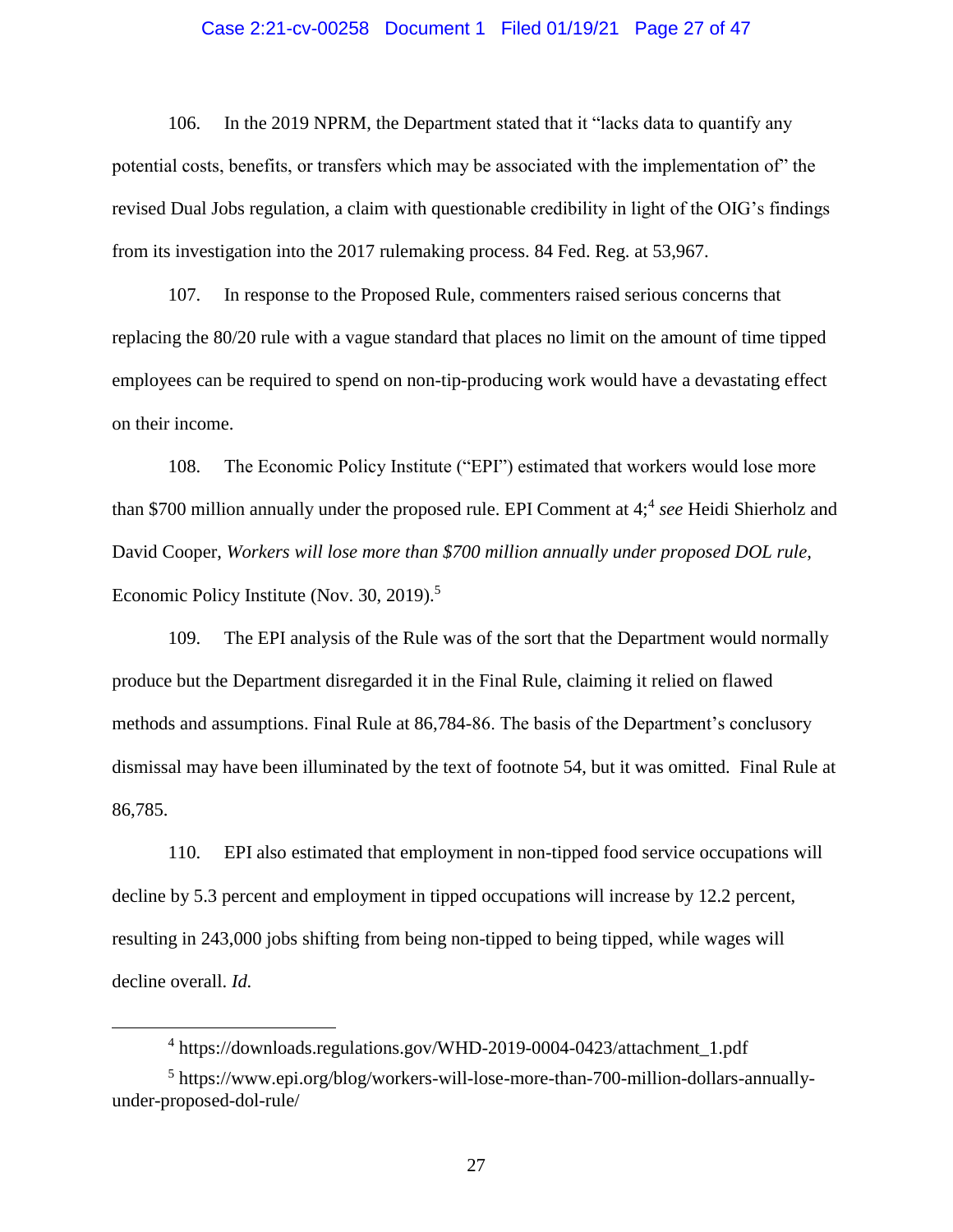## Case 2:21-cv-00258 Document 1 Filed 01/19/21 Page 28 of 47

111. Instead, without explanation, the Department makes the unfounded suggestion that employers might not use the enabling mechanism provided by the Final Rule to use tips to supplement payroll expenses. 85 Fed. Reg. at 86,785-86.

112. The restaurant industry, which employs sixty percent of all tipped workers, has a disturbingly high rate of wage and hour violations; in its 2010-12 compliance sweep of nearly 9,000 full-service restaurants, the Department found that a staggering 83.8 percent of the restaurants it investigated violated wage and hour laws. Sylvia A. Allegretto and David Cooper, *Twenty-Three Years and Still Waiting for Change: Why it's Time to Give Tipped Workers the Regular Minimum Wage* 7, 18 Economic Policy Institute (Jul. 10, 2014). 6

113. That included 1,170 tip credit violations, which cost workers \$5.5 million in lost income. *Id*. at 18.

114. By permitting employers to reference O\*NET to determine "related" job duties, the Rule also dramatically expands the universe of duties that can be performed by tipped workers without running afoul of the FLSA.

115. Because O\*NET compiles lists of task assignments reported in surveys and does not objectively evaluate whether a task is actually related to a given occupation or how much time workers spend on given tasks within an occupation, its incorporation into the Final Rule obliterates any meaningful distinction between tipped and non-tipped occupations. *See* O\*NET Online, *Data Collection Overview*.<sup>7</sup> Because it seeks to describe the work world as it is, not as it should be, O\*NET cannot and does not account for FLSA violations in industries known to have

<sup>6</sup> https://www.epi.org/files/2014/EPI-CWED-BP379.pdf.

<sup>&</sup>lt;sup>7</sup> https://www.onetonline.org/dataCollection.htm.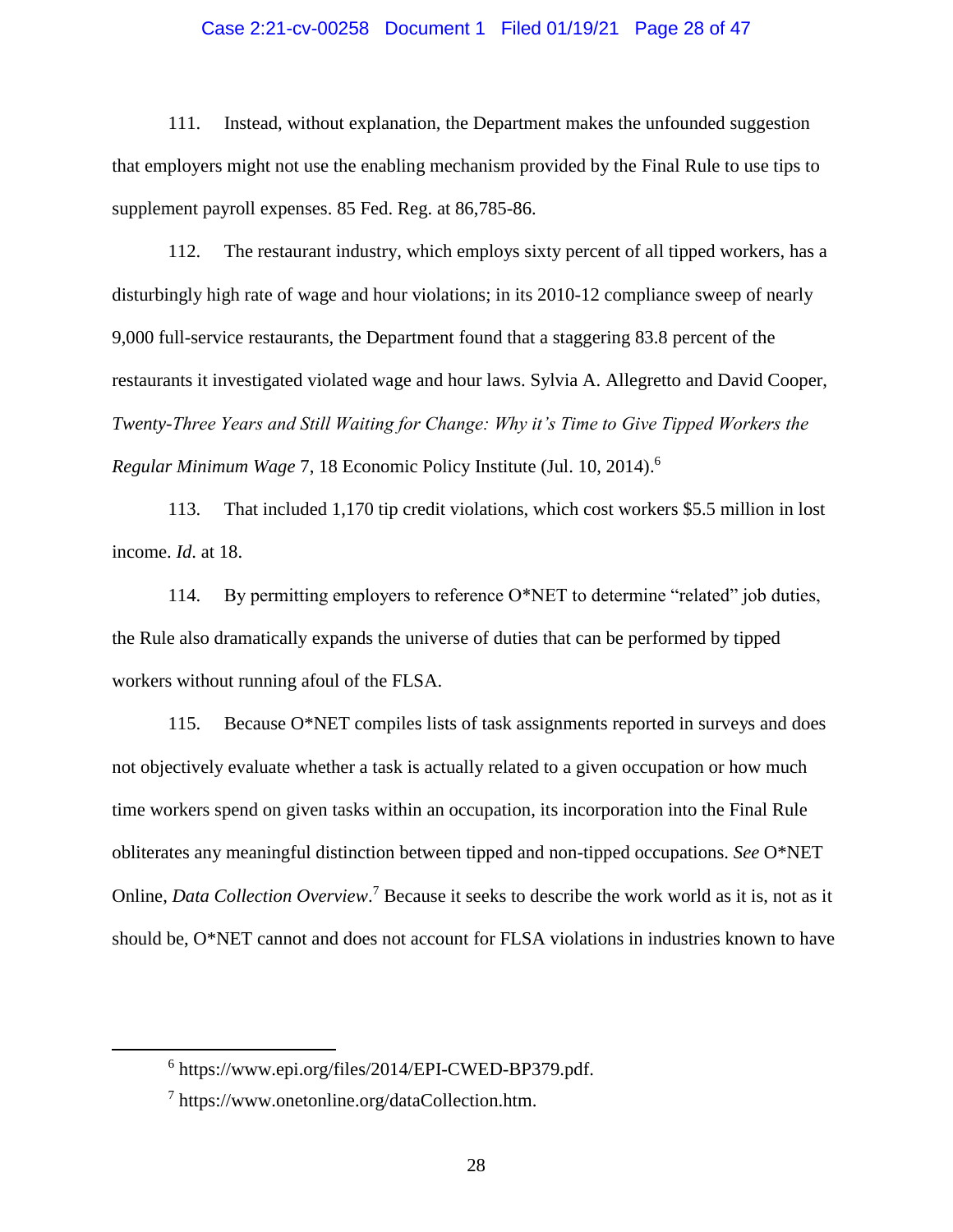#### Case 2:21-cv-00258 Document 1 Filed 01/19/21 Page 29 of 47

high violation rates like the restaurant industry; therefore, using it to determine related duties will sanction conduct that has been prohibited under the FLSA for decades.

116. The Final Rule thus creates an economic incentive to turn non-tipped positions into tipped jobs, which would allow employers to take the tip credit and use tip pool funds that would normally have gone to tipped employees to subsidize employers' minimum wage obligations. Alternatively, an employer may eliminate certain positions altogether, resulting in increased unemployment, and shift the duties that non-tipped employees perform onto tipped employees.

117. For example, O\*NET tasks for waiters and waitresses include "cleaning duties, such as sweeping and mopping floors, vacuuming carpet, tidying up server station, taking out trash, or checking and cleaning bathrooms"—when from 1988 until 2018, the Department's Field Operations Handbook specified as an example, "maintenance work (e.g., cleaning bathrooms and washing windows) [is] not related to the tipped occupation of a server; such jobs are non-tipped occupations." Catherine Ruckelshaus, *Comments in Response to Proposed Rulemaking: Tip Regulations Under the Fair Labor Standards Act*, National Employment Law Project (Dec. 11, 2019).<sup>8</sup>

118. For those reasons, incorporating the O\*NET occupational listings into the Final Rule is arbitrary and capricious itself.

119. Moreover, the Department acknowledges that the Final Rule will primarily benefit employers. 85 Fed. Reg. at 86,786.

120. The Final Rule allows employers to take a tip credit even when their employees are completing tasks which do not produce tips—doing more work for less pay—with no cap on

<sup>&</sup>lt;sup>8</sup> https://downloads.regulations.gov/WHD-2019-0004-0453/attachment\_1.pdf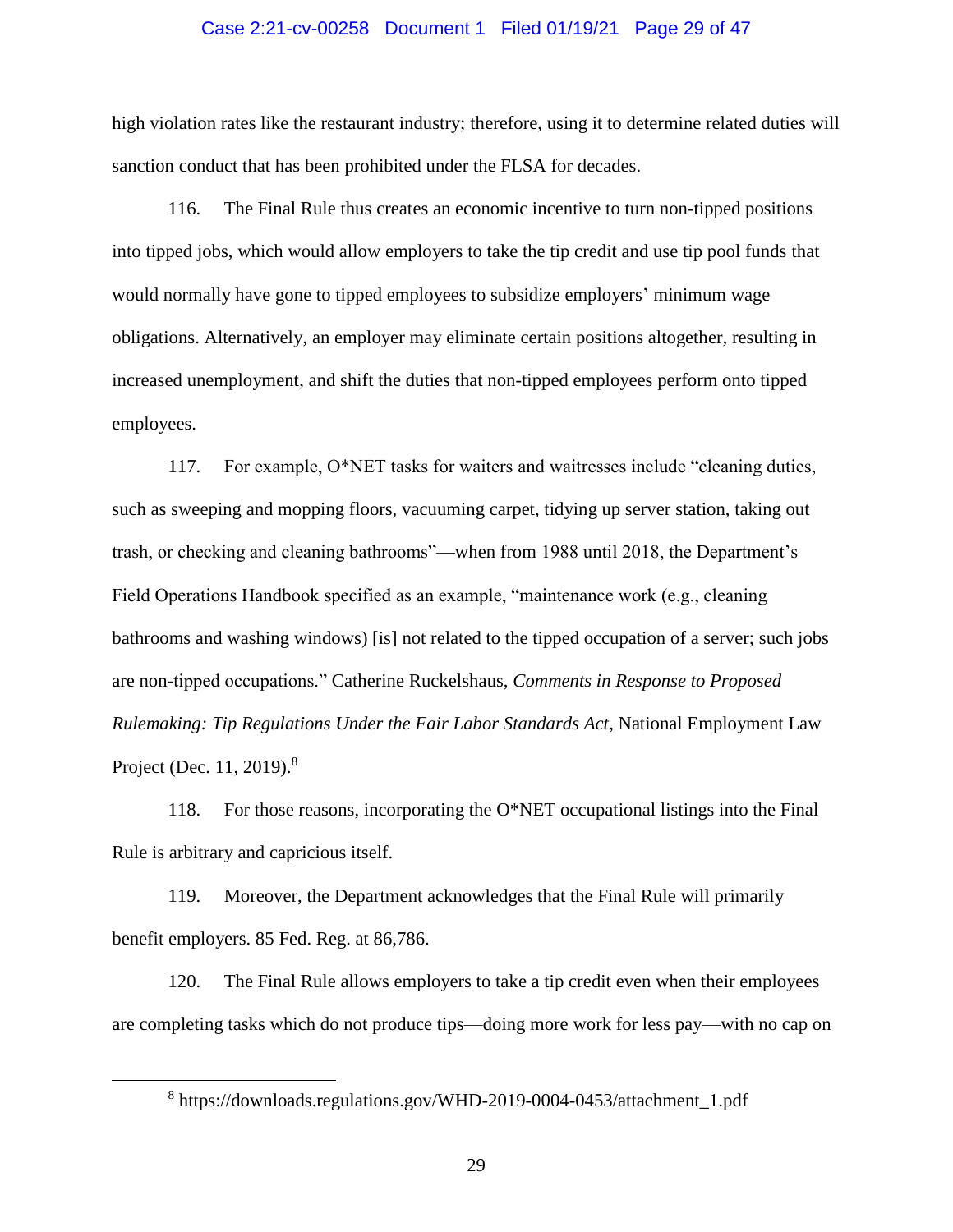#### Case 2:21-cv-00258 Document 1 Filed 01/19/21 Page 30 of 47

the amount of time a worker may spend on non-tipped duties. It allows employers to capture the tips of workers by roundabout means.

121. The Department's indifference to the harm the Final Rule will cause to workers is arbitrary and capricious and undermines the Department's purpose to "foster, promote, and develop the welfare of the wage earners." 29 U.S.C. § 551.

# **ii. The Department failed to articulate valid reasons for its departure from decades of consistent application of the Dual Jobs regulation.**

122. The Final Rule is arbitrary and capricious because the Department failed to articulate sufficient reasons for its departure from decades of consistent application of the Dual Jobs regulation and the reliance interests that application has engendered.

123. The Department's conclusory claim that the 80/20 rule has created some confusion and inconsistent application is unsupported by facts and fails to provide a valid reason for abandoning the 80/20 rule that several Plaintiff states have long looked to for guidance.

## **iii. The 80/20 rule has not proven difficult for courts to apply.**

124. In its attempt to demonstrate that the "practical difficulties of complying with the 80/20 approach are . . . evident in case law[,]" the Department cites only one case, *Pellon v. Bus. Representation Int'l, Inc.*, 528 F. Supp. 2d 1306 (S.D. Fla. 2007), *aff'd*, 291 F. App'x 310 (11th Cir. Sept. 3, 2008) (per curiam). However, that case did not even apply the 80/20 rule, much less justify its rescission.

125. The *Pellon* court found that a determination of how much of the plaintiff skycaps' time was spent on non-tipped duties was "infeasible" because of the lack of evidence, noting several of the plaintiffs "admitted that dividing their workday among the various tasks they perform is impractical or impossible." 528 F. Supp. 2d at 1313-14. Applying the 80/20 rule was simply not necessary because the plaintiff skycaps did not offer evidence that the non-tipped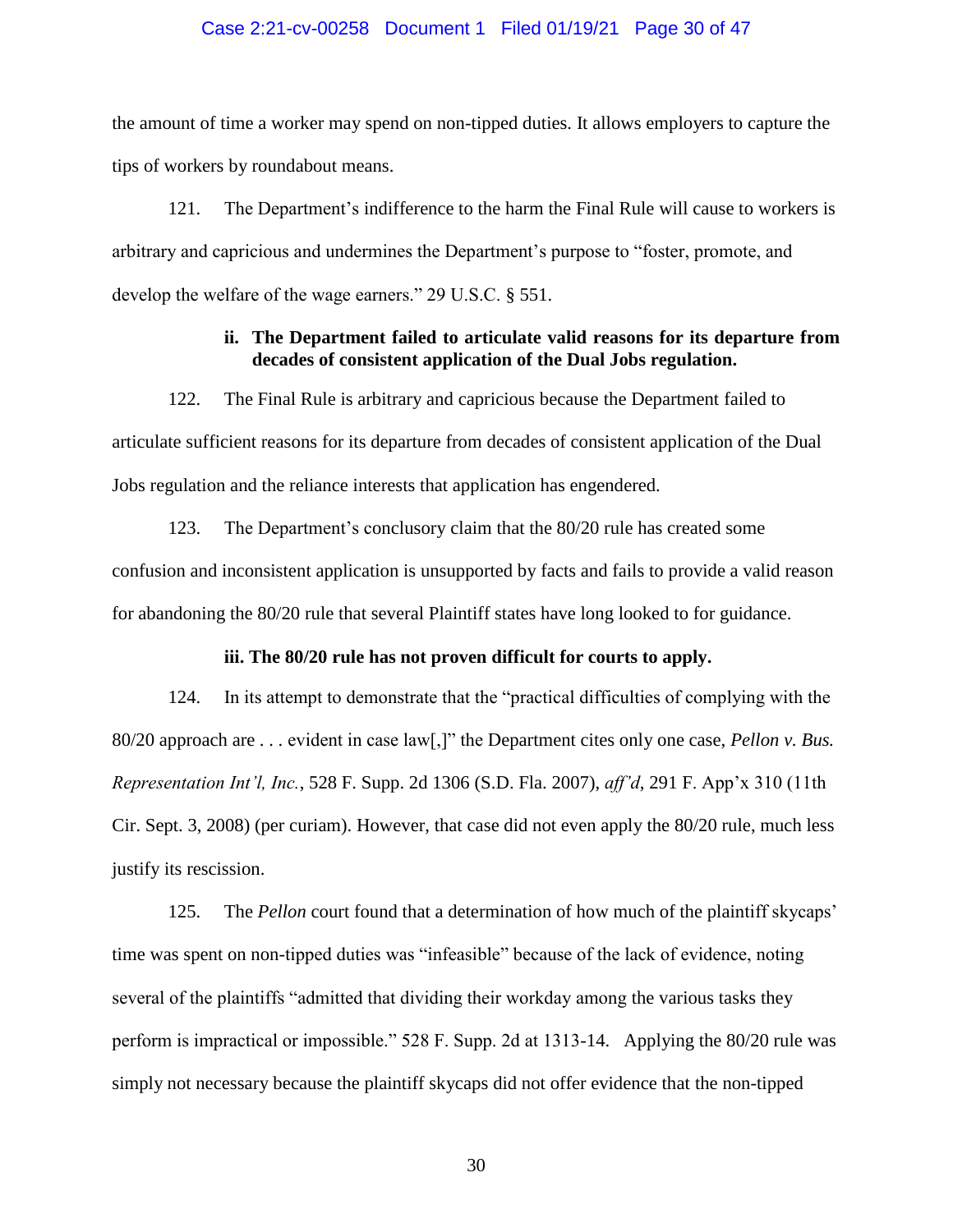## Case 2:21-cv-00258 Document 1 Filed 01/19/21 Page 31 of 47

duties they performed consumed more than twenty percent of their working time. 528 F. Supp. 2d at 1314.

126. In affirming the decision of the trial court, the United States Court of Appeals for the Eleventh Circuit did not abrogate the 80/20 rule, nor characterize it as impractical or "infeasible"; rather, it issued a one-page per curiam decision affirming the court's determination that the skycaps failed to demonstrate that they spent substantial time doing non-tipped work. 291 Fed. App'x at 310.

## **iv. The Final Rule is vague and will result in increased litigation, not less.**

127. The Department engaged in unnecessary rulemaking to implement changes unrelated to the FLSA amendment contained in the 2018 CAA. The 20 percent limitation on non-tipped hours has been consistently and easily applied for more than thirty years. Defendants' amorphous standard provides only murkiness, not clarity, and replaces a bright line rule belying the stated purpose of the Final Rule.

128. The ill-defined limits of the "contemporaneous with" or "for a reasonable time immediately before or after" provisions are certain to cause a flood of new litigation. The Final Rule defines neither phrase.

129. The Department never provides a precise definition of "contemporaneous," simply stating that it means "during the same time as" before making the caveat that it "does not necessarily mean that the employee must perform tipped and non-tipped duties at the exact same moment in time." 85 Fed. Reg. at 86,768.

130. The Department stated that "the allowance for related duties performed 'for a reasonable time immediately before or after' a tipped duty creates a sufficiently intelligible distinction between employees engaged in tipped occupations and non-tipped occupations." *Id.*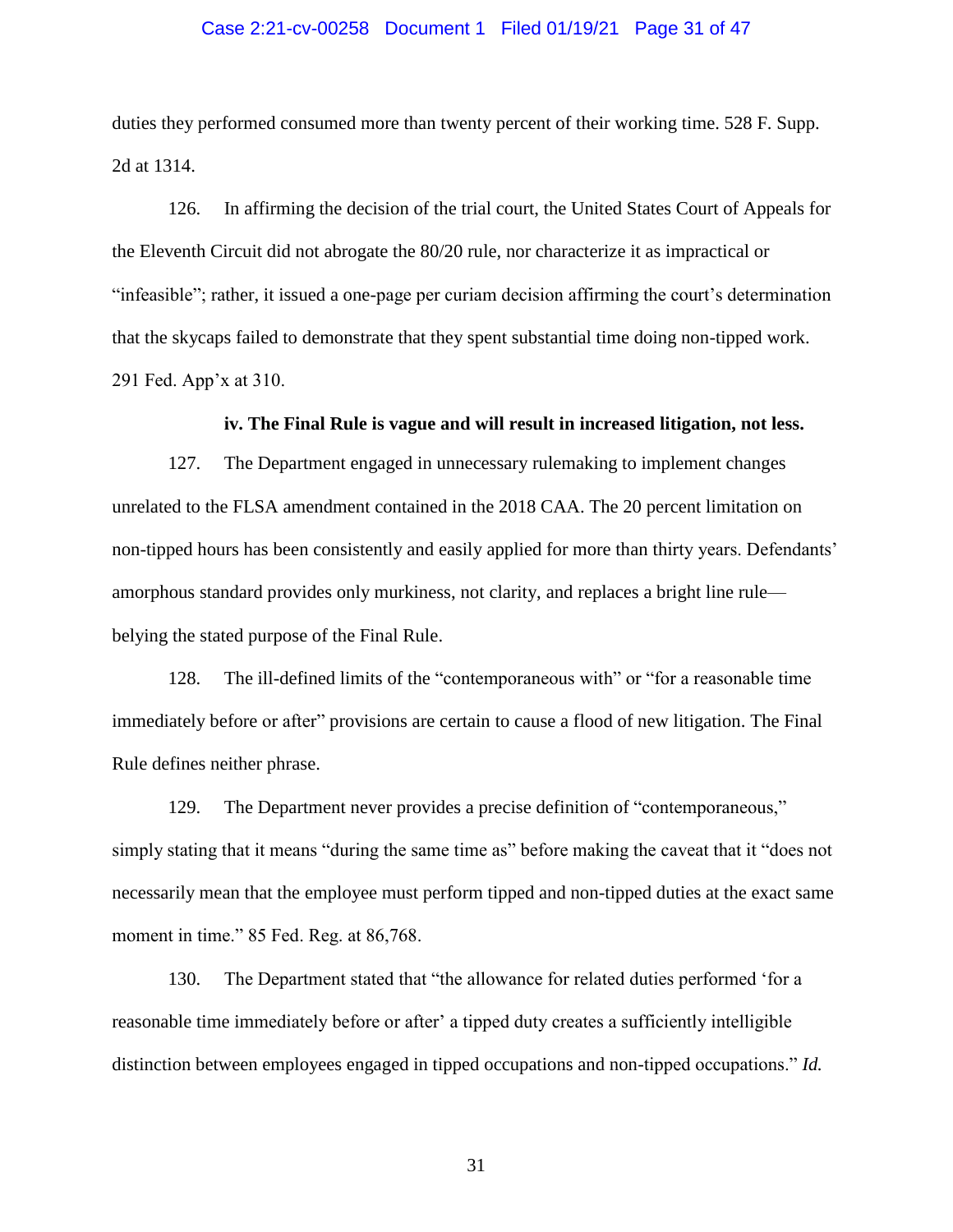## Case 2:21-cv-00258 Document 1 Filed 01/19/21 Page 32 of 47

131. Neither the Department's definitions nor its bellhop example, discussed *supra*, provide any guidance as to when–or whether–a worker could be deemed a dual employee during a shift or how long before or after a shift constitutes a "reasonable time." And, in the example of the bellhop, the worker could be entitled only to the sub-minimum wage for an entire shift one day (the busy day, in the example) but entitled to minimum wage for part of the shift the next day (the two hours of non-tipped duties after the shift). The Department criticizes the 80/20 rule for treating twelve minutes of non-tipped work per hour during a ten hour shift the same as two hours of non-tipped work immediately after an eight hour shift. But the Final Rule would treat virtually any amount of non-tipped work per hour the same no matter the length of the shift, so long as it is performed "contemporaneously" with tipped duties, and does not expressly prohibit one and half hours of time at the end of an eight hour shift or two hours at the end of a ten hour shift.

132. Further, because the Final Rule focuses on the timing of tasks rather than the proportion of tip-producing duties, a worker could be deemed a dual employee on one day and a solely tipped worker the next.

133. The Final Rule's new related duties standard not only radically departs from decades of agency practice, but will make it more difficult for workers, businesses, and state enforcement agencies that have relied on the 80/20 rule to determine whether a tipped worker is employed in dual occupations.

## **II. Plaintiffs Will Suffer Irreparable Harm as a Result of Defendants' Actions**

134. The Final Rule harms Plaintiffs' quasi-sovereign and proprietary interests, including by harming Plaintiffs' residents, directly diminishing Plaintiffs' tax revenue, increasing the costs of funding and administering Plaintiffs' public benefit programs, and inflicting substantial and burdensome administrative and enforcement costs on Plaintiffs' state agencies.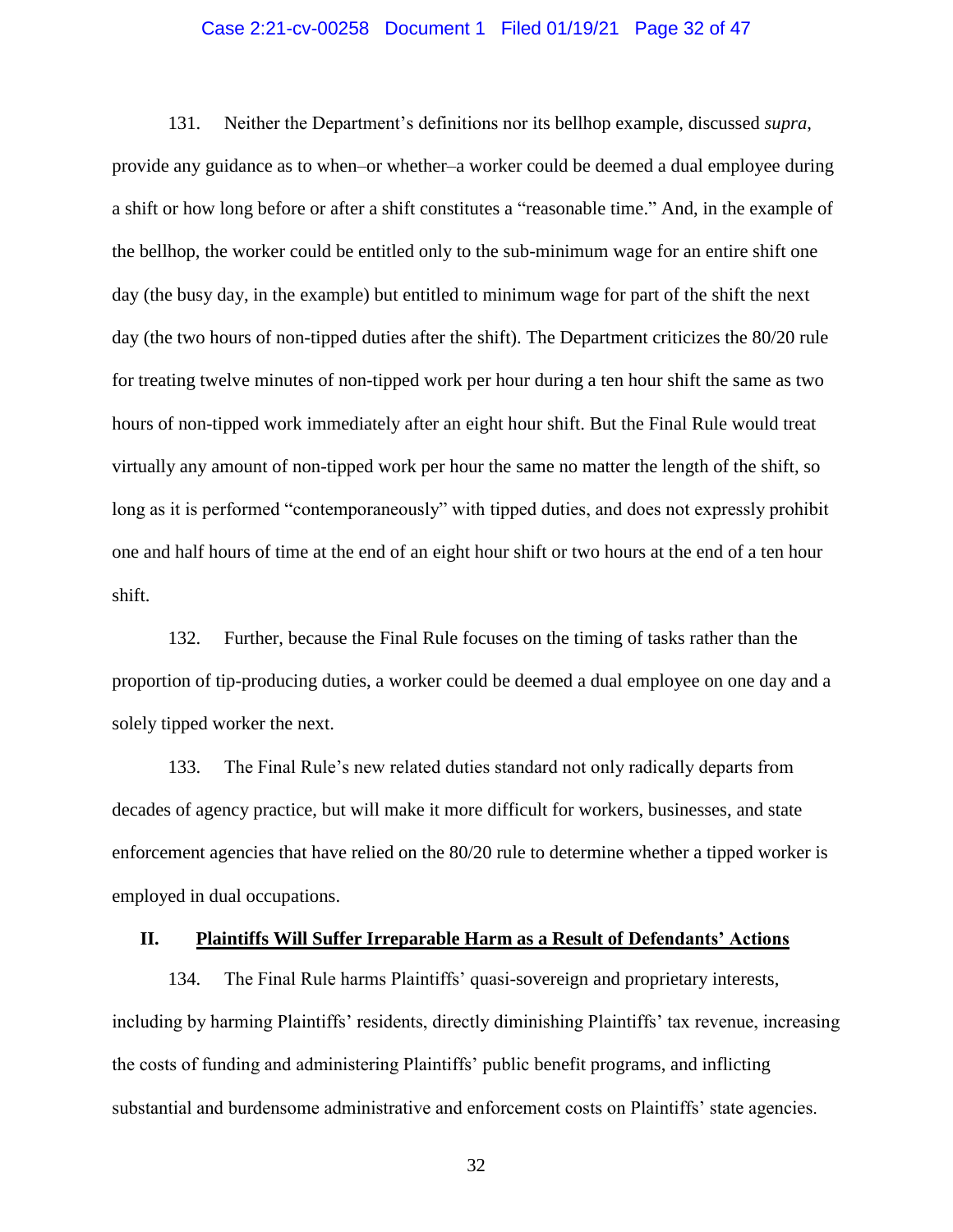## Case 2:21-cv-00258 Document 1 Filed 01/19/21 Page 33 of 47

135. Many of the Plaintiff States, including Pennsylvania, Maryland, and Michigan, rely on the 80/20 rule by incorporating federal law, through similar or identical provisions of state law, or judicial decisions.<sup>9</sup>

136. Because the states rely on federal law for the 80/20 rule, its effects will be immediate and far-reaching.

137. The likely increase in non-tipped work performed by tipped workers due to the Final Rule will directly harm Plaintiffs in at least three ways. First, the Final Rule will lower wages and decrease compliance with minimum wage laws, harming workers in Plaintiffs' States. Second, reduced wages for tipped workers will directly reduce Plaintiffs' tax revenue. Third, the Final Rule will impose administrative and regulatory costs on Plaintiffs and their state agencies, including increasing expenditures on public benefits they fund or administer. All of these effects will require the expenditure of funds which cannot be recovered from Defendants.

#### **A. The Final Rule Will Harm Workers in the Plaintiff States.**

138. The Final Rule causes direct economic injury to Plaintiffs.

139. As discussed *supra*, the Final Rule will lead to tipped employees spending a more significant amount of time each shift performing non-tipped work while earning the lower tipped minimum wage rate, thus reducing their opportunity to earn more tips.

140. With less opportunity to earn tips, tipped employees' hourly rate of pay will decrease, resulting in a lower take-home pay.

141. Additionally, prior to the issuance of the Final Rule, workers in tipped occupations, especially service workers, were more likely than workers in other occupations to

 $\overline{a}$ 

 $9$  Other states, such as Massachusetts, informally look to the Department's 80/20 rule for guidance.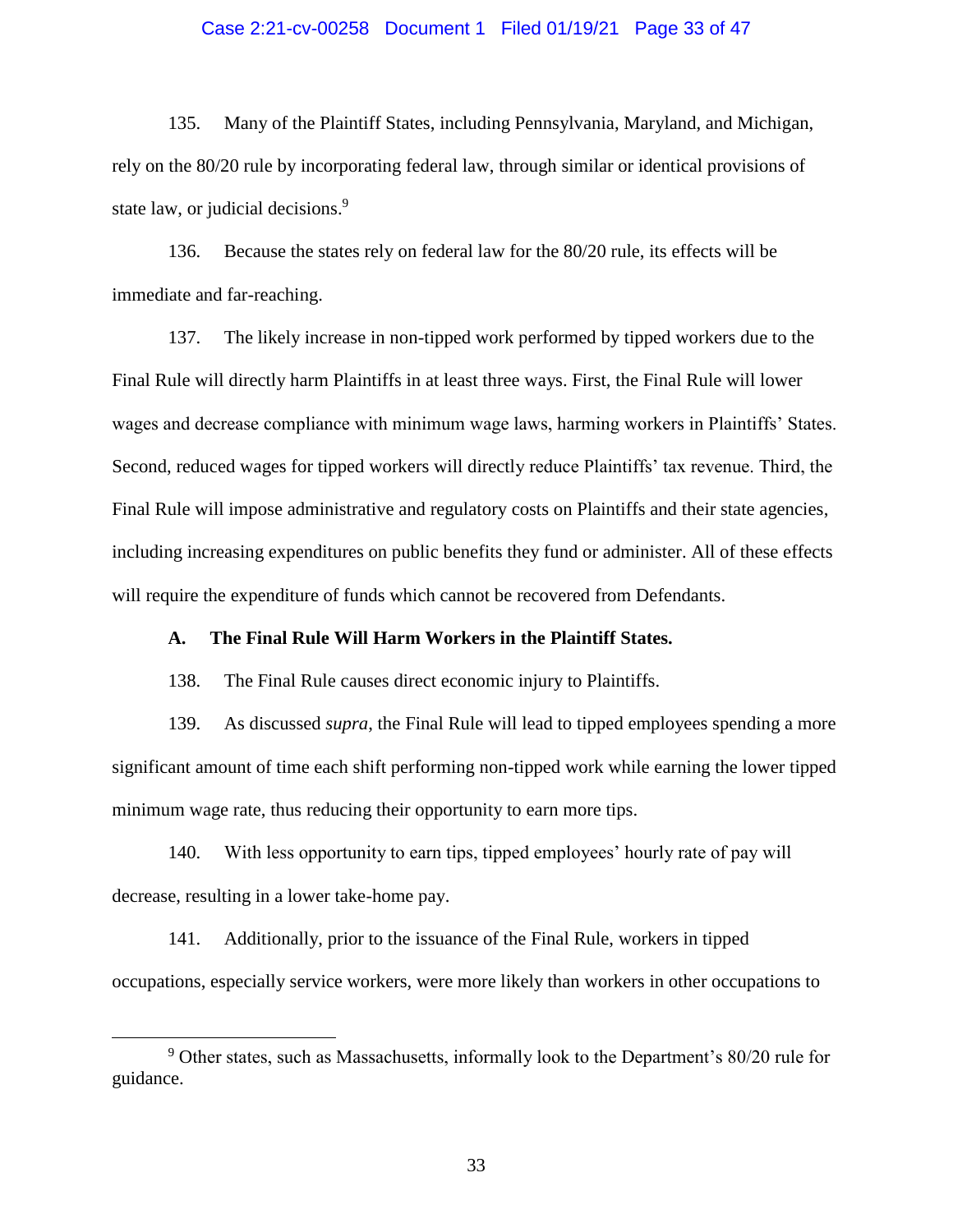## Case 2:21-cv-00258 Document 1 Filed 01/19/21 Page 34 of 47

experience minimum wage violations.<sup>10</sup> Indeed, service workers made up 46.5 percent of workers who experienced minimum wage violations. $^{11}$ 

142. The Final Rule will lead to a continuation of minimum wage violations suffered by service workers as now it will be difficult for employees to determine when they should be paid the regular minimum wage rate instead of the tipped minimum wage rate for their time spent on non-tipped duties.

143. The Department issues the Final Rule as service-sector workers are already in a particularly vulnerable position due to the COVID-19 pandemic; indeed, as of November 2020, 1,303,000 workers in the food services industry were unemployed. Bureau of Labor Statistics, *Unemployed persons by industry, class of worker, and sex (Dec. 4, 2020).*<sup>12</sup>

144. Those 1,303,000 workers represent 13.8 percent of the workforce of the food services and drinking places subsector. Bureau of Labor Statistics, Workforce Statistics.<sup>13</sup>

145. Some tipped workers have reported being unable to access unemployment compensation benefits because their wages were too low to meet the minimum qualification threshold. *See, e.g.,* One Fair Wage, *Locked Out by Low Wages: New York Service Workers' Challenges With Accessing Unemployment Insurance During COVID-19, 3 (Jun. 2020).*<sup>14</sup>

146. Those who are working are in even more precarious positions than they were before the pandemic. A survey of service workers from New York, New Jersey, Massachusetts,

<sup>10</sup> https://www.epi.org/publication/employers-steal-billions-from-workers-paycheckseach-year/

 $11$  Id.

<sup>12</sup> https://www.bls.gov/web/empsit/cpseea31.htm

<sup>13</sup> https://www.bls.gov/iag/tgs/iag722.htm#workforce

<sup>&</sup>lt;sup>14</sup> https://onefairwage.site//wp-content/uploads/2020/11/OFW\_LockedOut\_NY\_2.pdf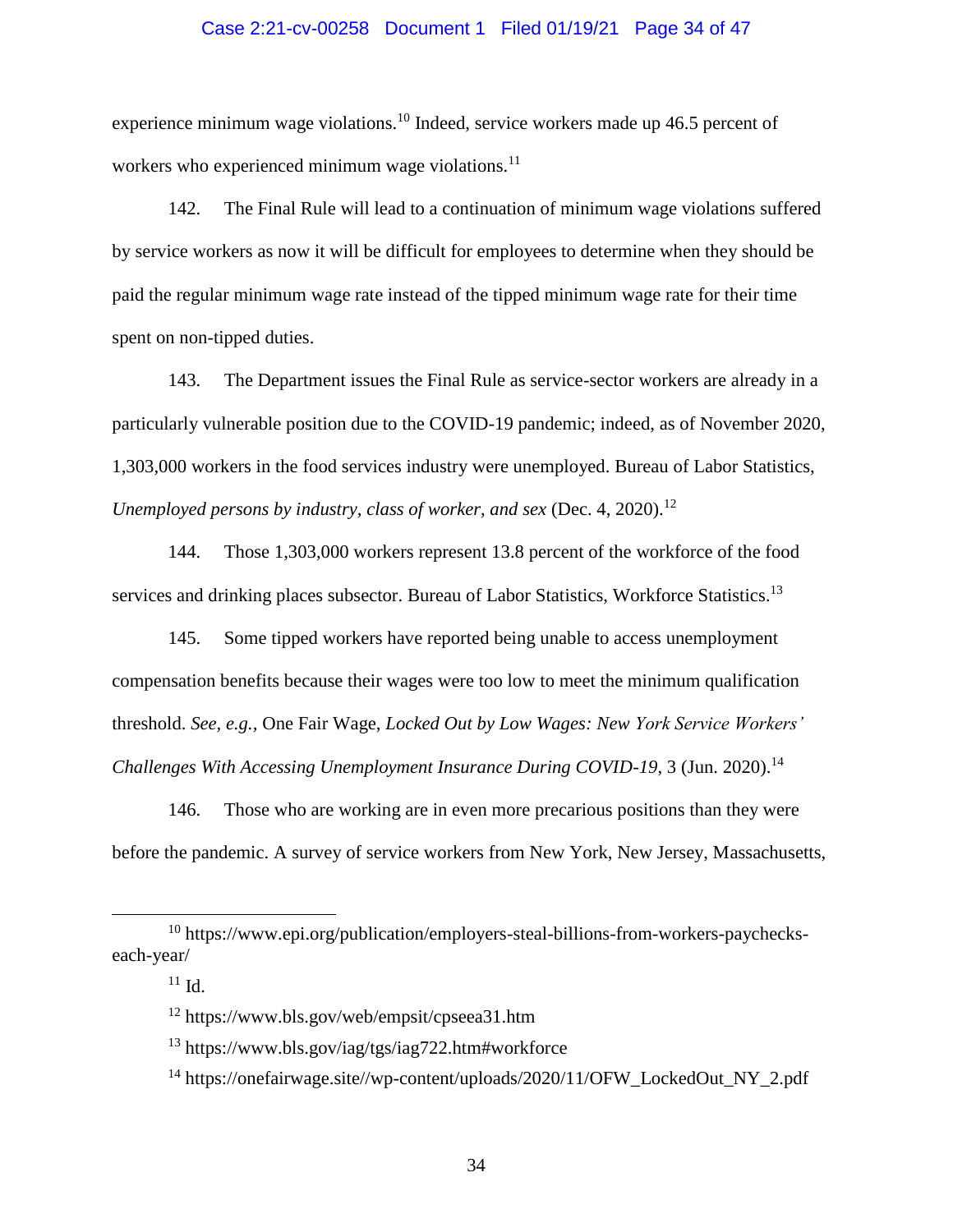#### Case 2:21-cv-00258 Document 1 Filed 01/19/21 Page 35 of 47

Illinois, and Pennsylvania found that 83 percent of respondents experienced a decline in tips during the pandemic, with 63 percent reporting that tips had fallen by at least 50 percent. One Fair Wage et al., *Take Off Your Mask So I Know How Much To Tip You: Service Workers' Experience of Health & Harassment During COVID-19, 3 (Nov. 2020).*<sup>15</sup>

147. Sixty-seven percent of respondents have received a lesser than usual tip after enforcing COVID-19 safety protocols with customers. *Id.*

148. Workers have also seen a dramatic increase in sexual harassment; many women in the service industry have had to contend with "requests from male customers that female service workers remove their mask so that they could judge their looks, and, implicitly, determine their tips on that basis." *Id.*

149. As businesses look to meet the financial struggles brought on by the pandemic, the Final Rule hands them a way to transfer their labor costs on to tipped workers. Tipped workers could ill afford the \$700 million transfer even in a healthy economy; taking money out of the pockets of tipped workers as the pandemic rages is sure to leave many destitute.

150. Tipped workers, a difficult group to define with accuracy, are among the most vulnerable and lowest paid in our states. For example, in Pennsylvania, the average restaurant server earns \$25,380 annually, bartenders earn \$24,360, bellhops and baggage handlers earn \$28,150, and manicurists and pedicurists earn \$21,630. Dep't of Labor, Bureau of Labor Statistics, *May 2019 State Occupational Employment and Wage Estimates Pennsylvania* (35- 3031, 35-3011, 39-6011, 39-5092). <sup>16</sup> In Illinois, the average is \$23,340, \$24,480, \$25,280, and

<sup>15</sup> https://onefairwage.site/wp-content/uploads/2020/11/OFW\_COVID\_ WorkerExp\_Emb-1.pdf

<sup>16</sup> https://www.bls.gov/oes/current/oes\_pa.htm#39-0000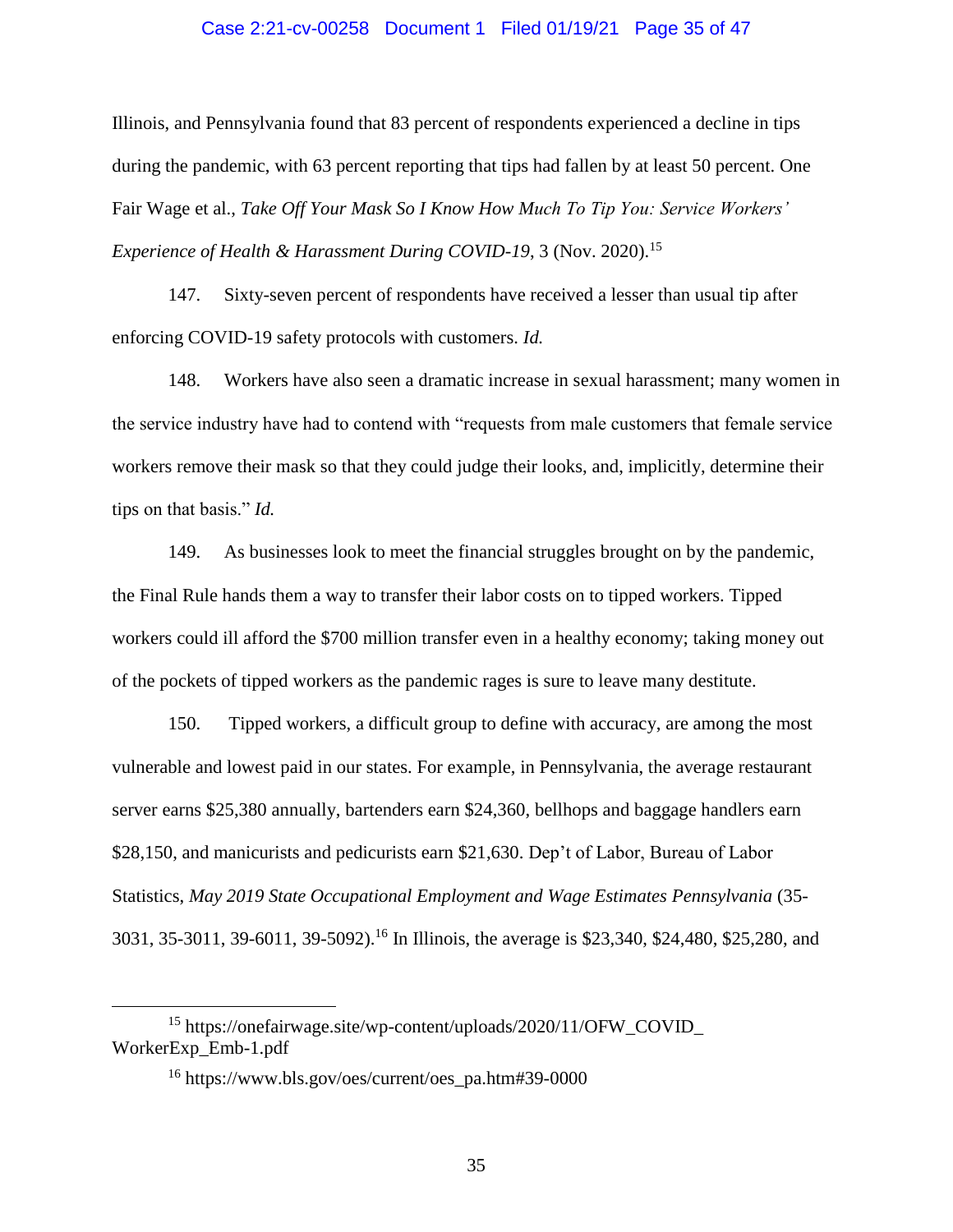\$24,580, respectively. *Id.* (Illinois).<sup>17</sup> In Massachusetts, the average is \$32,970, \$31,690,

\$32,170, \$31,690, and \$28,620 per year. *Id.* (Massachusetts).<sup>18</sup> A fourteen percent reduction—to use the Department's example—or more would be devastating.

151. Service industry employers desperately need economic relief but it cannot come out of the pockets of their lowest paid workers.

# **B. The Final Rule Will Directly Reduce the Plaintiffs States' Tax Revenue.**

152. As the Final Rule lowers workers' pay, it will also lower the income tax receipts for Plaintiffs' States.

153. In addition, as the Department admits, the Final Rule will cause workers to shift some responsibilities for non-tipped work to tipped workers, resulting in a loss of non-tipped jobs. The increased unemployment will decrease Plaintiffs' income tax revenue and increase reliance on Plaintiffs' public benefits.

# **C. The Final Rule Will Impose Administrative and Regulatory Costs on the Plaintiff States and Their Agencies by Increasing Reliance on Public Benefits.**

154. The Final Rule will cause more vulnerable, low-wage workers to seek and qualify for public benefits that the states fund or administer.

155. In Pennsylvania, as noted above, the average restaurant server earns \$25,380 per

year. Manicurists and pedicurists earn \$21,630.

 $\overline{a}$ 

156. Using the Department's example, 2019 NPRM at 53,972, a fourteen percent

decrease in wages will result in the average Pennsylvania restaurant server earning \$21,826. If

the server is the head of a two-person household, that server would have been ineligible for

<sup>17</sup> https://www.bls.gov/oes/current/oes\_il.htm#39-0000

<sup>18</sup> https://www.bls.gov/oes/current/oes\_ma.htm#35-0000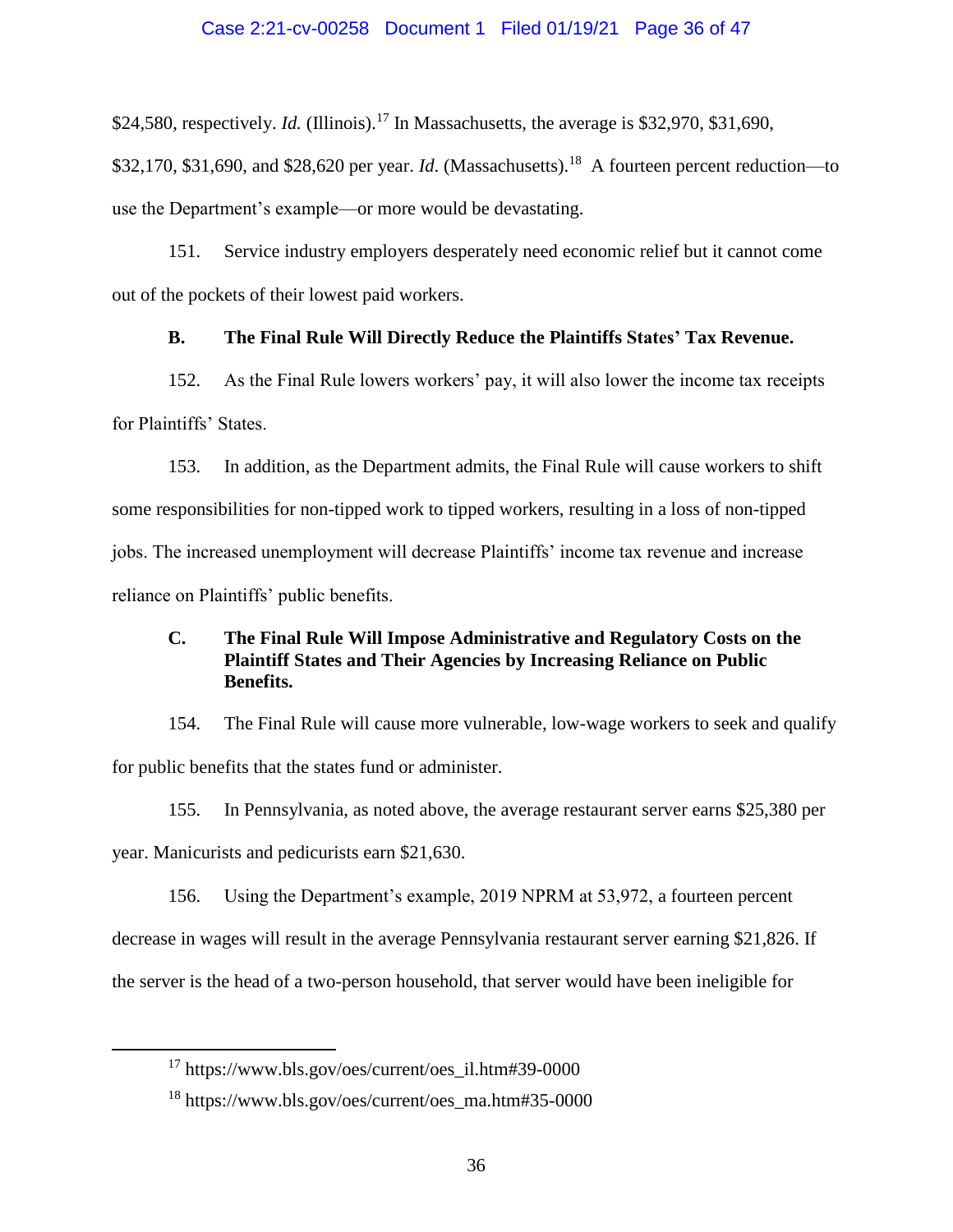### Case 2:21-cv-00258 Document 1 Filed 01/19/21 Page 37 of 47

Medicaid and SNAP benefits administered by Pennsylvania but now would become eligible. In addition, the server will be more likely to require other public benefits for which he or she already qualified. Other benefits include: unemployment compensation for those non-tipped employees whose positions are eliminated in order to have tipped employees perform the same duties; Medicaid (\$22,929.20 threshold for a two-person household); Supplemental Nutrition Assistance Program ("SNAP") (\$21,984 threshold for a two-person household); Temporary Assistance for Needy Families ("TANF") (resources valued at \$1,000 or less); Low Income Home Energy Assistance Program ("LIHEAP") (\$25,860 threshold for household income); child care subsidies (\$34,480 threshold for two-person household); Children's Health Insurance Program ("CHIP") (\$22,390-35,860 household income); Women Infants Children ("WIC") (\$31,894 threshold for two-person household); and local housing programs (varies by region).

157. The Final Rule will cause more Pennsylvania workers to be eligible for more benefits that the Commonwealth funds or administers, or receive higher amounts.

158. In Pennsylvania, the leisure and hospitality industry has accounted for as much as 24.8% of continuing unemployment claims. Pa. Dep't of Labor & Indus., *Claims by Industry and Week: Continuing Claims by Industry and Week* (2021) (last accessed Jan. 1, 2021) (showing that the leisure and hospitality industry accounted for 24.8% of continuing claims during the week ending Jun. 27, 2020)

159. In Illinois, the average restaurant server earns \$23,340 per year. Dep't of Labor, Bureau of Labor Statistics, *May 2019 State Occupational Employment and Wage Estimates Illinois* (35-3031).<sup>19</sup> Manicurists and pedicurists earn \$24,580. *Id.* (39-5092).<sup>20</sup>

<sup>19</sup> https://www.bls.gov/oes/current/oes\_il.htm#35-0000

 $^{20}$  https://www.bls.gov/oes/current/oes\_il.htm#39-0000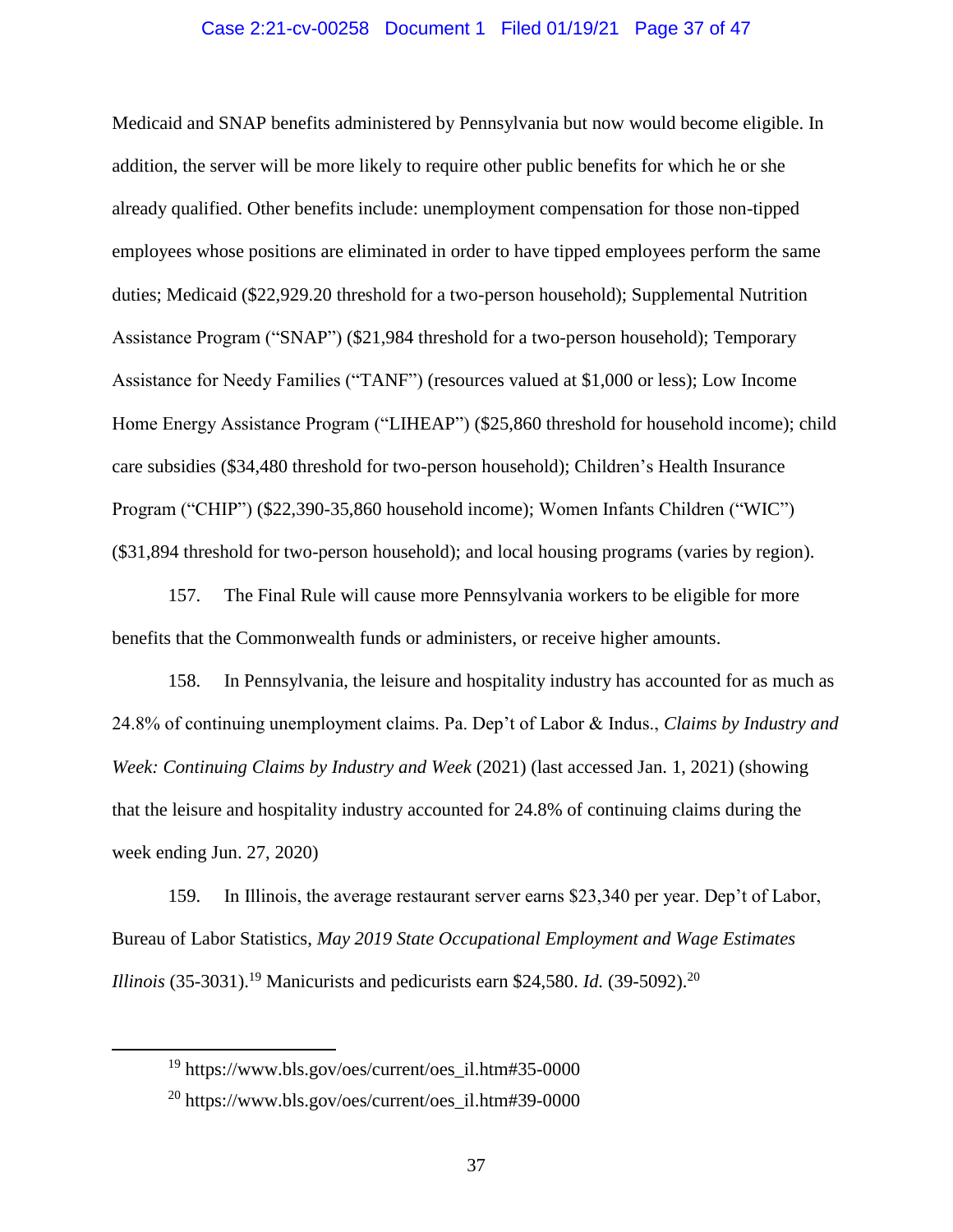# Case 2:21-cv-00258 Document 1 Filed 01/19/21 Page 38 of 47

160. Using the Department's example, 2019 NPRM at 53,972, a fourteen percent decrease in wages will result in the average Illinois restaurant server earning \$20,072.40. If the server is the head of a two-person household, that server previously ineligible for Medicaid and SNAP benefits administered by Illinois would now become eligible. In addition, the server will be more likely to require other public benefits for which he or she already qualified. Other benefits include: unemployment compensation for those non-tipped employees whose positions are eliminated in order to have tipped employees perform the same duties; Medicaid (\$23,929.20 threshold for a two-person household);<sup>21</sup> Supplemental Nutrition Assistance Program ("SNAP") (\$28,452 threshold for a two-person household); Temporary Assistance for Needy Families ("TANF") (resources valued at \$1,000 or less); Low Income Home Energy Assistance Program ("LIHEAP") (\$25,860 threshold for a two-person household)<sup>22</sup>; child care subsidies (\$34,488) threshold for two-person household);<sup>23</sup> Children's Health Insurance Program ("CHIP") (\$25,860-39,300 household income); <sup>24</sup> Women Infants Children ("WIC") (\$31,894 threshold for twoperson household); and local housing programs (varies by region).

161. The Final Rule will cause more Illinois workers to be eligible for more benefits that the State funds or administers.

162. Due to the impact of COVID-19 mitigations to minimize the spread of the virus in the community, thousands of Illinois workers lost their jobs, many of which were in tipped occupations.

<sup>21</sup> https://www.benefits.gov/benefit/1628

<sup>22</sup> https://www.benefits.gov/benefit/1556

<sup>23</sup> https://www.dhs.state.il.us/page.aspx?item=118832

<sup>24</sup> https://www.benefits.gov/benefit/1601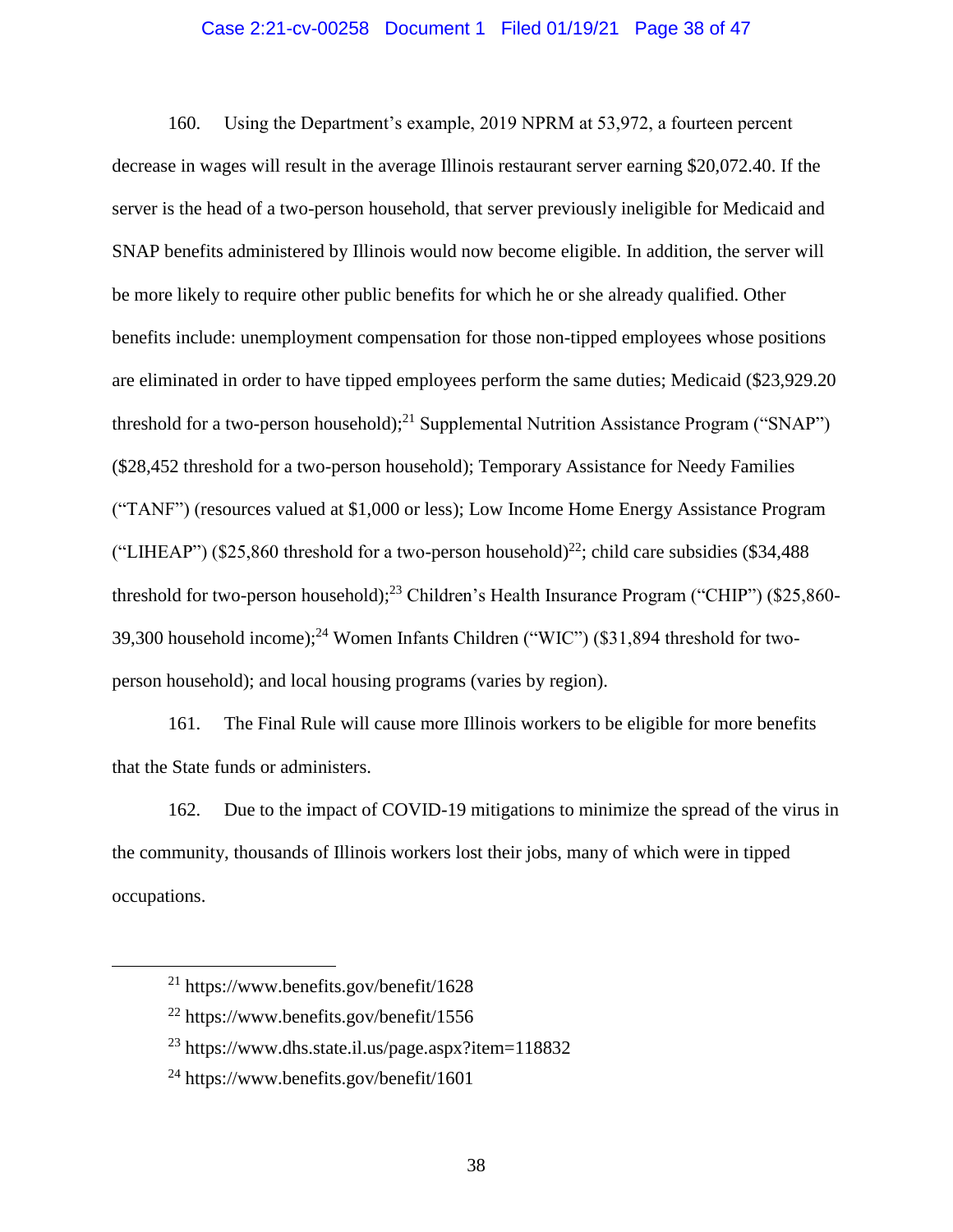## Case 2:21-cv-00258 Document 1 Filed 01/19/21 Page 39 of 47

163. In Illinois, the leisure and hospitality industry has accounted for as much as 34.1% of jobs lost over the last year.<sup>25</sup> In particular, the accommodation and food services industry account for 88.5% of those jobs lost. *Id.*

164. Now with the Department's Final Rule being issued, many of these workers who either saw their incomes significantly decreased, if not eliminated completely, by the pandemic are at risk of experiencing a more permanent decrease in their wages.

165. The rash abandonment of the 80/20 rule will force states like Illinois and Maryland that have looked to the FLSA and the Department Regulations for the last three decades to consider their own rule-making to prevent workers within the state from being harmed by the operation of the Final Rule. To promulgate its own rule the Illinois Department of Labor (IDOL), like other states, would have to invest significant resources to research, draft, propose, and implement an appropriate tipped worker rule in compliance with the Illinois Administrative Procedure Act. IDOL would also have to devote significant resources to publish the proposed rule in the Illinois Register, solicit and review public comment, hold a public hearing, and obtain approval from the Joint Committee on Administrative Rule, a bipartisan legislative oversight committee which conducts systematic reviews of administrative rules proposed by Illinois agencies. Adopting a new rule is a resource-intensive process that will require Illinois to incur significant regulatory and administrative expense.

166. In the District of Columbia, the average restaurant server earns \$49,570 per year. Dep't of Labor, Bureau of Labor Statistics, *May 2019 State Occupational Employment and Wage* 

<sup>25</sup> https://illinois.virtuallmi.com/vosnet/analyzer/resultsNew .aspx?session=indces&lmidbl=1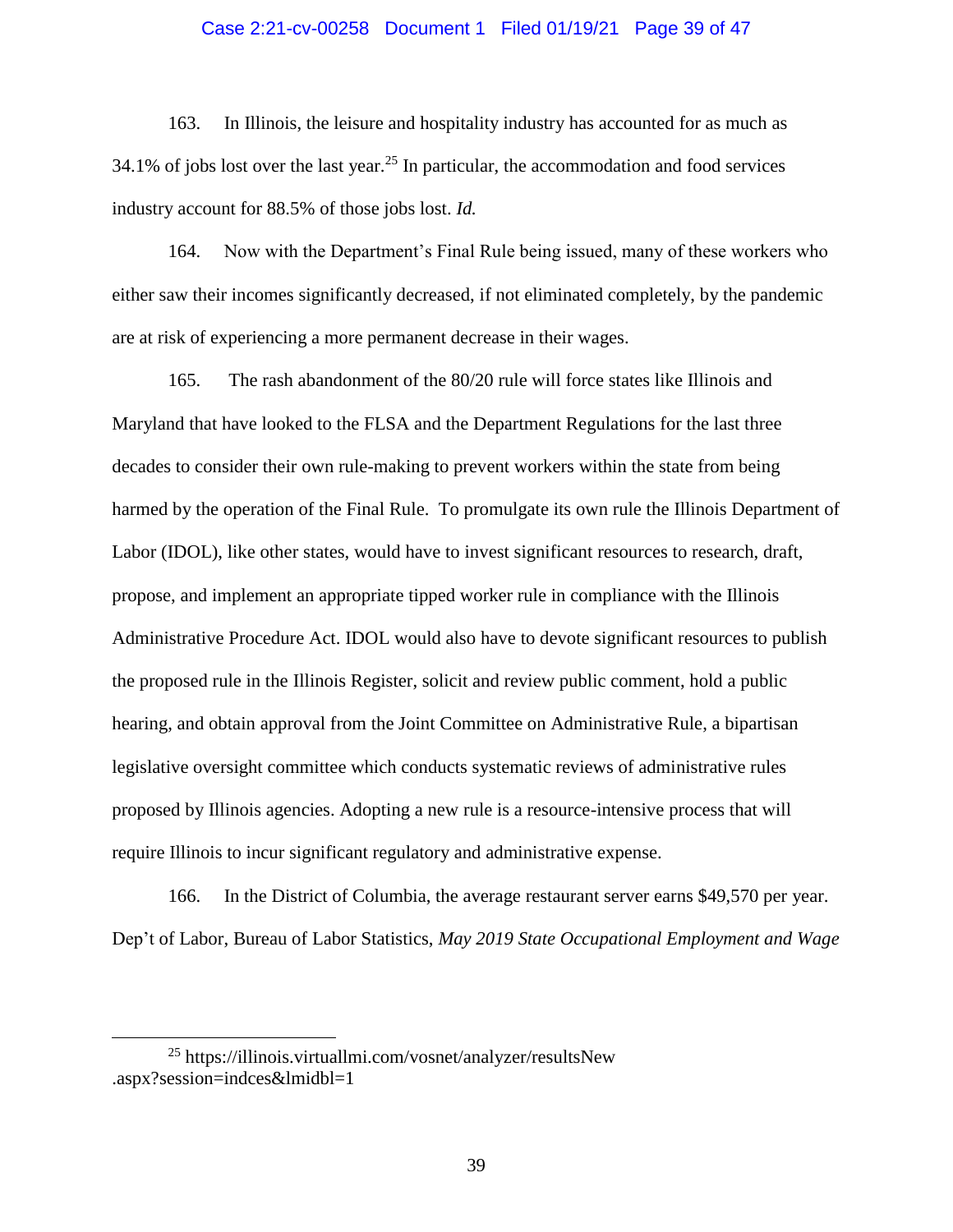# Case 2:21-cv-00258 Document 1 Filed 01/19/21 Page 40 of 47

*Estimates District of Columbia* (35-3031).<sup>26</sup> Manicurists and pedicurists earn \$36,420. *Id.* (39- $5092$ )<sup>27</sup>

167. Using the Department's example, 2019 NPRM at 53,972, a fourteen percent decrease in wages will result in the average District restaurant server earning \$42,630. If the server is the head of a three-person household, that server previously ineligible for DC Healthcare Alliance coverage (a District-funded program designed to provide medical assistance to District residents who are not eligible for Medicaid) and SNAP benefits administered by the District would now become eligible. In addition, the server will be more likely to require other public benefits for which he or she already qualified.

168. The Final Rule will cause more District workers and their families to be eligible for more public benefit programs that the District funds or administers. The District's administrative costs and burdens would increase under the Final Rule while simultaneously forcing the District to redirect resources away from essential program activities towards administrative tasks.

169. In Maryland, the average restaurant server earns \$25,910 per year. Dep't of Labor, Bureau of Labor Statistics, *May 2019 State Occupational Employment and Wage Estimates Maryland* (35-3031).<sup>28</sup> Manicurists and pedicurists earn \$25,130. *Id.* (39-5092).<sup>29</sup>

170. Using the Department's example, 2019 NPRM at 53,972, a fourteen percent decrease in wages will result in the average Maryland restaurant server earning \$22,282. If the server is the head of a two-person household, that server previously ineligible for Medicaid

 $^{26}$  https://www.bls.gov/oes/current/oes\_dc.htm#35-0000

 $^{27}$  https://www.bls.gov/oes/current/oes\_dc.htm#39-0000

<sup>28</sup> https://www.bls.gov/oes/current/oes\_md.htm#35-0000

<sup>&</sup>lt;sup>29</sup> https://www.bls.gov/oes/current/oes\_md.htm#39-0000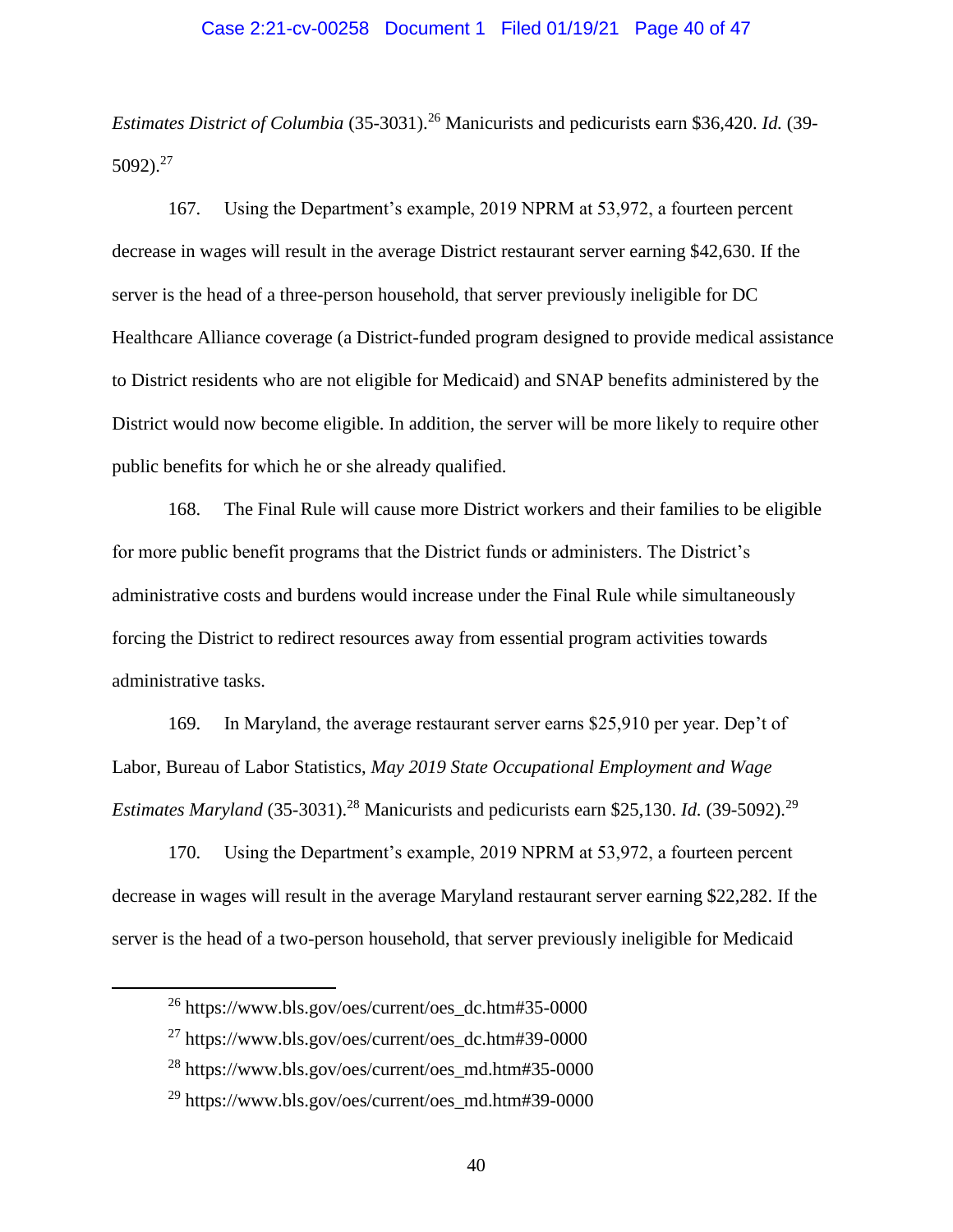#### Case 2:21-cv-00258 Document 1 Filed 01/19/21 Page 41 of 47

(\$23,796 threshold for a two-person household) and SNAP benefits (\$22,412 threshold for a two-person household) administered by Maryland would now become eligible. In addition, the server will be more likely to require other public benefits for which he or she already qualified.

171. The Final Rule will cause more Maryland workers to be eligible for more benefits that the State funds or administers.

172. In Michigan, workers who customarily receive tips are only required to receive 38 percent of the applicable minimum wage; provided, however, that that amount plus their tips equal the minimum wage or the employer must make up the shortfall. Mich. Comp. Laws § 408.934d. Tipped workers in Michigan will see a significant reduction in their overall income if they are required to spend more of their time performing services that do not generate tips.

173. According to DOL labor statistics as of May 2018, of over 4.3 million total employees, Michigan employs 80,880 waiters and waitresses with average annual earnings of \$23,920 and employs 17,500 bartenders with average annual earnings of \$24,070. These two categories make up roughly 25 percent of the food preparation and service industry in Michigan. While there are certainly other types of employment that may rely on tips as their primary source of income, these are the two most obvious categories of workers in Michigan who are likely to be affected by DOL's final rule. This means that at least 100,000 Michigan workers could be subjected to spending more than 20 percent of their time performing duties that do not generate tips while still being paid below minimum wage for those services.

174. And also in Michigan, if low-income workers' wages are further reduced and if jobs are eliminate as is very likely to occur, this necessarily increases the strain on food assistance and other programs provided by Michigan. Notably, DOL statistics show that Michigan wait staff and bartenders receive *the lowest* median hourly wages of all reported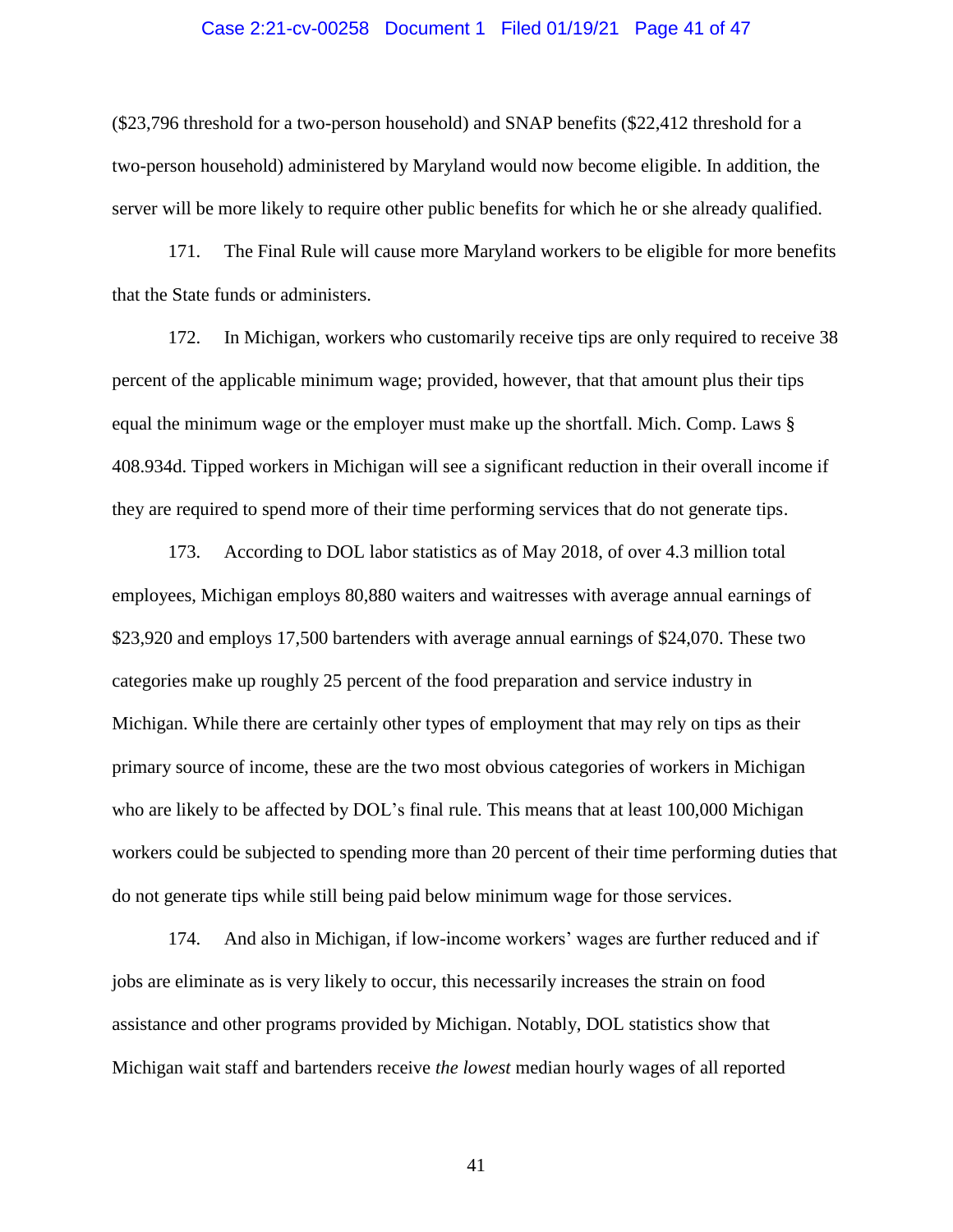#### Case 2:21-cv-00258 Document 1 Filed 01/19/21 Page 42 of 47

industries. Considering that Michigan is already facing budget shortages for needed services, increasing the demand for these services by eliminating the 80/20 rule would only make matters worse.

175. In addition, Plaintiffs will have to conduct outreach and education, and consider legislative or regulatory action to reverse the harm.

## **CAUSES OF ACTION**

#### **COUNT I**

## **Violation of Administrative Procedure Act—Not in Accordance with Law**

176. Plaintiffs incorporate by reference the foregoing paragraphs as if they were set forth fully herein.

177. Under the APA, a court must set "aside agency action" that is "not in accordance with law." 5 U.S.C. § 706(2)(A).

178. The Final Rule's provisions eliminating the twenty percent cap on tipped work, imposing a willfulness standard, and narrowing the range of conduct that qualifies as "willful" are contrary to the Fair Labor Standards Act and federal judicial decisions interpreting the statute as described.

179. The Final Rule is therefore "not in accordance with law" as required by the APA. 5 U.S.C. § 706(2)(A).

180. Defendants' violation causes ongoing harm to Plaintiffs and their residents.

## **COUNT II**

## **Violation of Administrative Procedure Act—Arbitrary and Capricious**

181. Plaintiffs incorporate by reference the foregoing paragraphs as if they were set forth fully herein.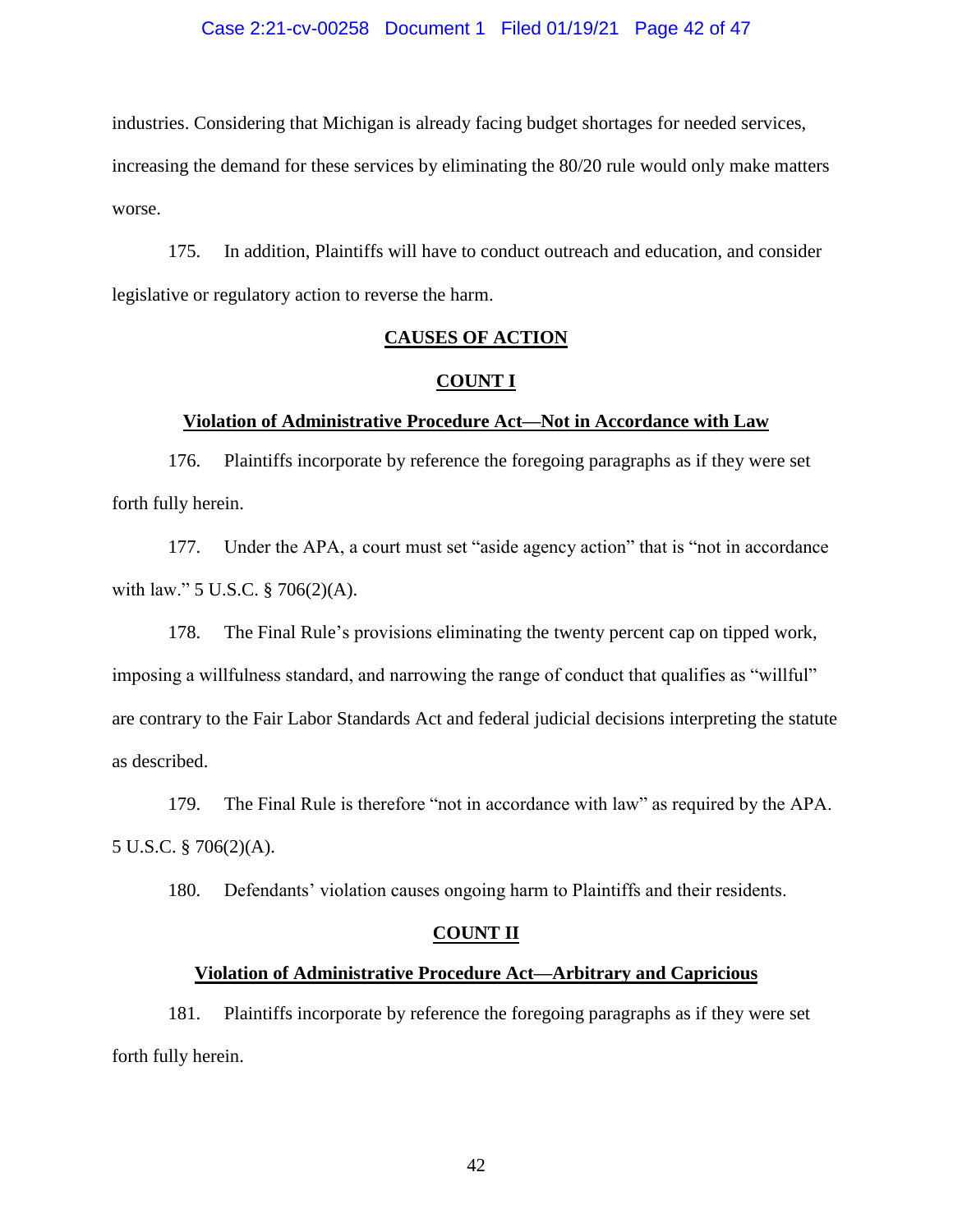# Case 2:21-cv-00258 Document 1 Filed 01/19/21 Page 43 of 47

182. The APA provides that courts must "hold unlawful and set aside" agency action that is "arbitrary, capricious, [or] an abuse of discretion." 5 U.S.C. § 706(2)(A).

183. The Final Rule is arbitrary and capricious because it fails to justify its departure from decades of policy and practice, runs counter to the evidence before the agency, relies on factors Congress did not intend the agency to consider, disregards material facts and evidence, and fails to consider important aspects of the issue, including how the Final Rule will harm tipped workers.

184. The Final Rule is therefore "arbitrary, capricious, [or] an abuse of discretion" in violation of the APA. 5 U.S.C.  $\S$  706(2)(A).

185. Defendants' violation causes ongoing harm to Plaintiffs and their residents.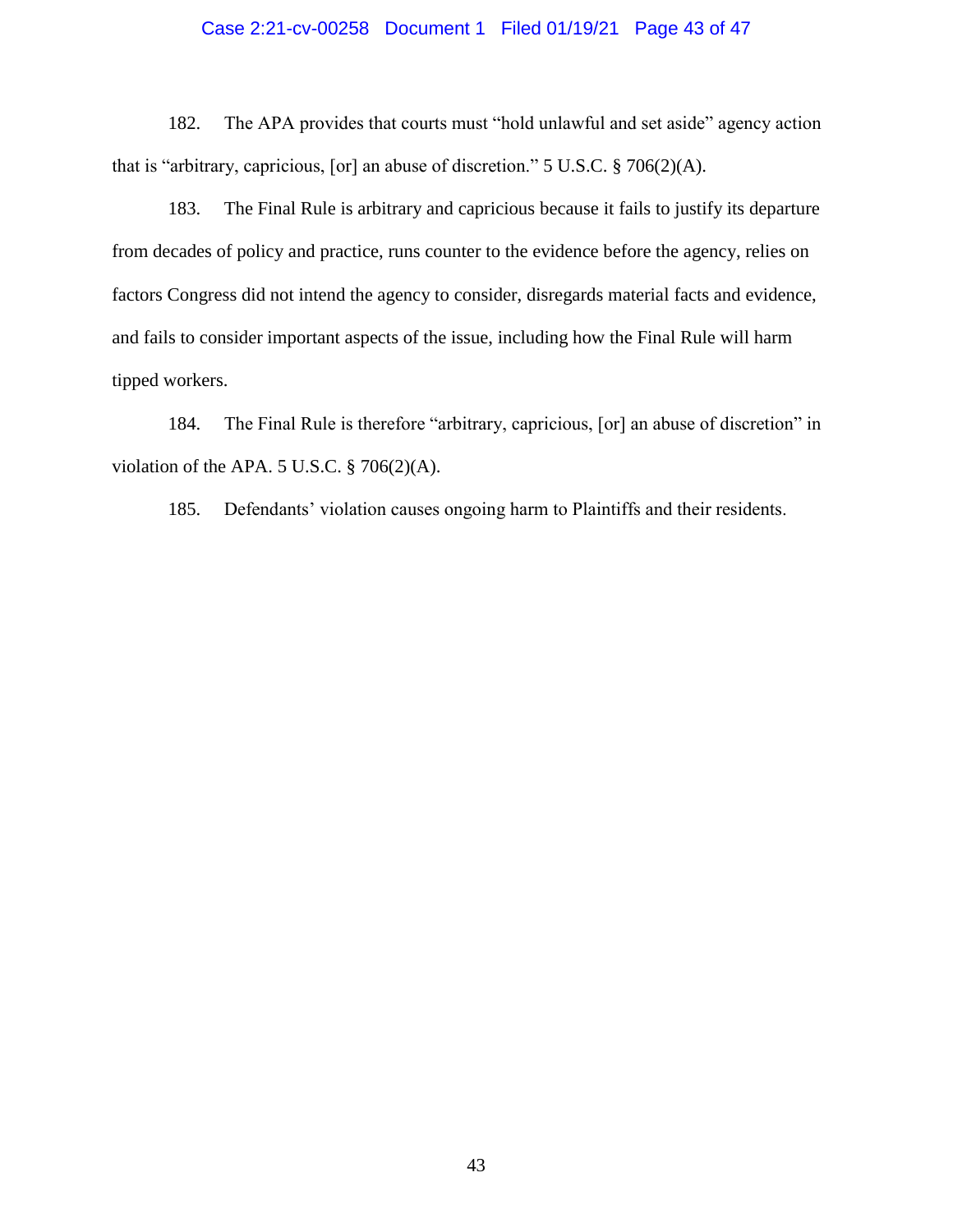# **PRAYER FOR RELIEF**

**WHEREFORE**, the Plaintiffs request that this Court enter judgment in its favor and grant the following relief:

- a. Declare that the challenged provisions of the Final Rule are arbitrary, capricious, an abuse of discretion, or otherwise not in accordance with law within the meaning of 5 U.S.C. § 706(2)(A);
- b. Vacate and set aside the challenged provisions of the Final Rule;
- c. Preliminarily and permanently enjoin the Department and all its officers, employees, and agents, and anyone acting in concert with them, from implementing, applying, or taking any action whatsoever under the challenged provisions of the Final Rule;
- d. Award Plaintiffs reasonable fees and costs, including attorneys' fees pursuant to 28 U.S.C. § 2412; and
- e. Grant such other and further relief as the Court deems just and proper.

DATED: January 19, 2021 Respectfully submitted,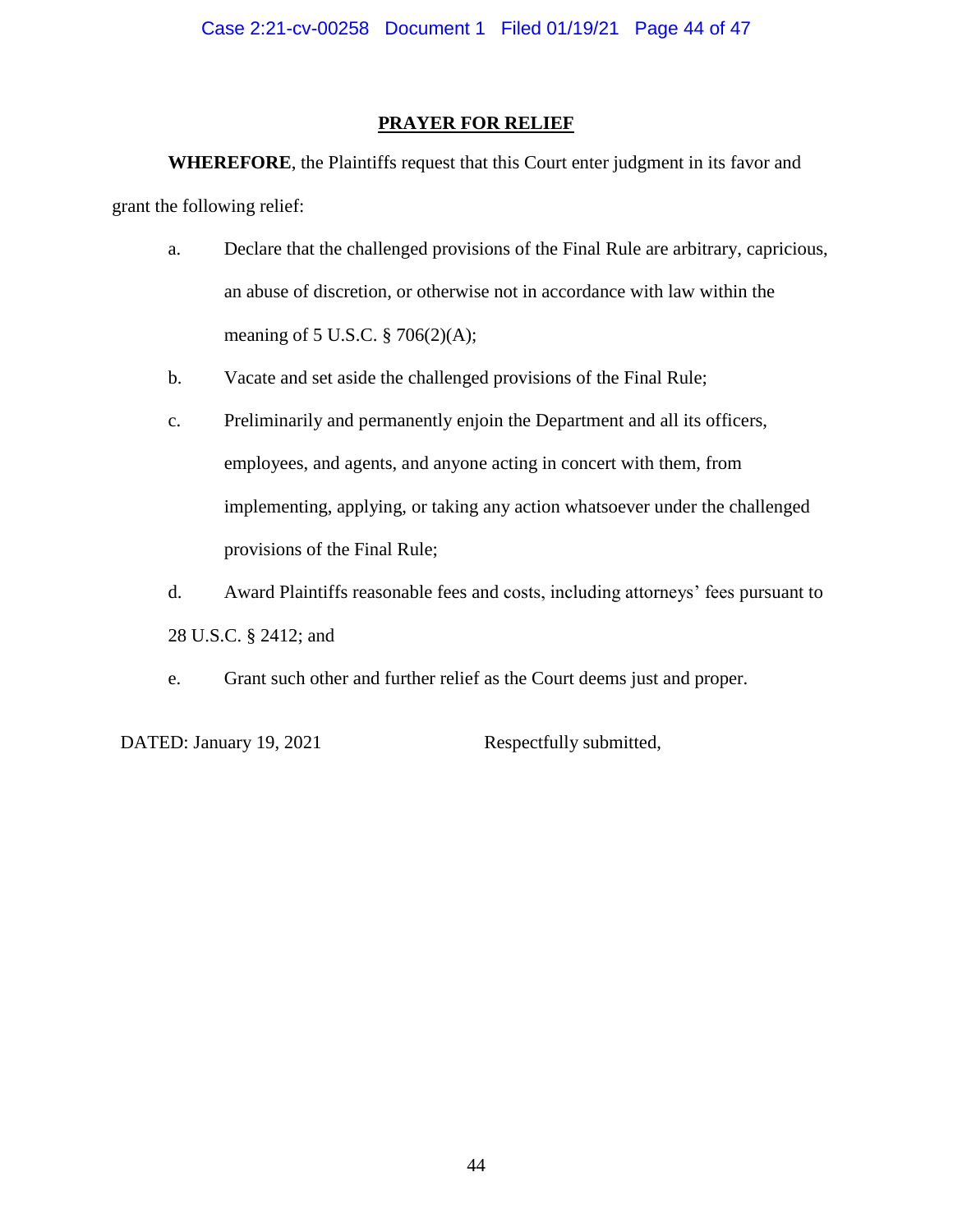JOSH SHAPIRO Attorney General Commonwealth of Pennsylvania

# MICHAEL J. FISCHER

By: */s/ Nancy A. Walker* NANCY A. WALKER Chief Deputy Attorneys General RYAN B. SMITH LISA E. EISENBERG Deputy Attorneys General Office of Attorney General 1600 Arch Street Suite 300 Philadelphia, PA 19103 (717) 941-0749 nwalker@attorneygeneral.gov

*Attorneys for the Commonwealth of Pennsylvania* 

KATHLEEN JENNINGS Attorney General State of Delaware

CHRISTIAN DOUGLAS WRIGHT Director of Impact Litigation

By: */s/ Vanessa L. Kassab* VANESSA L. KASSAB Deputy Attorney General Delaware Department of Justice 820 N. French Street, 5th Floor Wilmington, DE 19801 Phone: (302) 577-8600 Vanessa.kassab@delaware.gov

*Attorneys for the State of Delaware*

KWAME RAOUL Attorney General of the State of Illinois

By: */s/Alvar Ayala* ALVAR AYALA\* Chief, Workplace Rights Bureau, LYDIA COLUNGA-MERCHANT\* Deputy Chief, Workplace Rights Bureau Office of the Illinois Attorney General 100 West Randolph Street, 11th Floor Chicago, Illinois 60601 (312) 343-0099 aayala@atg.state.il.us

*Attorneys for the State of Illinois*

KARL A. RACINE Attorney General for the District of Columbia

By: */s/ Kathleen Konopka* KATHLEEN KONOPKA\* Deputy Attorney General Public Advocacy Division ALACOQUE HINGA NEVITT Assistant Attorney General District of Columbia Office of the Attorney General 400 6th Street, NW Washington, D.C. 20001 202-724-6610 (phone) kathleen.konopka@dc.gov

*Attorneys for the District of Columbia*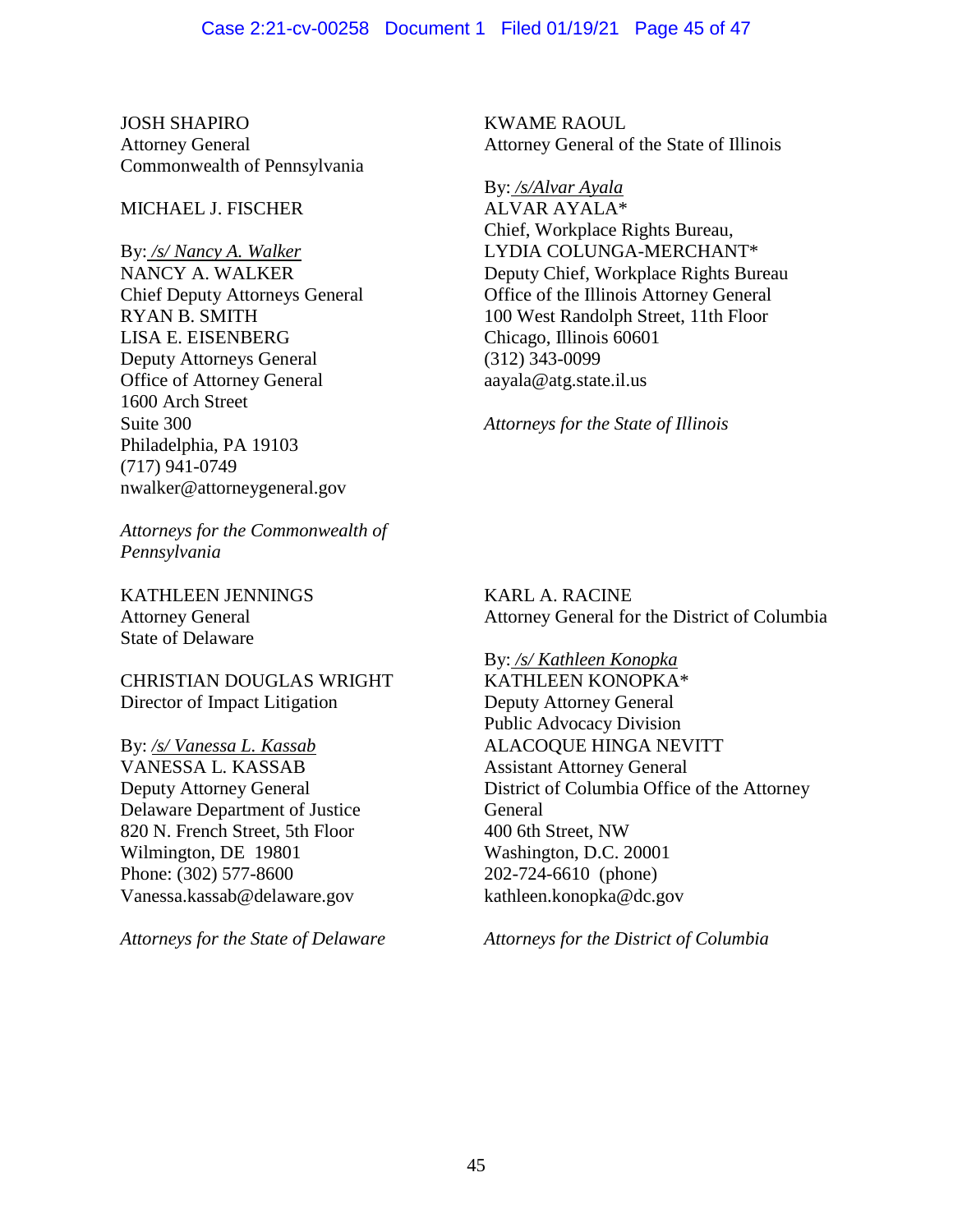## Case 2:21-cv-00258 Document 1 Filed 01/19/21 Page 46 of 47

BRIAN E. FROSH Attorney General of Maryland

STEVEN M. SULLIVAN *Solicitor General*

By: */s/ Jeffrey P. Dunlap* JEFFREY P. DUNLAP\* *Assistant Attorney General* 200 St. Paul Place Baltimore, MD 21202 T: (410) 576-7906 F: (410) 576-6955 jdunlap@oag.state.md.us

*Attorneys for the State of Maryland*

DANA NESSEL Attorney General of the State of Michigan

FADWA A. HAMMOUD *Solicitor General*

By: */s/ Zachary A. Risk* ZACHARY A. RISK\* JOSEPH T. FROEHLICH DEBBIE K. TAYLOR *Assistant Attorneys General* Michigan Department of Attorney General Labor Division – Payroll Fraud Enforcement **Unit** PO Box 30736 Lansing, MI 48909 (517) 335-1950 RiskZ1@michigan.gov FroehlichJ1@michigan.gov TaylorD8@michigan.gov

*Attorneys for Dana Nessel, on behalf of the People of Michigan*

MAURA HEALEY Attorney General of the Commonwealth of **Massachusetts** 

By: /s/ *Amanda I. Morejón* AMANDA I. MOREJÓN\* *Assistant Attorney General, Fair Labor Division* Office of the Attorney General Maura Healey 1 Ashburton Place Boston, MA 02108 617-963-2037 Amanda.Morejon@mass.gov

*Attorney for the Commonwealth of Massachusetts*

GURBIR S. GREWAL *Attorney General State of New Jersey*

MAYUR P. SAXENA Assistant Attorney General

By: */s/ Estelle Bronstein* ESTELLE BRONSTEIN\* MELISSA MEDOWAY Deputy Attorneys General New Jersey Attorney General's Office Richard J. Hughes Justice Complex 25 Market Street Trenton, NJ 08625 estelle.bronstein@law.njoag.gov 609-789-2152

*Attorneys for Plaintiff State of New Jersey*